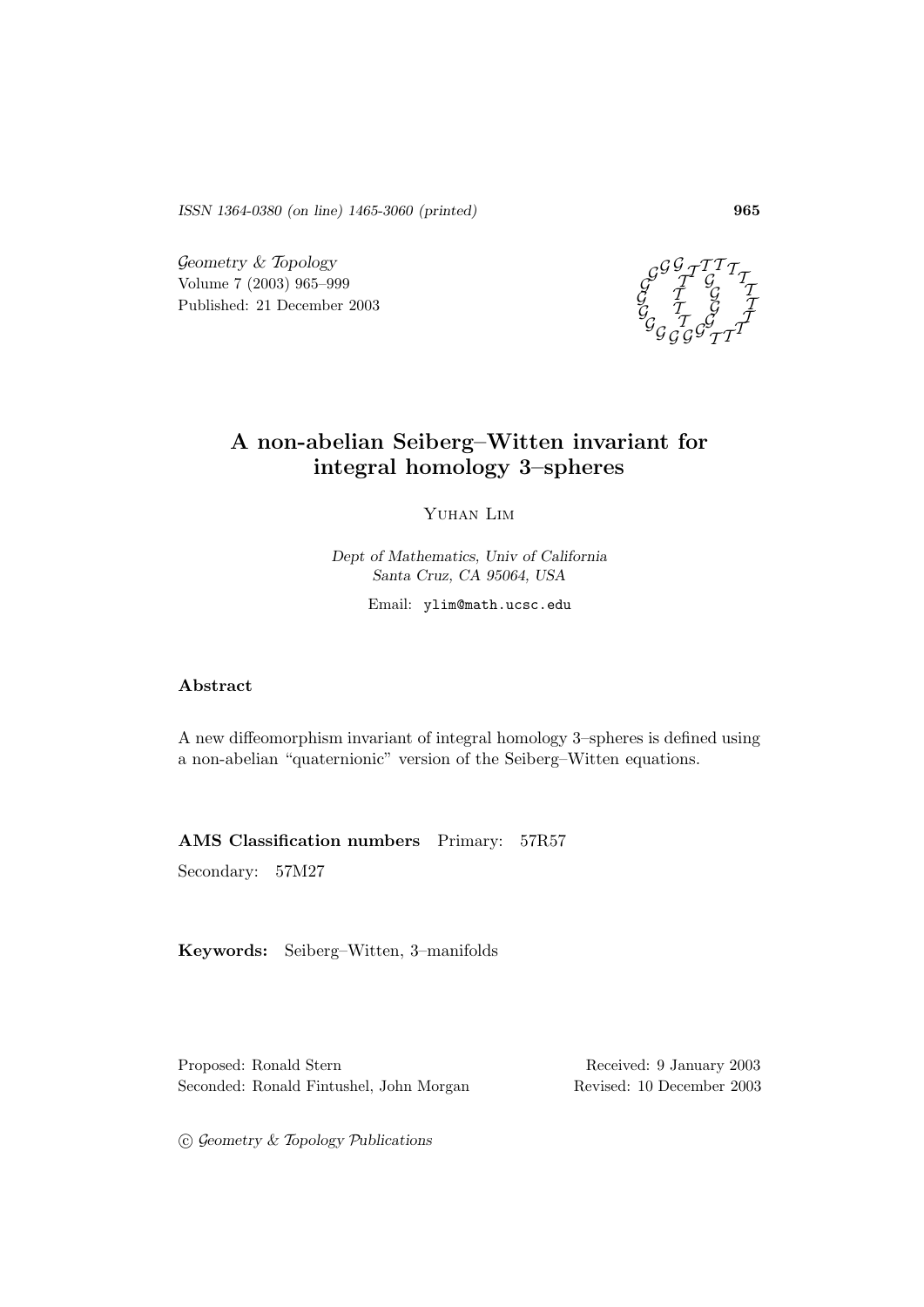# **1 Introduction**

The Seiberg–Witten equations when applied to the study of oriented integral homology 3–spheres yield an invariant which was shown in [9] to coincide with Casson's invariant. In [3], Boden and Herald introduced a generalization of Casson's invariant from  $SU(2)$  to the higher structure group  $SU(3)$  based on the gauge theory approach of Taubes [12]. This  $SU(3)$ –Casson invariant utilizes values of the Chern–Simons function which makes it a real valued invariant rather than an integral one. In the present article we define a non-Abelian version of the Seiberg–Witten equations which we call *quaternionic* and construct a topological invariant of integral homology 3–spheres in a manner parallel to the  $SU(3)$ –Casson invariant. This new invariant has the property that it is independent of orientation of the 3–manifold and a linear combination with the SU(3)–Casson invariant gives a **Z** mod 4**Z** invariant for unoriented integral homology 3–spheres.

The contents of this article are as follows. In section 2 we introduce the generalization of the SW–equations we use. The technical issue of admissible perturbations is also discussed. We use the novel approach of non-gradient perturbations. Section 3 gives the main results which are Theorems 3.7 and 3.8. The remaining sections take up the proofs. We assume the reader has some familiarity with  $[3]$ ,  $[9]$  and  $[12]$ .

# **2 Quaternionic gauge theory in 3–dimensions**

**Standing Convention** *Throughout this article Y will denote an oriented closed integral homology* 3*–sphere (ZHS). Y will also be assumed to have a fixed Riemannian metric* g*.*

The aim is to introduce a quaternionic setting in which the Seiberg–Witten equations will make sense. Since  $Y$  is a ZHS it has a unique spin structure, up to equivalence. With respect to g this is given by a principal  $spin(3) \cong SU(2)$ bundle  $P \to Y$ . In the (real) Clifford bundle  $CL(T^*Y) \cong CL(Y)$  the volume form  $\omega_Y$  has the property that  $\omega_Y^2 = 1$ . The action of  $\omega_Y$  on  $CL(Y)$  induces a splitting into  $\pm 1$  eigenbundles  $CL^+ \oplus CL^-$ . Both  $CL^+$  and  $CL^-$  are bundles of algebras over Y with each fibre isomorphic, as an algebra, to the quaternions **H**.

Let  $S \to Y$  be the complex spinor bundle on which  $CL^+$  acts non-trivially. This is a rank 2 complex Hermitian vector bundle. Since the fibres of  $CL^+$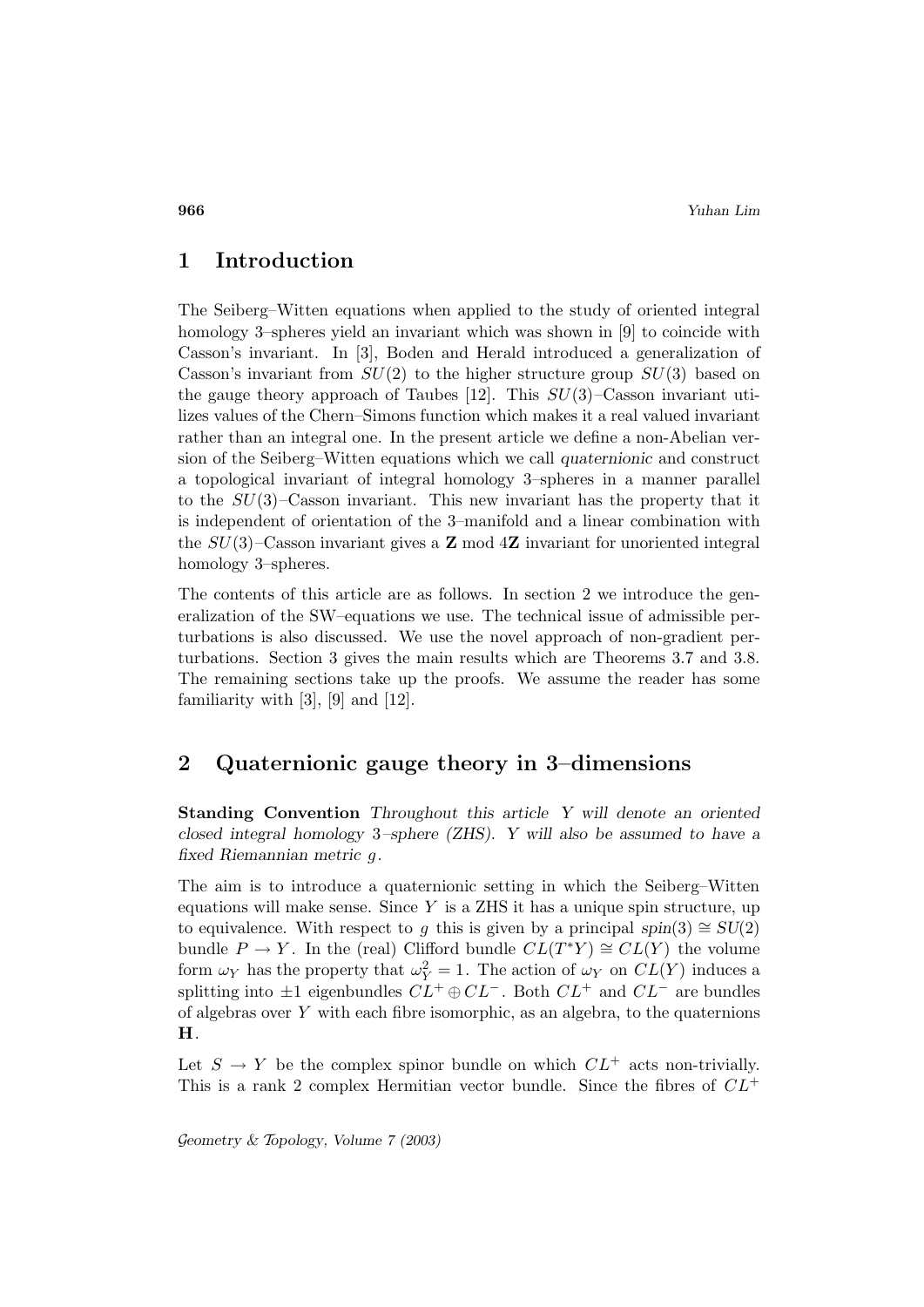are quaternionic vector spaces,  $S$  possesses an additional action by  $H$  which commutes with the Clifford action (see [8]); we may take this to be a right action  $S \times H \to S$ .

Suppose now that  $E \to Y$  is a given fixed rank one metric quaternionic vector bundle — we assume the action by  $\bf{H}$  is a left action. E also has a description as a complex Hermitian rank 2 vector with trivial determinant, i.e. with structure group  $SU(2)$ . We can twist the spinor bundle S by tensoring with E over the quaternions to form the bundle  $S \otimes_H E$ . This is a *real* rank 4 Riemannian vector bundle and does not naturally inherit a complex structure from  $S$  or  $E$ .

Given an  $SU(2)$ -connection A on E (henceforth any connection on E mentioned will be assumed to be such type) we may construct using the canonical Riemiannian connection on S, a metric (i.e.  $SO(4)$ ) connection on  $S \otimes_{\mathbf{H}} E$ . This then defines in the usual way a Dirac operator

$$
D_A = \sum_{i=1}^3 e_i \cdot \nabla_{e_i}^A.
$$

Here the  $e_i$  are an orthonormal frame and  $\nabla^A$  is the connection on  $S \otimes_H$ E mentioned above. We emphasize that  $D_A$  is in general only a real linear operator on  $S \otimes_{\mathbf{H}} E$ .

**Lemma 2.1** *The complexification of*  $S \otimes_{\mathbf{H}} E$  *is naturally isomorphic as a complex Clifford module with*  $S \otimes_{\mathbb{C}} E$ *. Under this isomorphism the complexification*  $D_A \otimes \mathbf{C}$  *corresponds to the complex Dirac operator*  $D_A^{\mathbf{C}}$ .

**Proof** Introduce the notation  $\overline{\otimes}$  to denote the tensor product of elements in  $S \otimes_{\mathbf{H}} E$  and  $\otimes$  the complex tensor product in  $S \otimes_{\mathbf{C}} E$ . Define the vector bundle map h from  $S \otimes_{\mathbf{C}} E$  to  $(S \otimes_{\mathbf{H}} E) \otimes_{\mathbf{C}} \mathbf{C}$  by

$$
h(e \otimes f) = e \overline{\otimes} f - \sqrt{-1}(ei \overline{\otimes} f).
$$

One checks directly that this map is a complex isomorphism and commutes with Clifford multiplication.  $\Box$ 

Since the real two forms  $\Lambda^2$  naturally include in  $CL(Y)$  we have by Clifford mutiplication the action of  $\Lambda^2$  on S. This representation of  $\Lambda^2$  on S is wellknown to be injective and with image the adjoint bundle  $adS$ , the bundle of skew-Hermitian transformations of  $S$ . The bundle ad $E$  acts on  $E$  from the left. Define an action of  $\Lambda^2 \otimes \text{ad}E$  on  $S \otimes_H E$  by the rule

$$
(\omega \otimes l) \cdot (\phi \otimes e) := (\omega \cdot \phi) \otimes l(e).
$$

This is well-defined since the actions of  $\Lambda^2$  and adE commute with the quaternionic structures.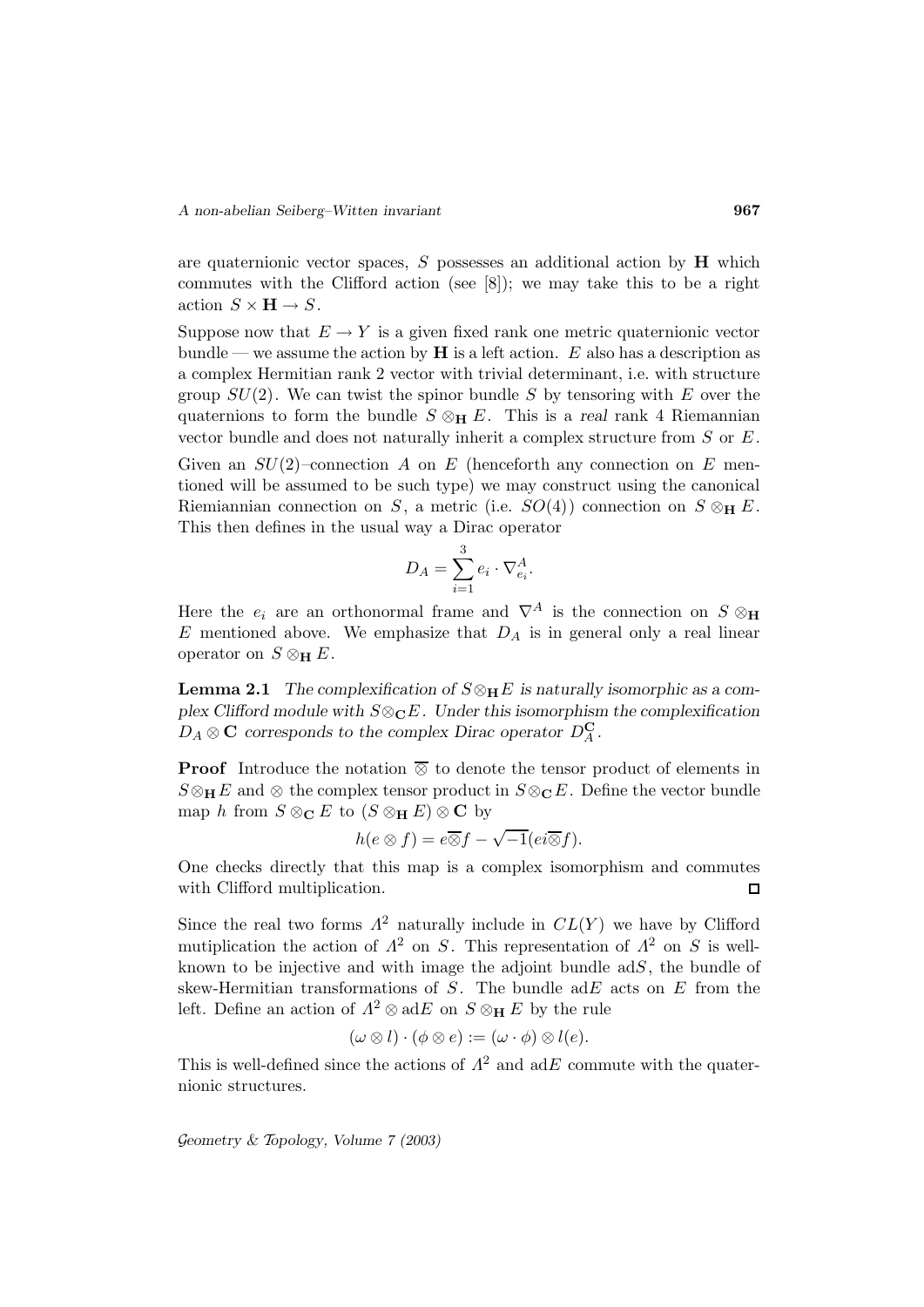**Remark 2.2** The Clifford action of  $\beta \in \Lambda^2$  is the same as the action of  $-\ast \beta \in \Lambda^1$  on S since the volume form  $\omega_Y$  acts by the identity. Thus we may equivalently work (up to multiplication by  $-1$ ) with the action of  $\Lambda^1 \otimes adE$  on  $S \otimes_{\mathbf{H}} E$ .

**Lemma 2.3** *The representation*  $\Lambda^2 \otimes adE \to End_{\mathbf{R}}(S \otimes_{\mathbf{H}} E)$  *above is injective* and has image the subbundle  $Sym_R^0(S \otimes_H E)$  of trace zero real symmetric *transformations of*  $S \otimes_{\mathbf{H}} E$ .

**Proof** That the representation of the lemma is injective is easily verified. We may rewrite the action of  $\Lambda^2 \otimes \text{ad}E$  as  $(\omega \otimes l) \cdot (\phi \otimes e) = -(i\omega \cdot \phi) \otimes il(e)$ . Since  $i$ ad $S$  is exactly the trace zero Hermitian symmetric bundle endomorphisms of  $S$ , and similiarly for  $i\alpha dE$ , the image of the representation clearly lies in the trace zero real symmetric endomorphisms of  $S \otimes_{\mathbf{H}} E$ . That it is onto follows by a dimension count giving both  $\Lambda^2 \otimes \text{ad}E$  and  $\text{Sym}_{\mathbf{R}}^0(S \otimes_{\mathbf{H}} E)$  real vector bundles of rank 9.  $\Box$ 

The above lemma shows that we may regard the bundle  $\text{Sym}_{\mathbf{R}}^0(S \otimes_{\mathbf{H}} E)$  as identical to  $\Lambda^2(Y) \otimes \text{ad}E$ . Thus whenever convenient we can think of a trace zero real symmetric endomorphism of  $S \otimes_H E$  as a twisted 2–form with values in adE.

**Lemma 2.4** *There is a unique fibrewise symmetric bilinear form*  $\{\cdot\}_0$  *on*  $S \otimes_H$ E with values in  $\Lambda^2 \otimes \text{ad}E$  determined by the rule that

$$
\langle \omega, \{\phi \cdot \psi\}_0 \rangle = \langle \omega \cdot \psi, \phi \rangle = \langle \omega \cdot \phi, \psi \rangle
$$

*holds for all sections*  $\omega$  *of*  $\Lambda^2 \otimes adE$ *. As a section of*  $\text{Sym}_{\mathbf{R}}^0(S \otimes_{\mathbf{H}} E)$ *,*  $\{\phi \cdot \psi\}_0$ *is given by the expression*

$$
\{\phi \cdot \psi\}_0 = \frac{1}{2} \left( \phi \otimes \psi^* + \psi \otimes \phi^* - \frac{1}{2} \langle \phi, \psi \rangle \mathbf{I} \right).
$$

*Here*  $\phi \otimes \psi^*(\nu) = \phi \langle \nu, \psi \rangle$  *and similiarly for*  $\psi \otimes \phi^*$ *.* 

**Proof** Let  $\{\phi_i\}$ ,  $\{\omega_j\}$  be a local orthonormal frames for  $S \otimes_H E$ ,  $\Lambda^2 \otimes \text{ad}E$ respectively. Let  $\{\phi_i \cdot \phi_j\}_0 = c_{i,j}^k \omega_k$ . Then we see that  $c_{i,j}^k = \langle \omega_k \cdot \psi_i, \psi_j \rangle =$  $\langle \omega_k \cdot \psi_j, \psi_i \rangle = c_{j,i}^k$  determines  $\{\cdot\}_0$ . Identify  $\Lambda^2 \otimes \text{ad}E$  with  $\text{Sym}_{\mathbf{R}}^0(S \otimes_{\mathbf{H}} E)$ . In a local trivialization we may regard sections of  $\text{Sym}_{\mathbf{R}}^0(S \otimes_{\mathbf{H}} E)$  as functions with values in  $Sym^0_{\mathbf{R}}(\mathbf{R}^4)$ , the  $4 \times 4$  real symmetric matrices, and sections of  $S \otimes_{\mathbf{H}} E$  as  $\mathbf{R}^4$ -valued functions. As such the inner product in  $\text{Sym}_{\mathbf{R}}^0(\mathbf{R}^4)$  is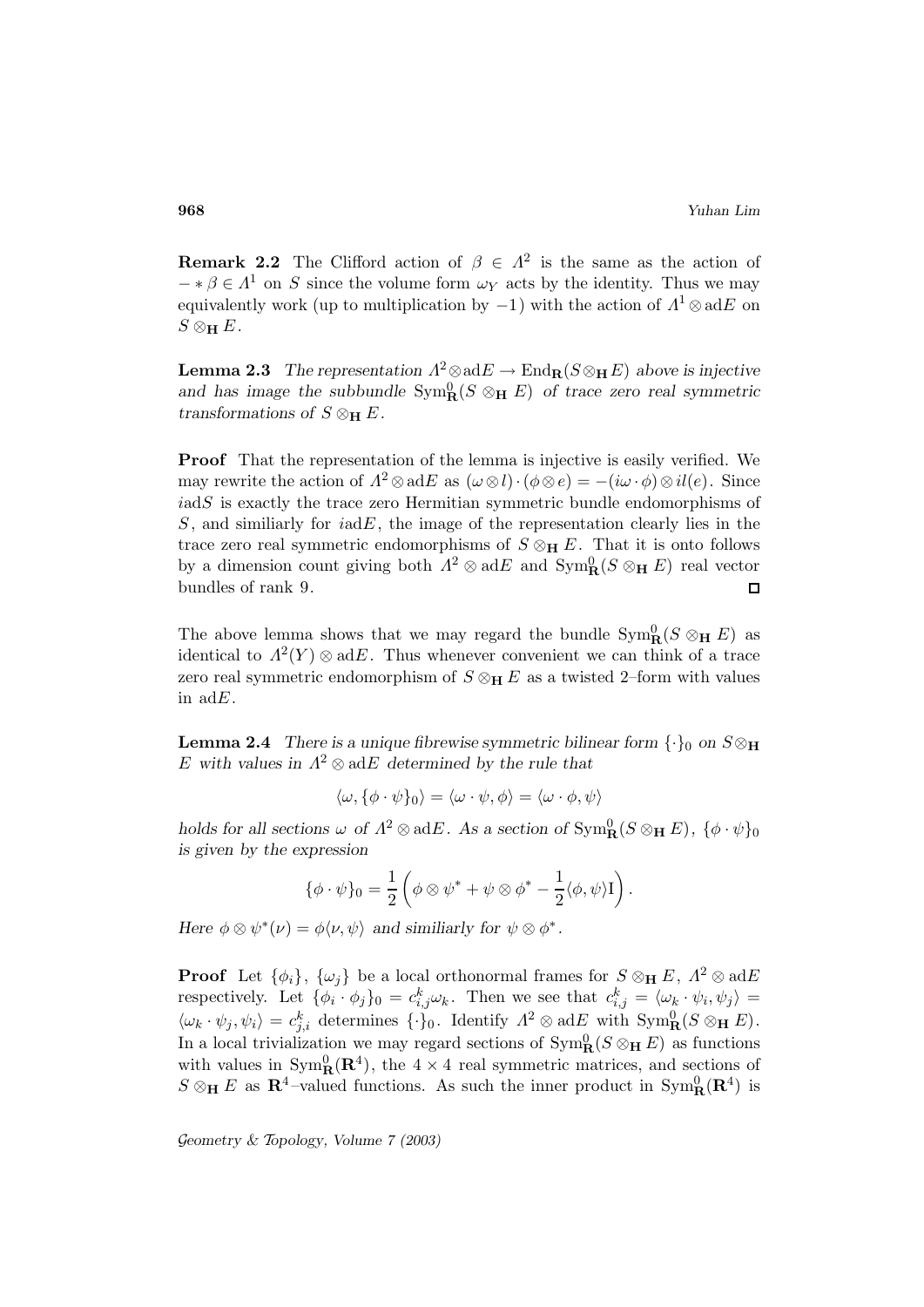given by  $\langle M,N \rangle = \text{Tr}(MN)$ . The right side of the defining equation for  $\{\cdot\}_0$ can be expressed locally as

$$
\frac{1}{2} \left( \text{Tr}(W \Phi \Psi^T) + \text{Tr}(W \Psi \Phi^T) \right) = \frac{1}{2} \text{Tr}(W (\Phi \Psi^T + \Psi \Phi^T))
$$
  
=  $\langle W, \frac{1}{2} (\Phi \Psi^T + \Psi \Phi^T) \rangle.$ 

The claimed expression for  $\{\cdot\}_0$  is exactly the trace-free component of the symmetric expression  $\frac{1}{2}(\Phi\Psi^T + \Psi\Phi^T)$ .  $\Box$ 

The *configuration space* C is the space of all pairs  $(A, \Phi)$  consisting of an  $SU(2)$ –connection A on E and a section  $\Phi$  of  $S \otimes_{\mathbf{H}} E$ . As usual we should work within the framework of a certain functional space; for us choose A and  $\Phi$  to be of class  $L_2^2$  (for A this means  $A - A_0$  is  $L_2^2$  where  $A_0$  is a fixed  $C^{\infty}$ –connection). C is an affine space modelled on the Hilbert space

$$
L_2^2(\Lambda^1\otimes\mathrm{ad}E)\times L_2^2(S\otimes_{\mathbf{H}}E).
$$

The *gauge automorphism group*  $\mathcal G$  in this case will consist of the  $L_3^2$ -bundle automorphisms which preserve the quaternionic structure of  $E$ , or equivalently the  $L_3^2$ -sections of AdE. Since  $L_2^2 \subset C^0$  in dimension 3, C and G consists of continuous objects. G acts on C by  $g \cdot (A, \Phi) = (g(A), g^{-1}\Phi)$ . This action is differentiable and the quotient we denote by  $\mathcal{B}$ . Our convention is that  $g(A)$  is the pull-back of  $A$  by  $q$ .

We have the following observation: the stabilizer

$$
\operatorname{stab}(A, \Phi) = \begin{cases} \{1\} & \text{if } \Phi \neq 0 \\ \operatorname{stab}(A) & \text{if } \Phi = 0. \end{cases}
$$

The possible choices for stab(A) are  $\{\pm 1\}$ ,  $U(1)$  or  $SU(2)$ . Note that in the last possibility A is necessarily a trivial connection. The pair  $(A, \Phi)$  is *irreducible* if  $\Phi \neq 0$  and *reducible* otherwise. Thus G acts freely on  $\mathcal{C}^*$ , the irreducible portion of C and the quotient  $\mathcal{C}^*$  by  $\mathcal G$  is denoted  $\mathcal{B}^*$ .

G is a Hilbert Lie group with tangent space at the identity  $T_e \mathcal{G} = L_3^2(\text{ad}E)$ . Let  $\mathcal{G} \to \mathcal{C}$ ,  $g \mapsto (g(A), g^{-1}\Phi)$  be the map which is the orbit of  $(A, \Phi)$  under the action of  $\mathcal G$ . The derivative at the identity is the map

$$
\delta_{A,\Phi}^0: L_3^2(\text{ad}E) \to L_2^2(\Lambda^1 \otimes \text{ad}E) \oplus L_2^2(S \otimes_{\mathbf{H}} E),
$$
  

$$
\delta_{A,\Phi}^0(\gamma) = (d_A \gamma, -\gamma(\Phi)).
$$
\n(2.1)

A slice for the action of G on C at  $(A, \Phi)$  is given by  $(A, \Phi) + X_{A, \Phi}$  where  $X_{A, \Phi}$ is the *slice space* which is the  $L^2$ -orthogonal complement in  $L_2^2(\Lambda^1 \otimes adE) \oplus$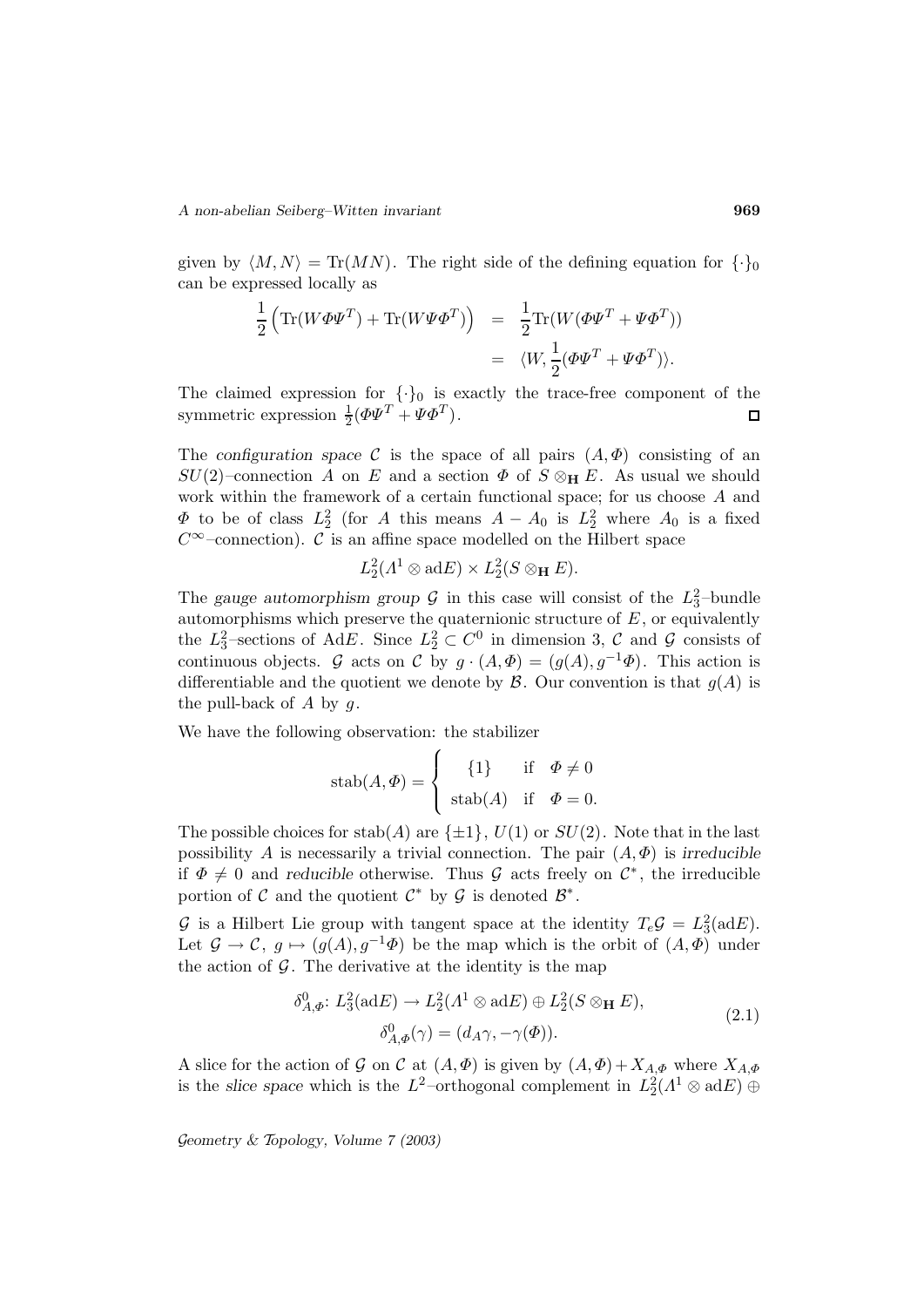$L_2^2(S \otimes_{\mathbf{H}} E)$  of the image of  $\delta_{A,\Phi}^0$ . We may also regard  $X_{A,\Phi}$  as the tangent space to  $\mathcal{B}^*$  at an irreducible orbit  $[A, \Phi]$ .

Define a bilinear product  $B: (S \otimes_{\mathbf{H}} E) \otimes (S \otimes_{\mathbf{H}} E) \to \text{ad}E$  by the rule that  $\langle \gamma(\phi), \psi \rangle = \langle \gamma, B(\psi, \phi) \rangle$  holds for all  $\gamma \in adE$ . Then  $X_{A,\Phi}$  has the description as the subspace of  $L_2^2(\Lambda^1 \otimes \text{ad} E) \oplus L_2^2(S \otimes_H E)$  defined by the equation

$$
\delta_{A,\Phi}^{0*}(a,\psi) = 0 \quad \Longleftrightarrow \quad d_A^* a - B(\Phi,\psi) = 0. \tag{2.2}
$$

A reducible we will often simply denote by A instead of  $(A, 0)$ . Corresponding reducible subspaces of C and B are denoted A and  $\mathcal{B}_{\mathcal{A}}$ . At a reducible A the slice  $X_A$  splits into a product  $X_A^r \times L_2^2(S \otimes_H E)$  where  $X_A^r$  is the slice for the action of G on A. Then the normal space to  $\mathcal{B}_{\mathcal{A}}$  in  $\mathcal{B}$  near [A] is modelled on

$$
L_2^2(S \otimes E)/\text{stab}(A).
$$

For instance if A is irreducible as a connection then this normal space is a cone on the quotient of the unit sphere in a separable Hilbert space by the antipodal map  $v \mapsto -v$ .

On C we have the Chern–Simons–Dirac function csd:  $C \rightarrow \mathbf{R}$  (with respect to a choice of trivial connection  $\Theta$  say) given by

$$
\operatorname{csd}(A, \Phi) = \frac{1}{8\pi^2} \int_Y \operatorname{Tr}\left(a \wedge d\Theta a + \frac{2}{3} a \wedge a \wedge a\right) - \int_Y \langle D_A \Phi, \Phi \rangle, \quad a = A - \Theta.
$$

A direct computation gives

$$
dcsd_{A,\Phi}(a,\phi) = \int_Y \text{Tr}(F_A \wedge a) + \int_Y \langle *a \cdot \Phi, \Phi \rangle - \int_Y \langle D_A \Phi, \phi \rangle
$$
  
= 
$$
\int_Y \langle - *F_A + * \{ \Phi \cdot \Phi \}_0, a \rangle - \int_Y \langle D_A \Phi, \phi \rangle.
$$

Thus the negative of the  $L^2$ -gradient of csd is the ' $L_1^2$ -vector field' on C

$$
\mathcal{X}(A,\Phi) \stackrel{\text{def}}{=} (*F_A - *{\Phi \cdot \Phi}_0, D_A \Phi) \in L^2_1.
$$
 (2.3)

By this we mean that  $\mathcal{X}$  is a section of the  $L_1^2$ -version of the tangent bundle to C . The *Quaternionic Seiberg–Witten equation* is the equation for the zeros of  $\mathcal{X}$ , i.e. the critical points of csd.

**Definition 2.5** The *Quaternionic Seiberg–Witten equation* is the equation defined for a pair  $(A, \Phi)$  consisting of a connection on E and a section  $\Phi$ ('spinor') of  $S \otimes_{\mathbf{H}} E$ . The equation reads:

$$
\begin{cases}\nF_A - \{\Phi \cdot \Phi\}_0 = 0 \\
D_A \Phi = 0\n\end{cases}
$$
\n(2.4)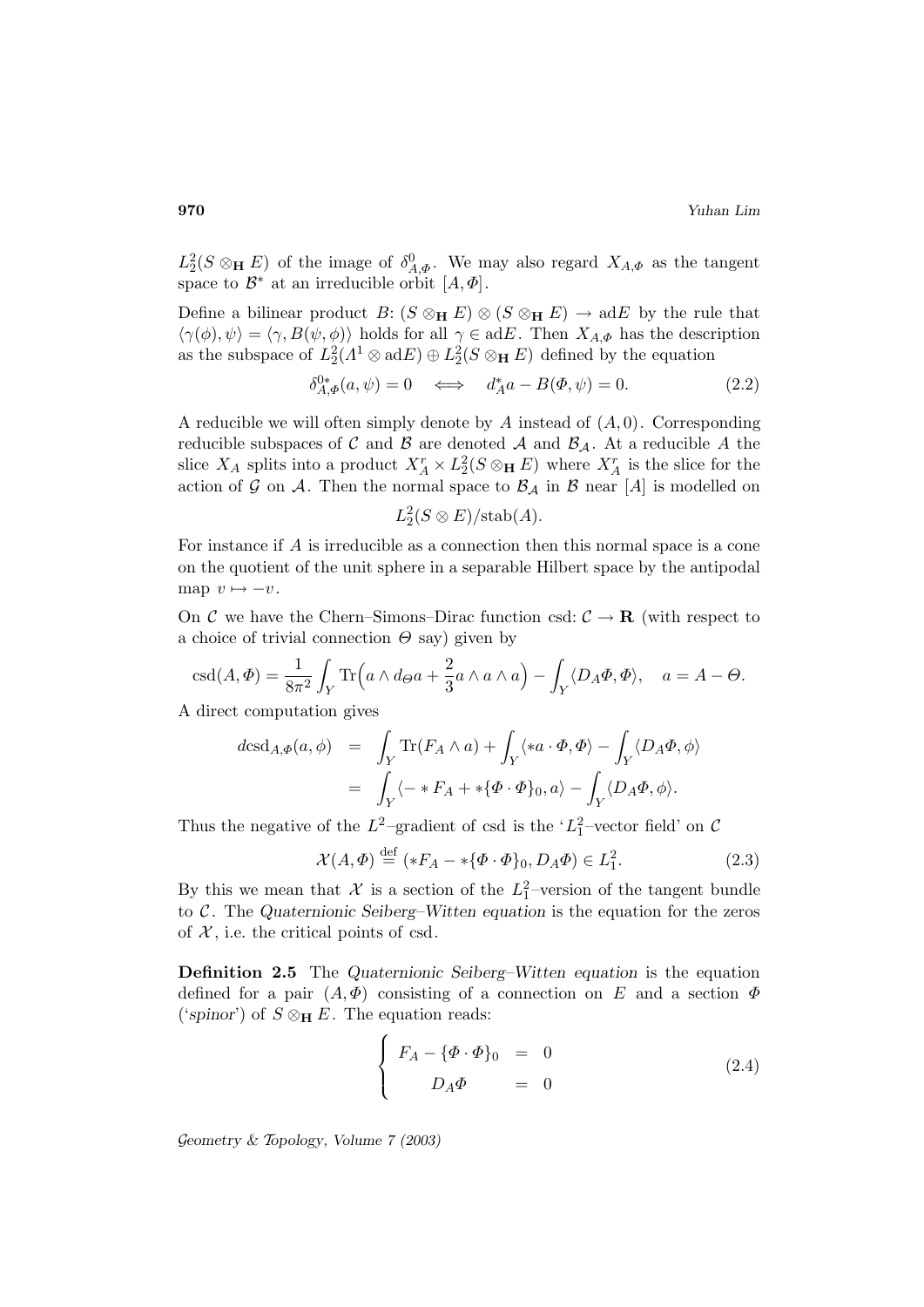where  $F_A$  is the curvature of A, and since A is an  $SU(2)$ –connection, a section of  $\Lambda^2 \otimes \text{ad}E$ .  $D_A$  is the Dirac operator on  $S \otimes_H E$  and  $\{\}_0$  denotes the quadratic form of Lemma 2.4.

If g is gauge transformation then  $csd(g(A), g^{-1}\Phi) = csd(g, \Phi) \pm deg(g)$ , so csd descends to an **R**/**Z**–valued function on B. This implies that  $\mathcal{X}(A,\Phi) \in$  $X_{A,\Phi} \cap L_1^2$  and the portion of  $\mathcal X$  over  $\mathcal C^*$  descends to a ' $L_1^2$ -vector field'  $\widehat{\mathcal X}$  over  $\mathcal{B}^*$  .

**Definition 2.6** The *moduli space* of solutions to (2.4) we denote by

 $\mathcal{M} \stackrel{\text{def}}{=} \{ (A, \Phi) \text{ solving } (2.4) \} / \mathcal{G} \subset \mathcal{B}.$ 

 $\mathcal{M}^*$  will denote irreducible and  $\mathcal{M}^r$  will denote the reducible portion of  $\mathcal M$ respectively.

Thus  $\mathcal{M}^*$  is the zeros of  $\hat{\mathcal{X}}$  and following Taubes, will be the basis for defining a Poincare–Hopf index for  $\mathcal{B}^*$ .

**Remark 2.7** In our Quaternionic SW–theory the reducible portion  $\mathcal{M}^r$  of M is just the moduli space of flat  $SU(2)$ –connections on Y. This is the space dealt with by Taubes [12] in the gauge theory approach to Casson's invariant.

We need to now address the issue of an admissible class of perturbations which will make M a finite number of *non-degenerate points* (made precise below) to apply the idea of a Poincare–Hopf index. Unlike the holonomy perturbations used by Taubes and Boden–Herald which are gradient perturbations we elect to perturb  $\mathcal X$  directly rather than csd; i.e. at the level of vector fields, for this avoids a number of technical problems which the author has presently no satisfactory solution. This approach will be adequate for defining a Poincare– Hopf index but not a Floer type homology theory where gradient perturbations are required.

**Definition 2.8** An *admissible perturbation*  $\pi$  consists of a differentiable  $\mathcal{G}$ equivariant map of the form  $(*k, l)$ :  $\mathcal{C} \to L_2^2(\Lambda^1 \otimes \text{ad} E) \times L_2^2(S \otimes_{\mathbf{H}} E)$  where

- (i)  $\pi_{A,\Phi} = (*k_{A,\Phi}, l_{A,\Phi}) \in X_{A,\Phi}$
- (ii) the linearization of  $(*k, l)$  at  $(A, \Phi)$  is a bounded linear operator

$$
(L\pi)_{A,\Phi}: L_2^2(\Lambda^1 \otimes \mathrm{ad} E) \oplus L_2^2(S \otimes_{\mathbf{H}} E) \to L_2^2(\Lambda^1 \otimes \mathrm{ad} E) \oplus L_2^2(S \otimes_{\mathbf{H}} E)
$$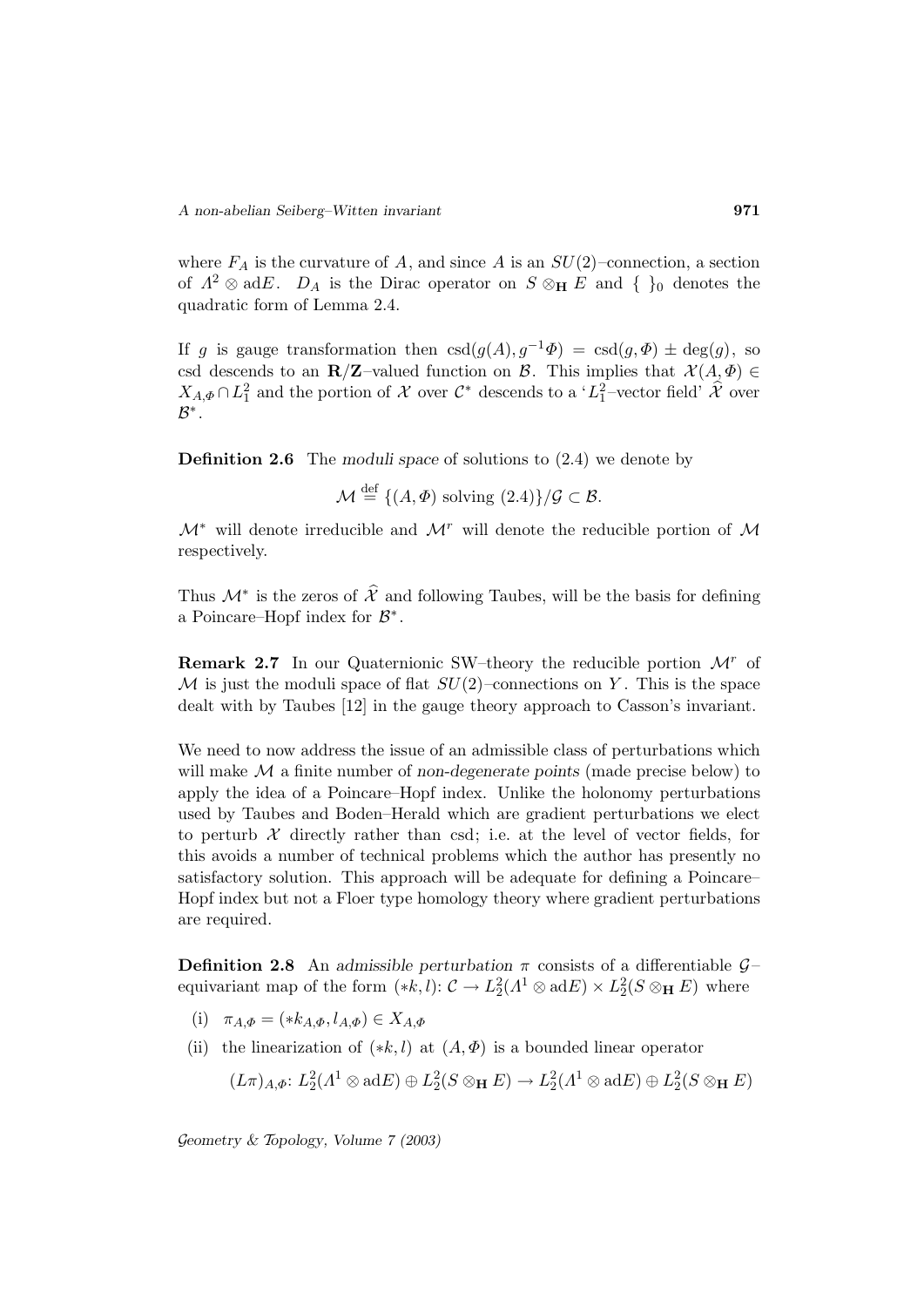(iii) there is a uniform bound

$$
\|\pi_{A,\varPhi}\|_{L^2_{2,A}}\overset{\mathrm{def}}{=}\sum_{i=0}^2\|(\nabla^A)^i\pi_{A,\varPhi}\|_{L^2}\leq C.
$$

**Remark 2.9** In the unperturbed case, M can be easily shown to be compact. The preceding uniform  $L_2^2$ -type bound requirement on the perturbation is crucial to retain compactness of the moduli space for the perturbed equation below. This is a gauge invariant bound.

**Definition 2.10** The *perturbed Quaternionic Seiberg–Witten equations* are the equations

$$
\begin{cases}\nF_A - \{\Phi \cdot \Phi\}_0 + k_{A,\Phi} = 0 \\
D_A \Phi + l_{A,\Phi} = 0.\n\end{cases}
$$

The corresponding moduli space is denoted  $\mathcal{M}_{\pi}$ , the irreducible portion  $\mathcal{M}_{\pi}^*$ and the reducible portion  $\mathcal{M}_{\overline{\pi}}^r$  where  $\overline{\pi}$  is the restriction to  $\mathcal A$  or equivalently the k–component of  $\pi$ . Note that when  $\Phi = 0$ , stab(A)–invariance forces  $l_{A,0} = 0$  and the only effective portion of  $\pi$  on  $A$  is the k-component.

Let  $\mathcal{X}_{\pi} = \mathcal{X} + \pi$ , the perturbation of  $\mathcal{X}$ . The linearization at a zero  $(A, \Phi)$  is a map

$$
(L\mathcal{X}_{\pi})_{A,\Phi}: L_2^2(\Lambda^1 \otimes \text{ad} E) \oplus L_2^2(S \otimes_{\mathbf{H}} E) \to X_{A,\Phi} \cap L_1^2
$$
 (2.5)  

$$
(L\mathcal{X}_{\pi})_{A,\Phi}(a,\phi) = (*d_A a - *{\phi \cdot \Phi}_0, D_A \phi + a \cdot \Phi) + (L\pi)_{A,\Phi}(a,\phi).
$$

**Definition 2.11** Call  $(A, \Phi)$  or  $[A, \Phi]$  *non-degenerate* if  $L\mathcal{X}_{\pi}$  is surjective at  $(A, \Phi)$ .  $\mathcal{M}_{\pi}$  is *non-degenerate* if it consists entirely of non-degenerate points. In this instance we also call  $\pi$  *non-degenerate*. The standard Kuranishi local model argument shows that a non-degenerate point is isolated in  $\beta$ . (This includes reducible points.)

Fix a connection  $\nabla^0$  and let  $L_2^2$  denote the Sobolev norm with respect to  $\nabla^0$ . A metric on  $\beta$  is defined by the rule

$$
d([A,\Phi],[A',\Phi']) = \inf_{g \in \mathcal{G}} \left\{ \|(A - g(A'),\Phi - g^{-1}\Phi')\|_{L_2^2} \right\}.
$$
 (2.6)

**Proposition 2.12** *For any admissible perturbation*  $\mathcal{M}_{\pi}$  *is a compact subspace of* B. Furthermore there is an  $\varepsilon_0 > 0$  such that for any  $0 < \varepsilon < \varepsilon_0$ , if  $\|\pi_{A,\Phi}\|_{L^2_{2,A}} < \varepsilon$  uniformly then given any  $[A,\Phi] \in \mathcal{M}_{\pi}$  there is a  $[A',\Phi'] \in \mathcal{M}$ such that  $d([A,\Phi],[A',\Phi']) < \varepsilon$ .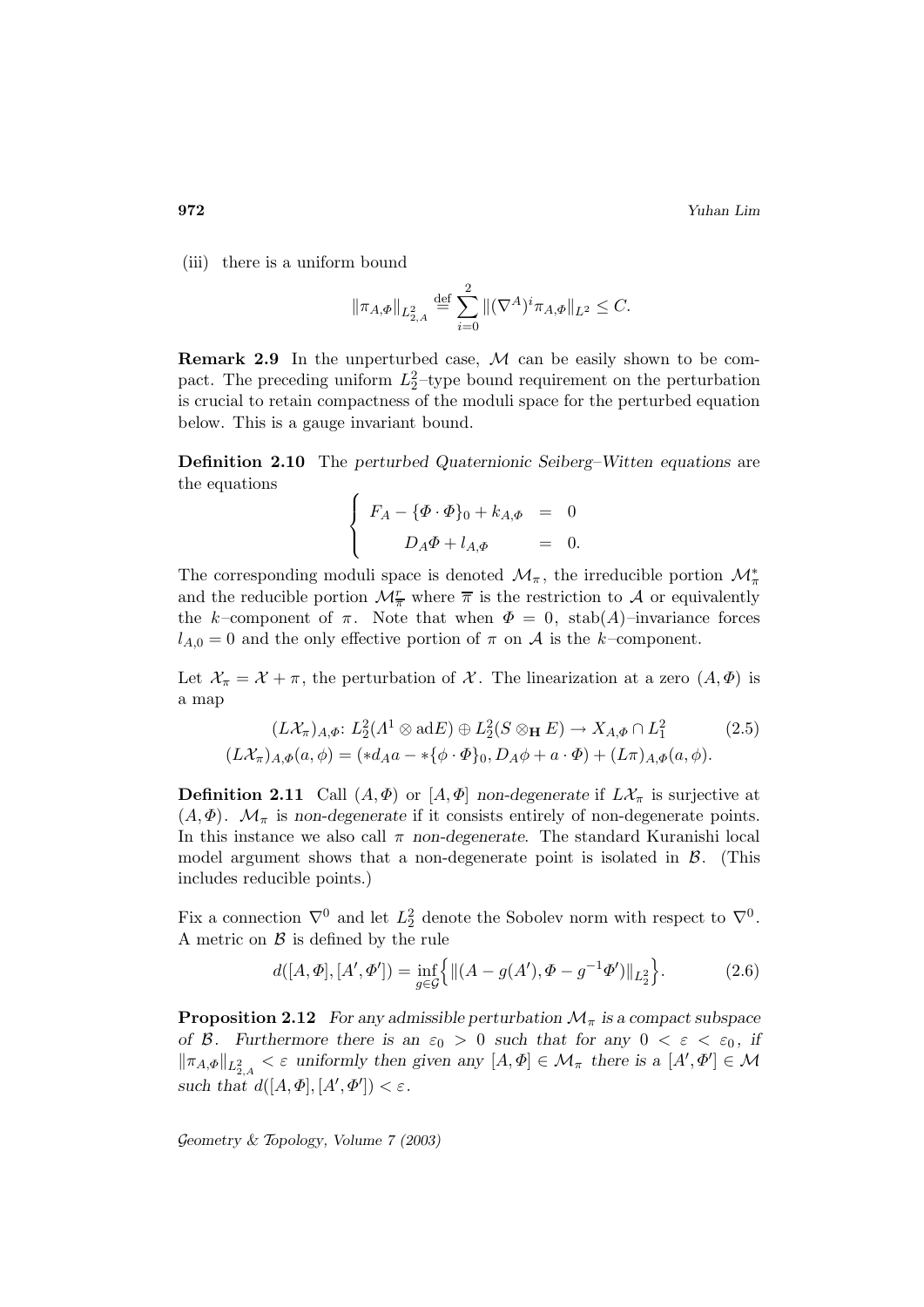**Proposition 2.13** *There exists non-degenerate admissible perturbations. Furthermore such a perturbation*  $\pi$  *may be choosen so that*  $\|\pi_{A,\Phi}\|_{L^2_{2,A}}$  *is arbitrarily small (uniformly) and* π *vanishes on any given closed subset of* C *which is disjoint from the subspace of unperturbed SW–solutions.*

The proofs are in sections 4 and 5.

## **3 Spectral flow and definition of the invariant**

Fix a perturbation  $\pi$  (not necessarily non-degenerate). Regard the image of  $\mathcal{X}_{\pi}$  as lying in the larger space  $L^2(\Lambda^1 \otimes \text{ad} E) \oplus L^2(S \otimes_{\mathbf{H}} E)$  since  $X_{A,\Phi} \cap L_1^2$  is a subspace of the former. The analog of the operator used by Taubes to define relative signs between non-degenerate zeros of  $\mathcal{X}_{\pi}$  is the unbounded operator on  $L^2(\text{ad}E) \oplus L^2(\Lambda^1 \otimes \text{ad}E) \oplus L^2(S \otimes_{\mathbf{H}} E)$  given in block matrix form:

$$
L_{A,\Phi}^{\pi} = \left(\begin{array}{cc} 0 & \delta_{A,\Phi}^{0*} \\ \delta_{A,\Phi}^{0} & (L\mathcal{X}_{\pi})_{A,\Phi} \end{array}\right).
$$

Here  $\delta_{A,\Phi}^{0*}$  is the formal  $L^2$ -adjoint of  $\delta_{A,\Phi}^0$  and the splitting used above is the (first)  $\oplus$  (2nd and 3rd factors).  $L_{A,\Phi}^{\pi}$  has dense domain the subspace of  $L_2^2$ sections. The ellipticity of  $L_{A,\Phi}^{\pi}$  implies that it is closed and unbounded as an operator on  $L^2$ . In general  $L_{A,\Phi}^{\pi}$  will not have a real spectrum, due to the non-gradient perturbations we are using.

**Remark 3.1** If it were the case that  $L_{A,\Phi}^{\pi}$  is formally self-adjoint (i.e. on smooth sections) then it is well-known that  $L_{A,\Phi}^{\pi}$  has only a discrete real spectrum which is unbounded in both directions in **R** and is without any accumulation points. It can be shown in general that since  $L_{A,\Phi}^{\pi}$  is a  $L_{A,\Phi}$ -compact perturbation of  $L_{A,\Phi}$  on  $L^2$  the spectrum continues to be discrete, the real part of the spectrum is also unbounded in both directions in **R** and is without any accumulation points, see [7].

Let us consider the behaviour of  $L_{A,\Phi}^{\pi}$  along the reducible stratum  $A \subset \mathcal{C}$ . Since  $\Phi = 0$  we abbreviate the operator to  $L_A^{\pi}$ . This has a natural splitting

$$
L_A^{\pi} = K_A^{\overline{\pi}} \oplus D_A^{\pi} \tag{3.1}
$$

corresponding to the splitting  $(A^{0+1} \otimes adE) \oplus (S \otimes_{\mathbf{H}} E)$ . We call  $K_A^{\overline{\pi}}$  the *tangential operator* (the dependence on only the restriction  $\bar{\pi}$  of  $\pi$  will be clear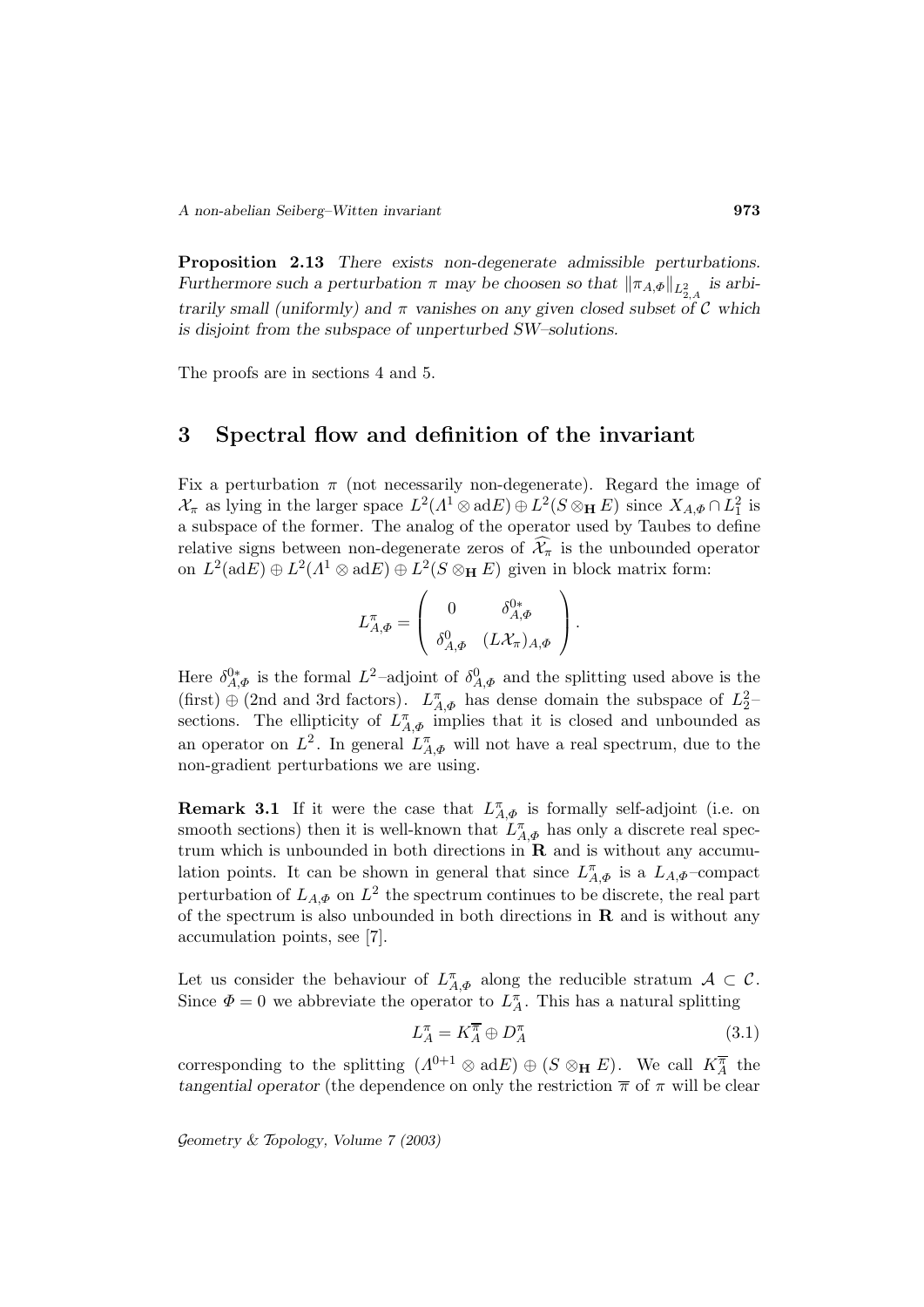below) and  $D_A^{\pi}$  the *normal operator*. Explicitly

$$
K_A^{\overline{\pi}} = \begin{pmatrix} 0 & d_A^* \\ d_A & *d_A + (L\overline{\pi})_A \end{pmatrix} \text{ and } D_A^{\pi} = D_A + (L^{\nu}\pi)_A.
$$

Here  $(L^{\nu}\pi)_{A}$  denotes  $(L\pi)_{A,0}$  restricted to the normal space  $L_2^2(S \otimes_{\mathbf{H}} E)$  followed by projection onto the normal space again. The normal space is naturally acted on by  $stab(A)$  and  $D_A^{\pi}$  commutes with this action. If A is irreducible as a connection then  $stab(A) = {\pm 1}$  and  $D_A^{\pi}$  remains real linear but when  $A = \Theta$  a trivial connection, stab(A)  $\cong SU(2)$  and it is quaternionic linear. (There is a stab(A)  $\cong$  U(1) case but this will not play a role so we will omit discussing it.)

A fact established in section 5 is:

**Lemma 3.2** *The operator*  $(L^{\nu}\pi)_{A}$  *is multiplication by a real function*  $f_{A} \in$  $L_2^2$ . Thus  $D_A^{\pi} = D_A + f_A$  extends to an unbounded self-adjoint operator on  $L^2(S \otimes_{\mathbf{H}} E)$  and spectral flow is defined for this operator.

To define relative signs between non-degenerate zeros of  $\mathcal{X}_{\pi}$  one usually uses the mod2 spectral flow of  $L_{A,\Phi}^{\pi}$  when this operator is self-adjoint. In the general case we use the determinant line detind  $L^{\pi}$  regarding  $L^{\pi}_{A,\Phi}$  as a family parameterized by  $(A, \Phi) \in \mathcal{C}$ . This is equivalent to the spectral flow definition in the self-adjoint case. detind  $L^{\pi}$  descends to a line bundle over  $\beta$  which we also denote by the same notation. However we note:

**Lemma 3.3** detind  $L^{\pi}$  *is non-orientable over*  $\mathcal{B}$ *, i.e. there exists closed loops*  $\gamma: S^1 \to \mathcal{B}$  *such that*  $\gamma^*$ (detind  $L^{\pi}$ ) *is a non-trivial line bundle over*  $S^1$ *.* 

**Proof** It suffices to consider the determinant index detind  $L$  of the unperturbed family over  $\mathcal{B}_\mathcal{A} \subset \mathcal{B}$ . Then  $L_A = K_A \oplus D_A$  where  $K_A$  is essentially the boundary of the (twisted) Self-dual operator in dimension 4. Spectral flow around closed loops for  $K_A$  is equivalent to the index of the (twisted) Self-dual operator over  $Y \times S^1$ . The latter index is well-known to be  $\equiv 0 \mod 8$ . By Lemma 2.1 the spectral flow for  $D_A$  around closed loops is equivalent to the index of the twisted complex Dirac operator over  $Y \times S^1$ , where the twisting bundle  $E$  is rank 2 complex. According to the Atiyah–Singer Index Theorem this index is the negative of 2nd Chern class of E evaluated over the fundamental class of  $Y \times S^1$ . We may choose any closed loop so that this is  $\pm 1$ . (See the proof of Lemma 3.5 for more details on this part of the calculation.)  $\Box$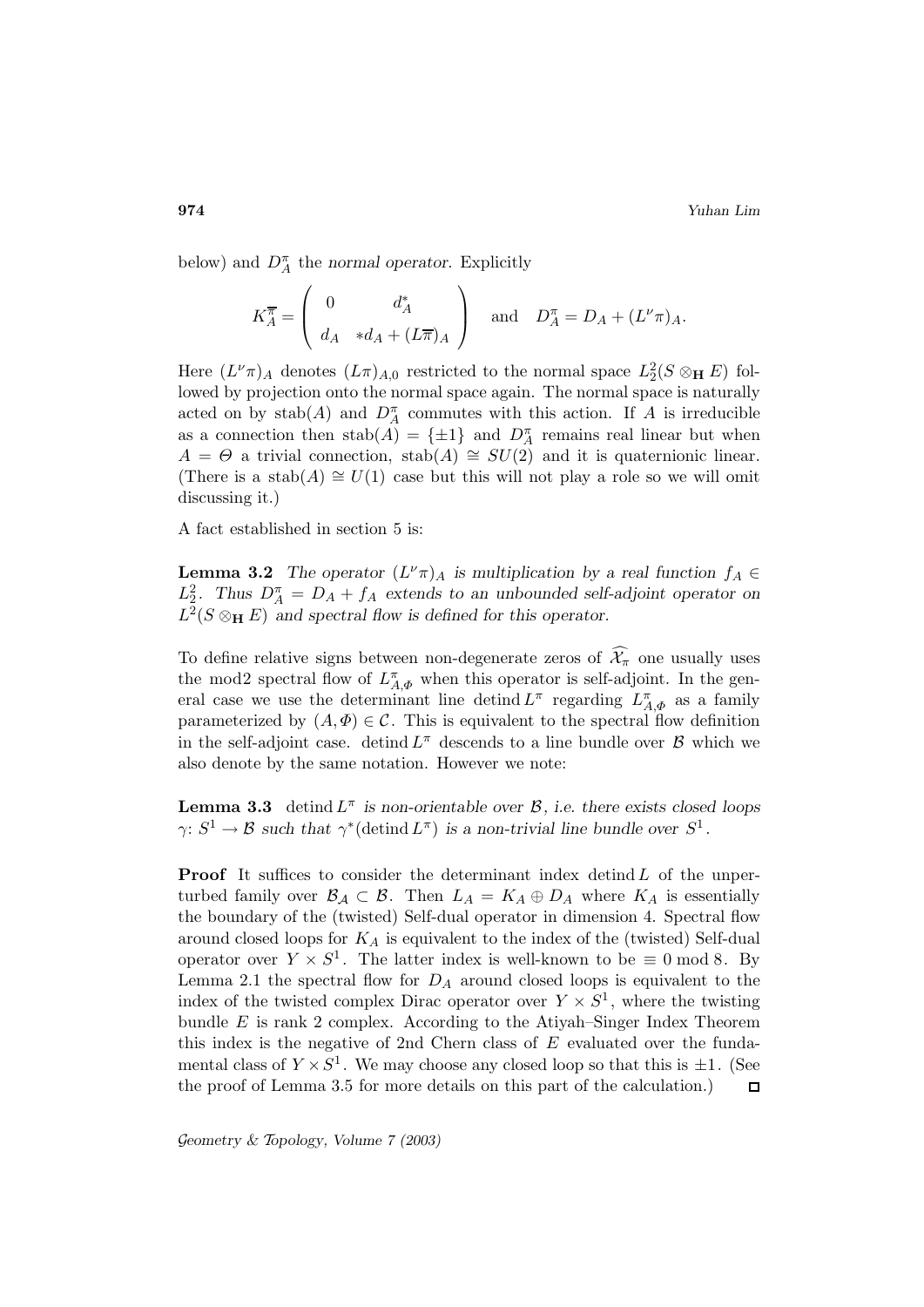In particular if we have two non-degenerate zeros of  $\mathcal{X}_{\pi}$  then the Lemma asserts that it is impossible in this scheme to define a relative i.e. mod2 sign between non-degenerate zeros. Thus as far as defining an invariant goes we can only work with the cardinality

$$
\sum_{[A]\in\mathcal{M}_\pi^*}1\ \mod 2
$$

for  $\pi$  non-degenerate.

Assume now that  $\pi$  is non-degenerate. We define counter-terms associated to  $\mathcal{M}_{\overline{\pi}}^r$  to make  $\sum_{[A]\in\mathcal{M}_{\pi}^*}1 \mod 2$  a well-defined invariant. These counterterms will depend on the normal operator  $D_A^{\pi}$ , the Chern–Simons function and spectral invariants.

Note that in a ZHS the trivial orbit  $\{\Theta\}$  is always a point in  $\mathcal{M}_{\overline{n}}^r$  for every perturbation. In the unperturbed case this is clear. In the presence of a perturbation invariance by the stabilizer action at  $\Theta$  forces  $\overline{\pi}_{\Theta} = 0$ .

When  $A = \Theta$ , the Dirac operator  $D_{\Theta}$  can be identified with the canonical quaternionic linear Dirac operator on S which we denote as D. The operator  $K_A$  (presently take  $\pi = 0$ ) is the boundary B of the 4-dimensional signature operator, after identifying  $\Lambda^2 \cong \Lambda^1$  by the Hodge \*-operator. To these two operators  $D$  and  $B$  we can associate the APS–spectral invariants [2]:

$$
\eta(B), \quad \xi = \frac{1}{2} \Big( \eta(D) + \dim_{\mathbf{C}} \ker D \Big).
$$

If  $X$  is compact oriented spin 4–manifold with oriented boundary  $Y$  then an application of the APS index theorems to  $X$  shows that

$$
\xi + \frac{1}{8}\eta(B) = -\text{Index } D^{(4)} - \frac{1}{8}\text{sign } X. \tag{3.2}
$$

Here  $D^{(4)}$  is the Dirac operator on X and sign X the signature. Thus we see that the left-side of (3.2) is always an integer. As an aside, the mod 2 reduction of the right-side only involves the signature term (since in four dimensions the Dirac operator is quaternionic linear and so its index is even) and therefore is just the *Rokhlin invariant*  $\mu(Y)$ . Given a perturbation  $\pi$  now set

$$
c(g,\pi) = \xi + \frac{1}{8}\eta(B) + \left(\mathbf{C} - \text{spectral flow of }\{(1-t)D_{\Theta} + tD_{\Theta}^{\pi}\}_{t=0}^{1}\right) \in \mathbf{Z}.
$$

In the spectral-flow term  $D_{\Theta}$ ,  $D_{\Theta}^{\pi}$  are quaternionic linear and thus  $c(g, \pi) \equiv$  $\mu(Y)$  mod 2 continues to be true.  $c(g, \pi)$  is our counter-term associated to  $\{[\Theta]\}.$ 

**Remark 3.4** Our convention for spectral flow is the the number of eigenvalues (counted algebraically) crossing  $-\varepsilon$  for  $\varepsilon > 0$  sufficiently small.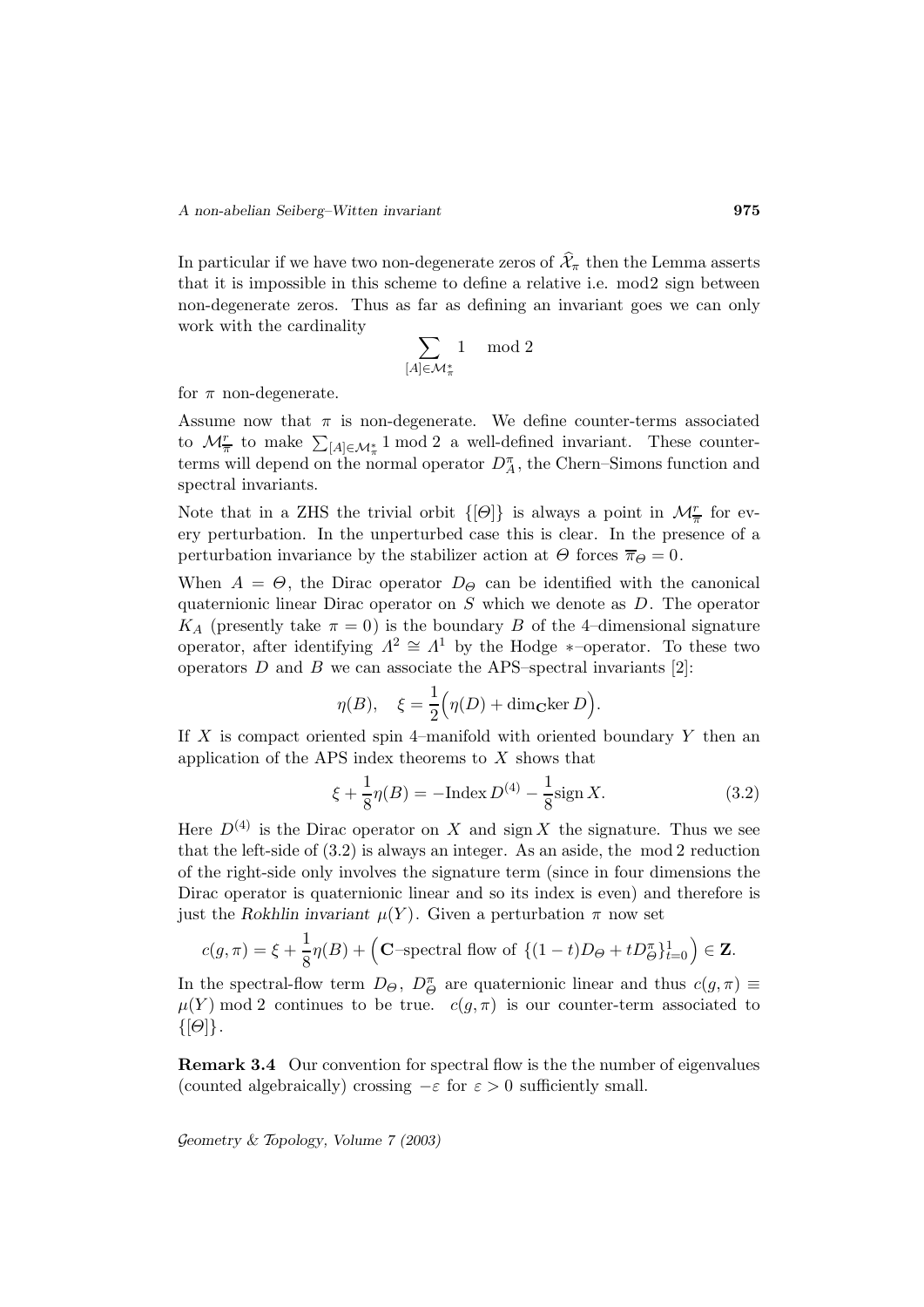In order to define the counter-terms associated with points in  $\mathcal{M}^{r*}_{\overline{n}}$  we shall need two preliminaries. Firstly, consider the *normal spectral flow* of  $L_A^{\pi}$  along a path  $\gamma$  in A i.e.

 $SF^{\nu}(\gamma)$  = spectral flow of  $D_A^{\pi}$  along  $\gamma$ 

which is defined because of Lemma 3.2. On the reducible stratum  $A\subset\mathcal{C}$ , the Chern–Simons–Dirac function reduces to the Chern–Simons function which we denote as cs. We remind the reader that cs depends on a basepoint which we choose to be a trivial connection  $\Theta$  (which we fix once and for all).

**Lemma 3.5** *Let* [x] *be a point in*  $\mathcal{B}_\mathcal{A}$  *and* [ $\gamma(t)$ ],  $t \in [0,1]$  *a closed differentiable loop in*  $\mathcal{B}_{\mathcal{A}}$  *based at* [x]. Then

$$
SF^{\nu}(\gamma) = cs(\gamma(1)) - cs(\gamma(0)) \in \mathbf{Z}.
$$

**Proof** First we invoke Lemma 2.1 which says we only need to compute the complex spectral flow for the complex Dirac operator  $D_A^{\mathbf{C}}$  on  $S \otimes E = S \otimes_{\mathbf{C}} S$ E. According to [2] this spectral flow coincides with the index of the fourdimensional Dirac operator  $D_{\widehat{A}}^{(4)}$  on the pull-back  $\widehat{S} \otimes \widehat{E} \to Y \times [0,1]$  of  $S \otimes E \to Y$ <br>W with  $\widehat{A}$  interpolating between  $\widehat{\alpha}(0)$  at  $V \times [0]$  and  $\widehat{\alpha}(1)$  at  $V \times [1]$ . Since the Y with  $\hat{A}$  interpolating between  $\gamma(0)$  at  $Y \times \{0\}$  and  $\gamma(1)$  at  $Y \times \{1\}$ . Since the initial and final connections are gauge equivalent, the boundary terms cancel in the application of the APS index theorem and we are left with

$$
\begin{array}{rcl}\n\text{Index } D_{\widehat{A}}^{(4)} & = & -\int_X c_2(\widehat{A}) \quad \text{(Chern form)} = -\frac{1}{8\pi^2} \int_{Y \times [0,1]} \text{Tr}(F_{\widehat{A}}^2) \\
& = & -\frac{1}{8\pi^2} \int_{Y \times [0,1]} d \text{Tr}\left(a \wedge d\varphi a + \frac{2}{3} a \wedge a \wedge a\right), \quad a = \widehat{A} - \Theta \\
& = & -\left(\text{cs}(\gamma(0)) - \text{cs}(\gamma(1))\right).\n\end{array}
$$

The second preliminary: cs descends to a function  $\overline{cs}$ :  $\mathcal{B}_\mathcal{A} \to \mathbf{R}/\mathbf{Z}$  on the quotient space. Since the value of  $\overline{cs}$  is constant on components of  $\mathcal{M}^r$ , the image set  $\overline{\text{cs}}(\mathcal{M}^r)$  is a finite number of values  $c_1,\ldots,c_m$  in  $\mathbf{R}/\mathbf{Z}$ . Let  $\varepsilon_1 > 0$  be the smallest distance between pairwise distinct  $c_i$ 's where  $\mathbf{R}/\mathbf{Z}$  has the distance inherited from **R**. Let  $\varepsilon_2 > 0$  be the constant which is the smallest distance between pairwise distinct components of  $\mathcal{M}^r$ , in the metric (2.6).

**Definition 3.6** Call a perturbation  $\pi$  *small* if  $\overline{cs}(\mathcal{M}_{\overline{\pi}}^{r*})$  is within an  $\varepsilon_1/3$ – neighbourhood of  $\overline{cs}(\mathcal{M}^{r*})$ , and  $\mathcal{M}^{r*}_{\overline{n}}$  is within an  $\varepsilon_2/3$ -neighbourhood of  $\mathcal{M}^{r*}$ .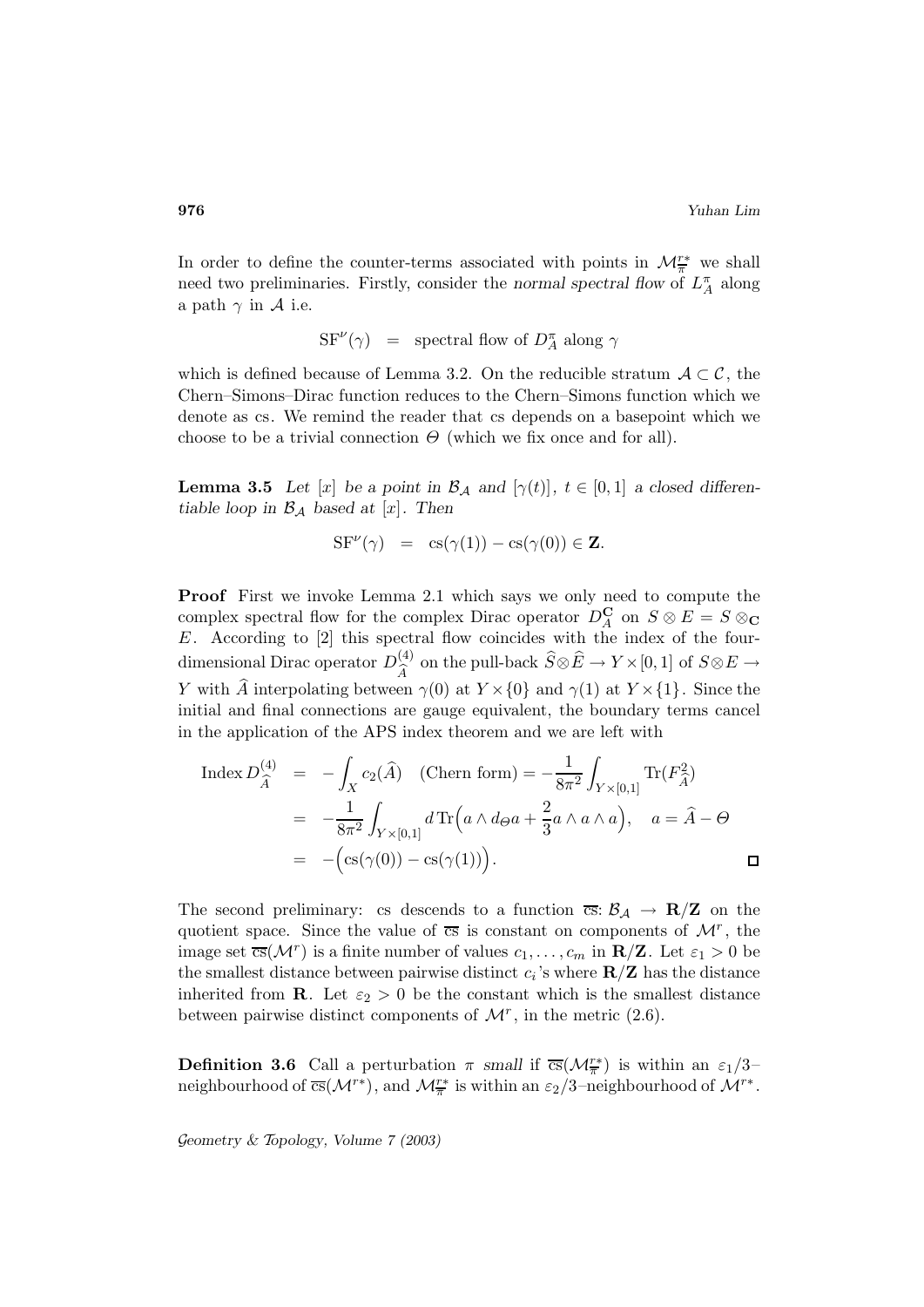Assume  $\pi$  to be small and non-degenerate in the sense of the preceding. This can be done by making  $\|\pi_{A,\Phi}\|_{L^2_{2,A}}$  sufficiently small, by Proposition 2.12. Write

$$
\mathcal{M}^{r*} = \mathcal{K}^1 \cup \ldots \cup \mathcal{K}^n
$$

as the union of connected components. Then given any  $[A] \in \mathcal{M}_{\overline{\pi}}^{r*}$  there is a unique component  $\mathcal{K}^i$  which is within  $\varepsilon_1/3$  of [A]. Denote by  $\mathcal{N}^i$  the intersection of the  $\varepsilon_2/3$ -neighbourhood of  $\mathcal{K}^i$  and the preimage under  $\overline{cs}$  of the  $\varepsilon_1/3$ –neighbourhood of  $\overline{\text{cs}}(\mathcal{M}^{r*})$  in  $\mathbf{R}/\mathbf{Z}$ . Let  $[\gamma]$  be any path from  $[\Theta]$  to  $[A]$ . Let  $[\overline{\gamma}]$  be any other path from  $[\Theta]$  to  $\mathcal{K}^i$  with the property that  $[\gamma]$  and  $[\overline{\gamma}]$ are homotopic relative to  $\mathcal{N}^i \cup \{[\Theta]\}\$ . Then the expression

$$
\kappa[A] = \mathcal{S}F^{\nu}(\gamma) + \mathcal{C}\mathcal{S}(\overline{\gamma}(0)) - \mathcal{C}\mathcal{S}(\overline{\gamma}(1)) \in \mathbf{R}
$$

is well-defined and independent of choice of  $\gamma$  and  $\overline{\gamma}$ , by Lemma 3.5.

Over  $\mathcal{B}_\mathcal{A}$  we have the line bundle detind  $K^{\overline{\pi}}$  of the family of tangential operators  $\{K_A^{\overline{\pi}}\}\.$  In contrast to detind  $L^{\pi}$  this is an orientable line bundle. This is basically the Taubes' orientation of  $\mathcal{M}^{r*}_{\overline{n}}$  in [12]. We fix the overall orientation by specifying detind  $K^{\overline{\pi}}$  at  $[\Theta]$  by the following rule. The kernel and cokernel of  $K^{\pi}_{\Theta}$  are  $\cong$  su(2), the constant sections of adE, after adE is trivialized as  $Y \times \text{su}(2)$  by  $\Theta$ . Orient detind  $K^{\overline{\sigma}}_{\Theta}$  as  $o(\text{su}(2)) \wedge o(\text{su}(2)^*)$  where  $o(\text{su}(2))$  is a any chosen orientation and  $o(su(2)^*)$  is the dual orientation. We denote the induced oriention at  $[A] \in \mathcal{M}_{\overline{\pi}}^{r*}$  by  $\varepsilon[A] \in {\pm 1}$ .

**Theorem 3.7** *Let Y be an oriented closed integral homology 3–sphere with Riemannian metric* g*. Let* π *be a non-degenerate and small admissible perturbation for*  $\mathcal{M}_{q,\pi}$ , the perturbed Quaternionic Seiberg–Witten moduli space *with respect to g. The terms*  $c(g, \pi)$ ,  $\varepsilon[A]$  *and*  $\kappa[A]$  *as above are well-defined and the sum*

$$
\tau(Y)=\sum_{[A]\in \mathcal{M}_\pi^*}1+\frac{1}{2}c(g,\pi)+\sum_{[A]\in \mathcal{M}_\pi^{r*}}\varepsilon[A]\Big(\kappa[A]+\frac{1}{4}\Big)\in {\bf R} \bmod 2{\bf Z}
$$

*is independent of both* g and  $\pi$  *chosen.* Furthermore  $\tau(Y)$  does not depend *on the orientation of Y and therefore* τ *defines an unoriented diffeomorphism invariant for integral homology 3–spheres.*

The extra term 1/4 in the sum is inserted to make the invariant independent of the orientation of  $Y$ .

Let  $\lambda_{SU(3)}(Y)$  be the  $SU(3)$ –Casson invariant of Boden–Herald. The definition of  $\tau(Y)$  is modelled on  $\lambda_{SU(3)}(Y)$  and both suffer from the defect that no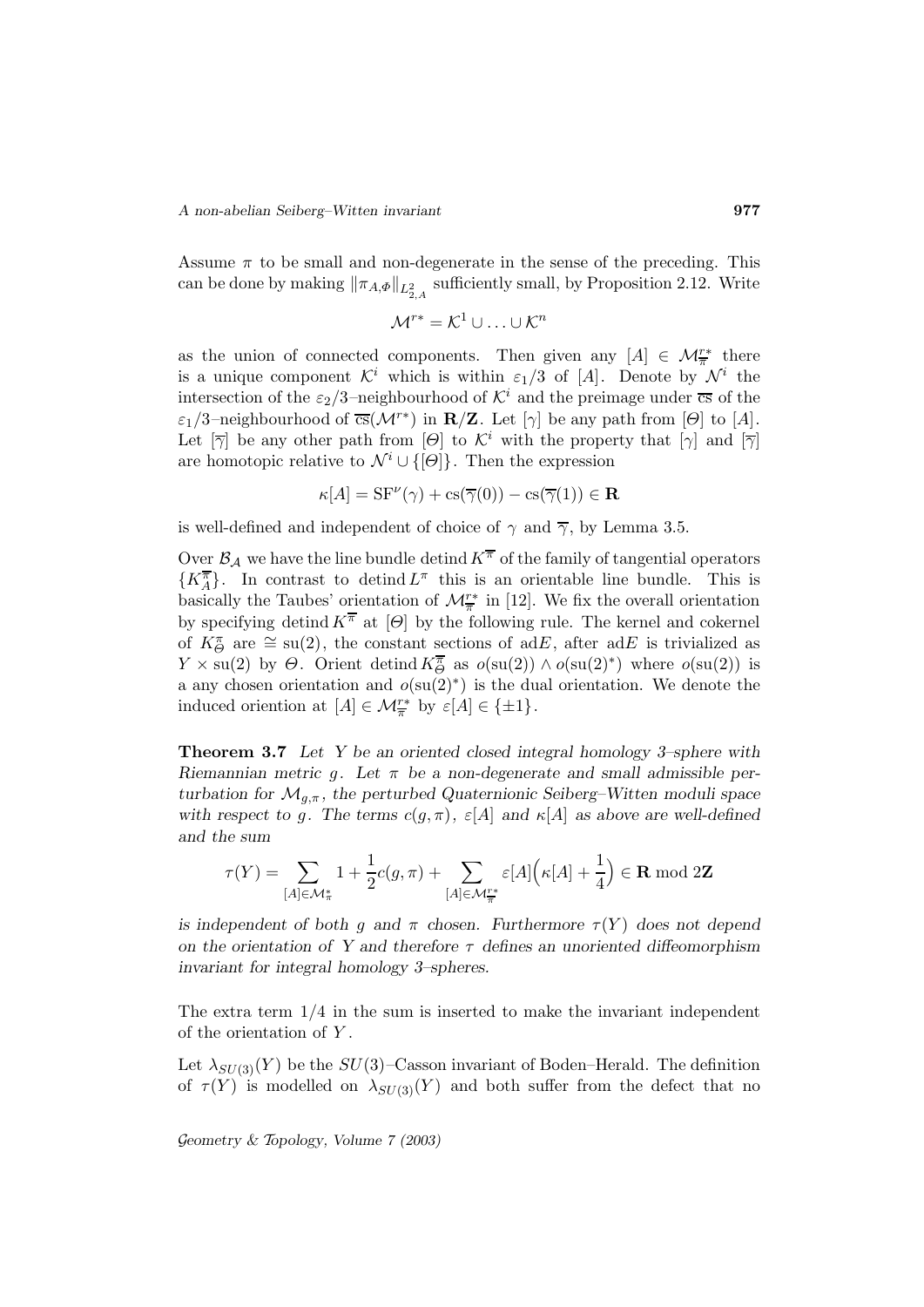multiple is obviously integral valued. This is due to the usage of the Chern– Simons function. (Boden–Herald–Kirk [4] have devised an integer version of  $SU(3)$ –Casson that gets around the usage of Chern–Simons by an ad-hoc device. It is not a completely natural definition.) However we have the following.

**Theorem 3.8** Let Y be an integral homology 3–sphere and  $\lambda_{\text{S}U(3)}(Y)$  be the SU(3)*–Casson invariant for* Y *. Then*

$$
\lambda_{SU(3)}(Y) + 2\tau(Y)
$$

*is a* **Z** mod 4**Z***–valued invariant of the unoriented diffeomorphism type of* Y *.*

The assertion of this theorem is that we have a cancellation of the Chern–Simons terms, leaving only an integral expression. Our contention is that combining  $SU(3)$ –Casson with an  $SU(2)$ –version of Seiberg–Witten is the natural way of presenting the topological information contained in the two theories. This will be worked out in greater detail in a further article where a unified approach to the two theories and an integer valued Seiberg–Witten/Casson invariant is defined.

The proof of the Theorem 3.7 is in section 6 and Theorem 3.8 in section 7.

## **4 Compactness**

In this section we prove Proposition 2.12. Recall that our 3–manifold Y is assumed to be Riemannian with metric  $g$ . We shall need to vary  $g$  at two points in this article. In the present section we shall utilize rescaling  $g$  to establish compactness of the moduli space. In section 6 we shall analyse the change in the moduli space as  $g$  varies in a 1–parameter family.

We set-up a framework for comparing the SW–equation for different metrics. Spinors and in particular the Dirac operator are not canonically associated objects to a Riemannian structure.

The first task is to fix a model for the spin structure and spinors. Our metric g shall be taken as the reference. On a compact 3–manifold we can always find a smooth nowhere vanishing vector field, let us denote this as  $e_1$ . Additionally assume it is of unit length with respect to g. By working perpendicular to  $e_1$ we can complete this to a global orthonormal frame  $(e_1, e_2, e_3)$ . Assume the orientation  $e_1 \wedge e_2 \wedge e_3$  coincides with the orientation on Y. This global frame defines a trivialization  $Y \times SO(3)$  of the (positively) oriented orthonormal frame bundle of  $Y$ .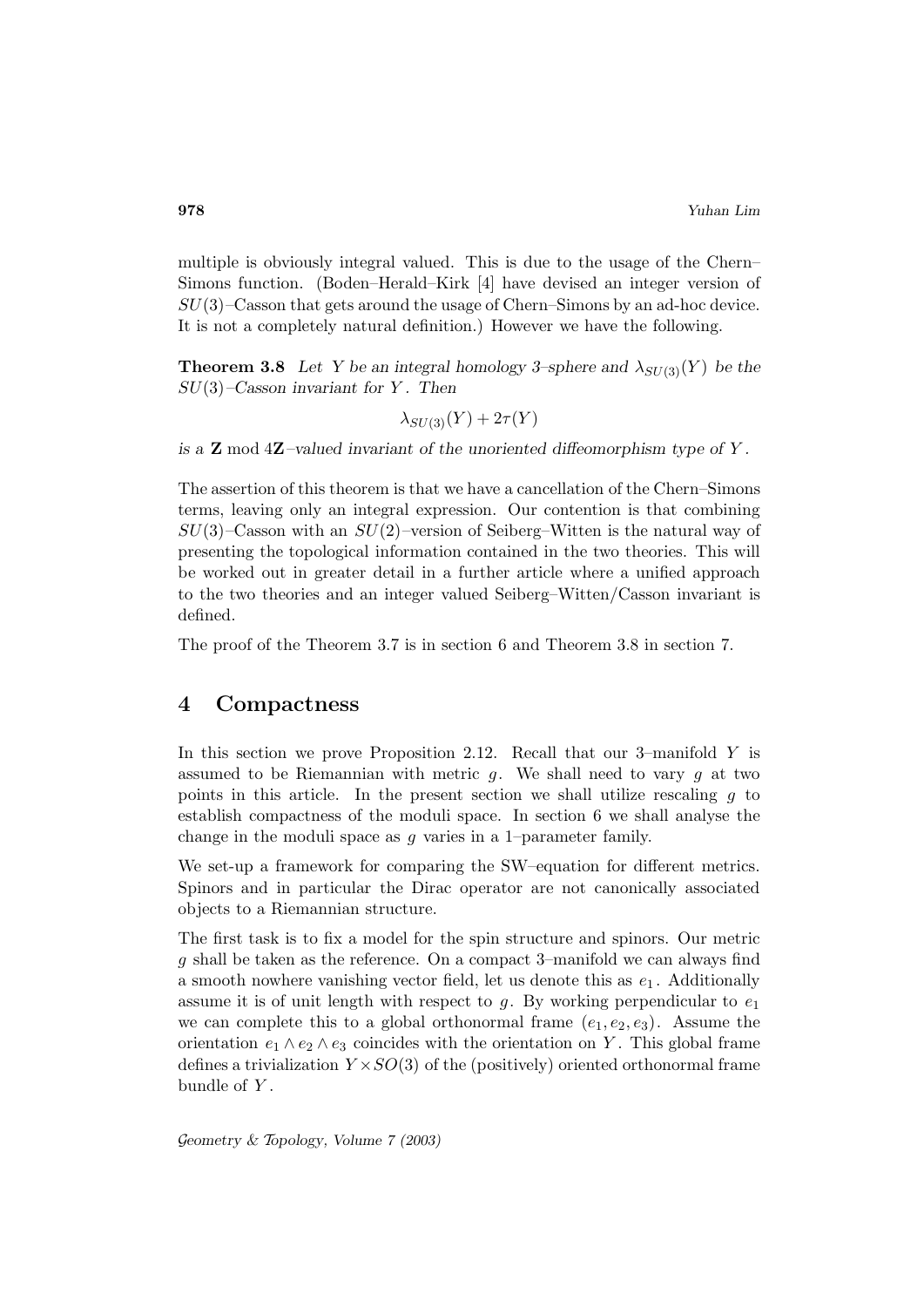Let  $sp(1) = spin(3) \subset CL(Y)$  denote the unit quaternions and fix a group homomorphism  $sp(1) \rightarrow SO(3)$  which is the 2-fold covering map. Then we fix the spin structure on Y (with respect to  $q$ ) by the projection

$$
P = Y \times sp(1) \to Y \times SO(3).
$$

The spinor bundle S is then given by  $P \times_{\rho} \mathbf{H}$  where  $\rho$  is the fundamental representation of  $sp(1)$  on **H**. Since  $[(y, h), q] = [(y, 1), hq]$ , S has a natural trivialization as  $Y \times \mathbf{H}$  and sections of S are simply the **H**-valued functions on Y. Notice that the quaternionic structure on  $S$  is exactly right multiplication on the **H** factor of  $Y \times H$ .

The trivialization  $Y \times SO(3)$  of TY also induces a trivialization  $Y \times CL(\mathbf{R}^3)$ of the Clifford bundle  $CL(Y)$  with the constant section  $\hat{e}_1 = (1, 0, 0)$  corresponding to the vector field  $e_1$ ,  $\hat{e}_2 = (0, 1, 0)$  to  $e_2$  etc. Fix the (left) Clifford representation on **H** of the Clifford algebra  $CL(\mathbb{R}^3)$  by mapping

$$
\hat{e}_1 \mapsto i, \quad \hat{e}_2 \mapsto j, \quad \hat{e}_3 \mapsto k.
$$

That is to say,  $\hat{e}_i \cdot h = ih$  etc. On  $S \otimes_H E$  the Dirac operator now takes the form

$$
D_A = (i \otimes 1)\nabla_{e_1}^A + (j \otimes 1)\nabla_{e_2}^A + (k \otimes 1)\nabla_{e_3}^A.
$$

Suppose now we want to change the metric from  $g$ . This is achieved by pulling back the metric g by an automorphism h of TY. Using the frame  $(e_1, e_2, e_3)$  as a basis can conveniently think of h as a smooth map  $h: Y \to GL(3)$ . The global frame  $(e_1, e_2, e_3)$  is pulled back to a global frame  $(h^{-1}(e_1), h^{-1}(e_2), h^{-1}(e_3))$ for the pulled back metric. In the same way as above this global frame defines a trivialization  $Y \times SO(3)$  of the oriented orthonormal frame bundle in the pulled back metric and we may proceed with the spin structure, spinors etc. as constructed before. In particular we notice that the model for the spinor bundle as  $H$ –valued functions on Y remains the same in the pulled back metric but the Clifford mutiplication changes and is now defined by

$$
h^{-1}(e_1) \mapsto i, \quad h^{-1}(e_2) \mapsto j, \quad h^{-1}(e_3) \mapsto k.
$$

If h is actually an isometry with respect to  $g$  then we are merely changing the trivialization of S.

Let g' denote the new metric defined by h and  $\nabla^{g'}$  the spin connection on S. Then the Dirac operator coupled to A with respect to  $g'$  is given by

$$
D_A^{g'} = (i \otimes 1)\nabla_{h^{-1}(e_1)}^{g',A} + (j \otimes 1)\nabla_{h^{-1}(e_2)}^{g',A} + (k \otimes 1)\nabla_{h^{-1}(e_3)}^{g',A}.
$$

Similiarly one may obtain expressions for the bilinear forms  $\{\cdot\}_0$  and B with respect to  $g'$  in terms of h.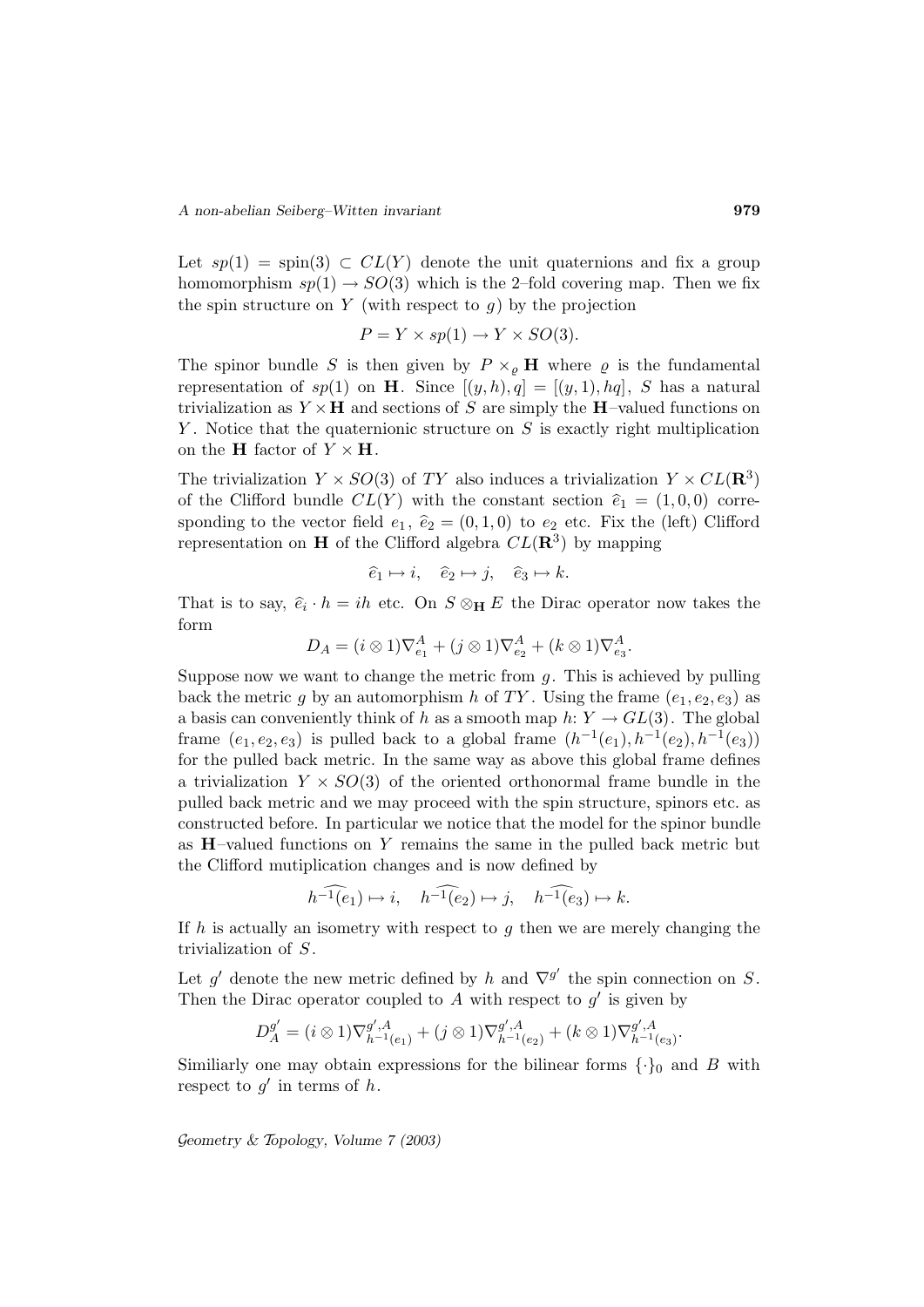Consider now the special case when g is rescaled as  $g_{\lambda} = \lambda^2 g$  where  $\lambda > 0$  is a constant. Clearly  $g_{\lambda}$  is induced by  $h = \lambda \text{Id}$  so  $h^{-1}(e_i) = e_i/\lambda$ . Under the above model for the spinors, the Hermitian metric on  $S$  is fixed. However, we may choose to vary this with  $\lambda$ . In the present case, for  $g_{\lambda}$  we may set

$$
\langle \cdot, \cdot \rangle_{\lambda} = \lambda^{\alpha} \langle \cdot, \cdot \rangle \tag{4.1}
$$

where the right-hand inner product is the original one on  $S$ . A good choice for  $\alpha$  will be made later. In the next lemma, a ' $\lambda$ ' superscript means an object taken with respect to the metric  $g_{\lambda}$ . Unmarked objects are taken with respect to  $g$ .

**Lemma 4.1** *Fix the model for spinor bundle* S *by* g*, and use the spinor metric* given by (4.1) in the Riemannian metric  $g_{\lambda}$ . Then the following hold.

- (i)  $D_A^{\lambda} = (1/\lambda)D_A$
- (ii)  $\{\cdot\}_0^{\lambda} = \lambda^{2+\alpha} \{\cdot\}_0$
- (iii)  $d_A^{*,\lambda} = (1/\lambda^2)d_A^*$  on  $\Omega^1 \otimes \text{ad}E$
- (iv)  $B^{\lambda} = \lambda^{\alpha} B$
- (v)  $*^{\lambda} = (1/\lambda) *$  *on*  $\Lambda^2$

**Proof** For (i) recall that the Levi–Civita connection is invariant under rescaling the metric by a constant. This leaves the connection term  $\nabla^{g',A} = \nabla^{g,A}.$ The formula now follows from  $h^{-1}(e_i) = e_i/\lambda$ . For (ii) establish the rule  $\omega \cdot_{\lambda} \phi = \frac{1}{\lambda^2} \omega \cdot \phi$  and  $\alpha \cdot_{\lambda} \phi = \frac{1}{\lambda} \alpha \cdot \phi$  where  $\omega$  is a 2-form and  $\alpha$  a 1-form. The new coframe  $e_i^{\lambda *} = \lambda e_i^*$  and so the action of  $e_i^*$  with respect to  $g_\lambda$  is  $1/\lambda$  of the action with respect to g. For (iii) in the defining equation  $\int \langle d_A \gamma, a \rangle_{\lambda} dg_{\lambda} =$  $\int \langle \gamma, d_A^{*,\lambda} a \rangle_{\lambda} dg_{\lambda}$ , we have  $\langle \gamma, d_A^{*,\lambda} a \rangle_{\lambda} = \lambda^{-2} \langle \gamma, d_A^{*,\lambda} a \rangle$ . For (iv) the defining equation is  $\langle \gamma(\phi), \psi \rangle_{\lambda} = \lambda^{\alpha} \langle \gamma(\phi), \psi \rangle = \lambda^{\alpha} \langle \gamma, B(\phi, \psi) \rangle = \langle \gamma, B^{\lambda}(\psi, \phi) \rangle$ . (v): \* $(e_1^* \wedge e_2^*) = e_3^*$  and \*<sup> $\lambda$ </sup>( $\lambda e_1^* \wedge \lambda e_2^*$ ) =  $\lambda e_3^*$ , etc.

The preceding lemma easily implies the following principle result we need on rescaling the metric:

**Proposition 4.2** *Fix the model for the spinor bundle* S *by* g*, and let* S *have the metric (4.1) with respect to*  $g_{\lambda}$  *where*  $\alpha = -2$ *. Then the perturbed SW– equation (2.10) with respect to* g *is equivalent to the following equation with respect to*  $g_{\lambda}$ *:* 

$$
\begin{cases}\nF_A - \{\Phi \cdot \Phi\}_0^{\lambda} + k_{A,\Phi} = 0 \\
D_A^{\lambda} \Phi + \frac{1}{\lambda} l_{A,\Phi} = 0.\n\end{cases}
$$
\n(4.2)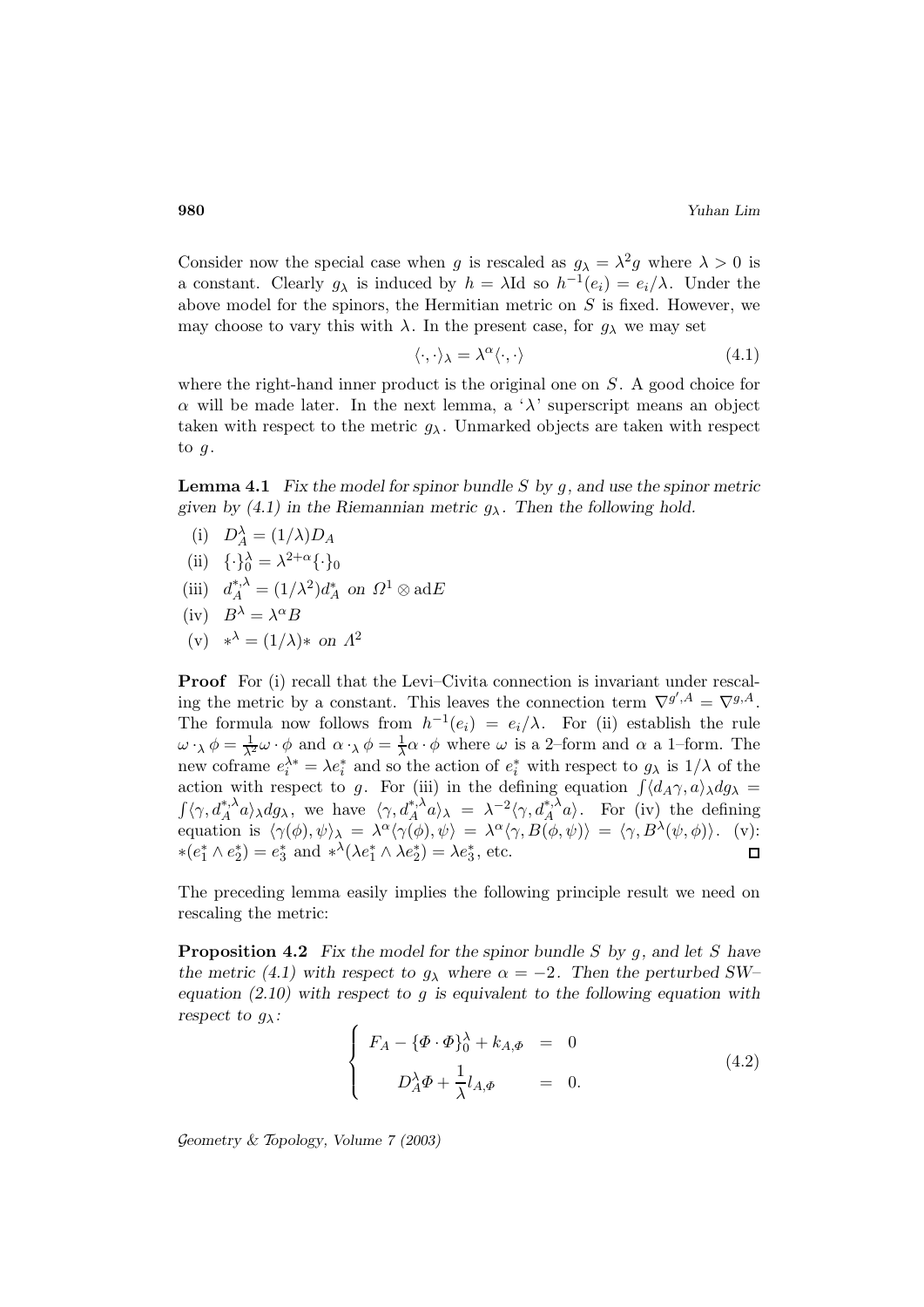*Furthermore the perturbation*  $\pi^{\lambda}(A, \Phi) = (*\lambda k_{A,\Phi}, (1/\lambda)l_{A,\Phi})$  *is an admissible perturbation with respect to*  $g_{\lambda}$ *.* 

The scheme of the proof of the compactness of the moduli space rests on a Bochner argument to get a  $L^4$ -bound on the spinors, Uhlenbeck's Theorem [13] and as mentioned above, rescaling. In the 4–dimensional context such an argument is presented in Feehan–Leness [6]. The basic input is contained in the following two lemmas.

**Lemma 4.3** *Let*  $(A, \Phi)$  *be a solution of the perturbed SW–equation (4.2), defined on Y with respect to the metric*  $g_{\lambda} = \lambda^2 g$ . Let s denote the scalar *curvature of Y with respect to* g*. Then*

$$
\int_{Y} |\Phi|_{\lambda}^{4} dg_{\lambda} \leq \frac{8}{\lambda} \int_{Y} \frac{s^{2}}{16} + |k_{A,\Phi}|^{2} + |l_{A,\Phi}|^{2} dg
$$
  

$$
\int_{Y} |k_{A,\Phi}|_{\lambda}^{2} dg_{\lambda} \leq \frac{1}{\lambda} \int_{Y} |k_{A,\Phi}|^{2} dg
$$
  

$$
\int_{Y} \left| \frac{1}{\lambda} l_{A,\Phi} \right|_{\lambda}^{2} dg_{\lambda} \leq \frac{1}{\lambda} \int_{Y} |l_{A,\Phi}|^{2} dg.
$$

*The spinor metric (4.1) on the left-side is taken with*  $\alpha = -2$ *.* 

**Proof** This is a straightforward manipulation involving the Bochner formula for the Dirac operator which reads:

$$
(D_A^{\lambda})^* D_A^{\lambda} \Phi = (\nabla_A^{\lambda})^* \nabla_A^{\lambda} \Phi + \frac{1}{4} s^{\lambda} \Phi + F_A \cdot_{\lambda} \Phi.
$$

Here and below a ' $\lambda$ ' subscript or superscript indicates the object taken with respect to  $g_{\lambda}$ . Unscripted objects are taken with respect to g. Taking the inner product with  $\Phi$  and integrating gives

$$
\int_Y |D_A^{\lambda} \Phi|_{\lambda}^2 dg_{\lambda} = \int_Y |\nabla_A^{\lambda} \Phi|_{\lambda}^2 dg_{\lambda} + \int_Y \frac{1}{4} s^{\lambda} |\Phi|_{\lambda}^2 dg_{\lambda} + \int_Y \langle F_A, {\{\Phi \cdot \Phi\}}_{0}^{\lambda} \rangle_{\lambda} dg_{\lambda}.
$$

Applying the SW–equation (4.2) and after some manipulation we obtain

$$
\int_Y \left(\frac{s^\lambda}{4} - |k_{A,\varPhi}|_\lambda\right) |\varPhi|_\lambda^2\, dg_\lambda + \frac{1}{2} \int_Y |\varPhi|_\lambda^4\, dg_\lambda \leq \frac{2}{\lambda^2} \int_Y |l_{A,\varPhi}|_\lambda^2\, dg_\lambda.
$$

This in turn implies

$$
\int_Y |\Phi|_\lambda^4 dg_\lambda \le 2\Gamma_\lambda \left(\int_Y |\Phi|_\lambda^4 dg_\lambda\right)^{1/2} + \frac{4}{\lambda^2} \int_Y |l_{A,\Phi}|_\lambda^2 dg_\lambda
$$

where  $\Gamma_{\lambda} \geq 0$  is given by

$$
\Gamma_{\lambda}^{2} = \int_{Y} \left( \frac{s^{\lambda}}{4} - |k_{A,\Phi}|_{\lambda} \right)^{2} dg_{\lambda}.
$$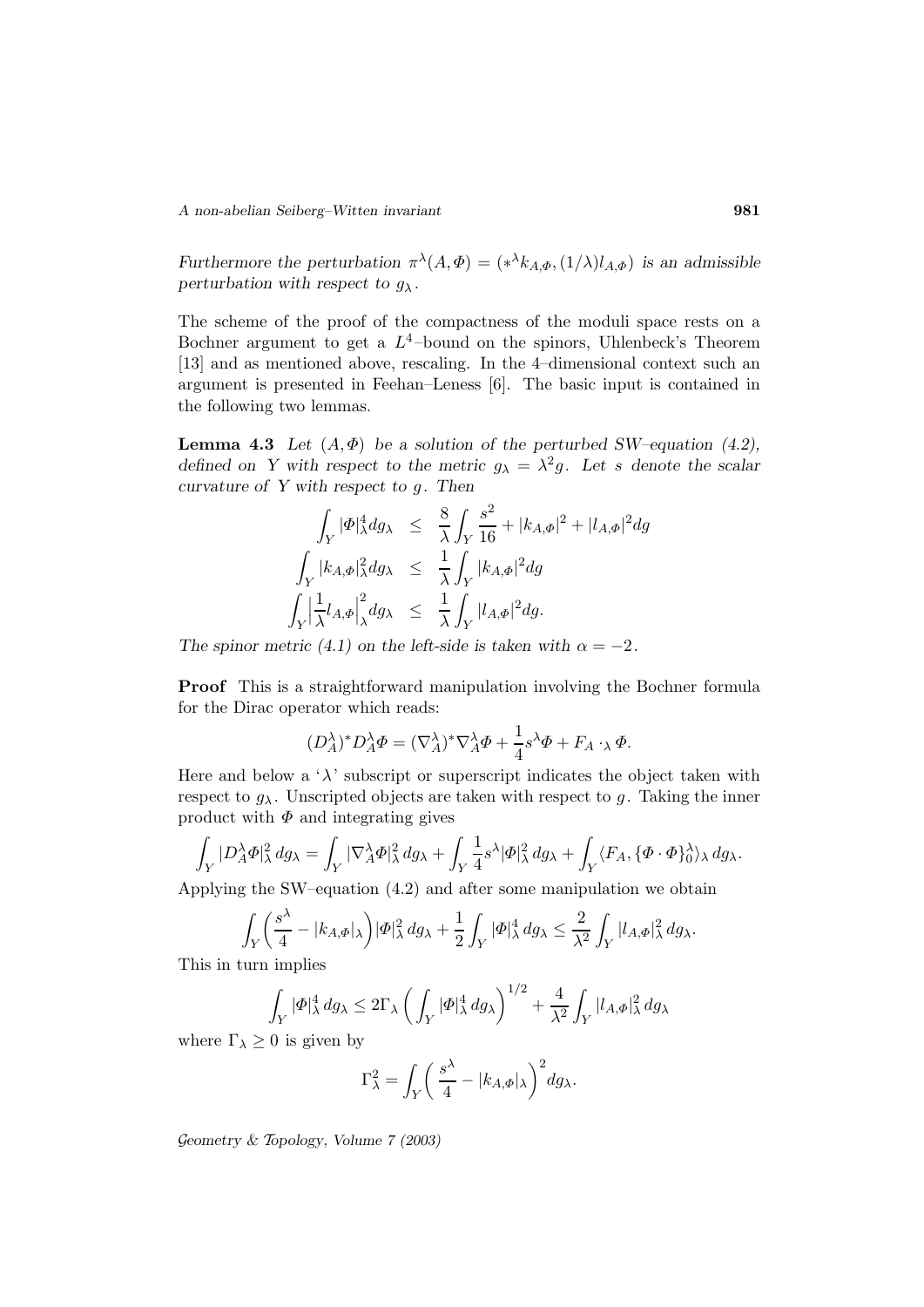**982** *Yuhan Lim*

Therefore

$$
\int_{Y} |\Phi|_{\lambda}^{4} dg_{\lambda} \le 4\Gamma_{\lambda}^{2} + \frac{8}{\lambda^{2}} \int_{Y} |l_{A,\Phi}|_{\lambda}^{2} dg_{\lambda}.
$$
\n(4.3)

Under rescaling the metric from g to  $g_{\lambda} = \lambda^2 g$  we have  $dg_{\lambda} = \lambda^3 dg$  and the following relations hold:

$$
\int_{Y} (s^{\lambda})^{2} dg_{\lambda} = \int_{Y} (\lambda^{-2} s)^{2} \lambda^{3} dg
$$
\n
$$
\int_{Y} |k_{A,\Phi}|_{\lambda}^{2} dg_{\lambda} = \int_{Y} \lambda^{-4} |k_{A,\Phi}|^{2} \lambda^{3} dg
$$
\n
$$
\int_{Y} |l_{A,\Phi}|_{\lambda}^{2} dg_{\lambda} = \int_{Y} \lambda^{-2} |l_{A,\Phi}|^{2} \lambda^{3} dg.
$$
\n(4.4)

Hence

$$
\Gamma_\lambda^2 \le \frac{4}{\lambda} \int_Y \Big(\frac{s^2}{16} + |k_{A,\Phi}|^2\Big) dg
$$

Together with (4.3) and (4.4) we get the desired bounds.

Introduce the notation  $B_r$  for the closed Euclidean ball of radius r in  $\mathbb{R}^3$ . Fix a model for the spinors  $S$  on  $B_1$  with respect to the Euclidean metric as in the preceding and let  $E_0 = B_1 \times \mathbb{C}^2$  denote the trivial  $SU(2)$ -bundle. This trivialization defines the canonical trivial connection  $d$  on  $E$ .

**Lemma 4.4** *Allow any metric on*  $B_1$ *. Let the pair*  $(A = d + a, \Phi) \in L_2^2$  *be defined on*  $E_0 \to B_1$ . Assume that (a)  $d^*a = 0$  (b)  $||a||_{L_1^2} \leq C_1$ ,  $||\Phi||_{L^4} \leq C_2$  $(c)$   $(A, \Phi)$  *satisfies a perturbed SW–equation of the form (2.10) on E with*  $\pi_{A,\Phi} = (*k,l)_{A,\Phi} \in L_2^2$ , and (d)  $\|\pi_{A,\Phi}\|_{L_2^2} \leq C_3$ . Then  $\|a\|_{L_3^2(B_{1/2})}$ ,  $\|\Phi\|_{L_3^2(B_{1/2})}$ *are uniformly bounded independent of* a *and* Φ*.*

**Proof** We may rewrite the equations both a and  $\Phi$  satisfy as

$$
(d+d^*)a = -a \wedge a + \{\Phi \cdot \Phi\}_0 - k_{A,\Phi}
$$
  

$$
D\Phi = -a \cdot \Phi - l_{A,\Phi}.
$$

Here  $D$  is the canonical Dirac operator associated with  $B_1$  tensored with the trivial factor  $\mathbb{C}^2$ .  $||a||_{L^4}$  is uniformly bounded by the Sobolev embedding  $L_1^2 \subset L_1^4$  and condition (a). The terms  $k_{A,\Phi}$ ,  $l_{A,\Phi}$  being uniformly bounded in  $L_2^2$  are uniformly bounded in  $C^0$ . Since  $\|a \cdot \Phi\|_{L^2} \le \|a\|_{L^4} \|\Phi\|_{L^4}$ we see that  $D\Phi$  is uniformly bounded in  $L^2$ . The basic elliptic inequality  $\|\Phi\|_{L^p_{k+1}(B_{r'})} \leq \text{const.}(\|D\Phi\|_{L^p_k(B_r)} + \|\Phi\|_{L^p(B_r)}), \; r' \leq r \text{ for } D \text{ forces } \Phi \text{ to }$ be uniformly bounded in  $L_1^2$  over  $B_{r_1}$ ,  $r_1 < 1$ . The embedding  $L_1^2 \subset L^6$ now makes both a and  $\Phi$  uniformly bounded in  $L^6$  over  $B_{r_1}$ . The bound

G*eometry &* T*opology, Volume 7 (2003)*

 $\Box$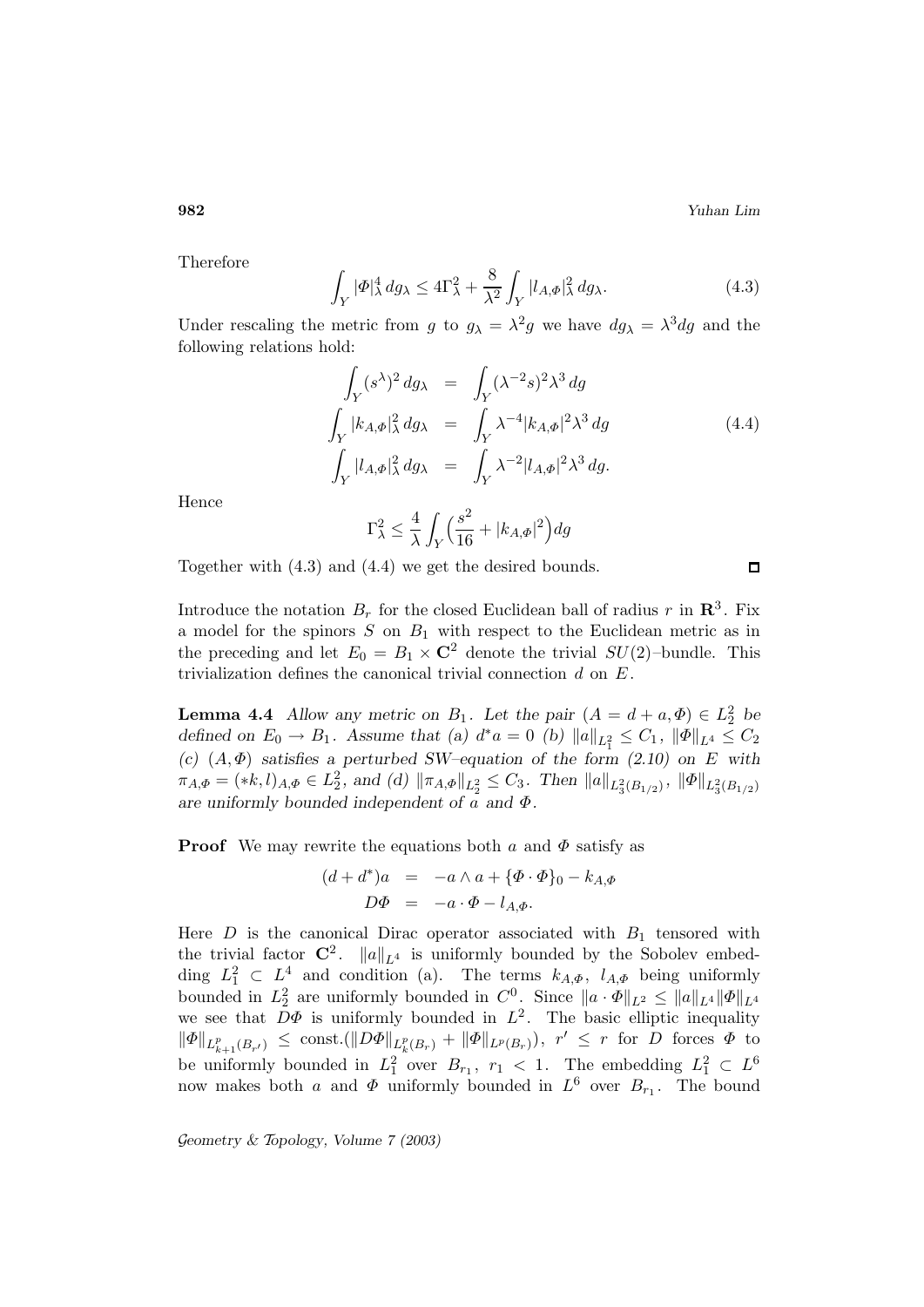$||a \cdot \Phi||_{L^3(B_{r_1})} \leq ||a||_{L^6(B_{r_1})} ||\Phi||_{L^6(B_{r_1})}$  now makes  $D\Phi$  uniformly bounded in  $L^3(B_{r_1})$  and thus  $\Phi$  is uniformly bounded in  $L_1^3(B_{r_2})$ ,  $r_2 < r_1$  and therefore  $L^p(B_{r_2})$ ,  $2 \le p < \infty$ . Now observe  $||a \cdot \Phi||_{L^4(B_{r_2})} \le ||a||_{L^6(B_{r_2})} ||\Phi||_{L^{12}(B_{r_2})}$  and by repeating the argument we get  $\Phi$  uniformly bounded in  $L_1^4(B_{r_3})$ ,  $r_3 < r_2$ . A similiar type of argument using the elliptic estimate for  $d + d^*$  also establishes that *a* is uniformly bounded in  $L_1^4(B_{r_3})$ .

To obtain uniform bounds for a and  $\Phi$  in  $L_2^2(B_{r_4})$ ,  $r_4 < r_3$  we need to obtain uniform bounds for the quadratic terms  $a \wedge a$ ,  $\{\Phi \cdot \Phi\}_0$  and  $a \cdot \Phi$  in  $L_1^2(B_{r_3})$ . However this follows from the continuous multiplication  $L_1^4(B_{r_3}) \times L_1^4(B_{r_3}) \to$  $L_1^2(B_{r_3})$ . Finally this puts a and  $\Phi$  in the continuous range for Sobolev multiplication and from this a uniform bound in  $L_3^2(B_{r_5})$ ,  $r_5 < r_4$  is obtained.  $\Box$ 

**Proposition 4.5**  $\mathcal{M}_{\pi}$  is a compact subspace of  $\mathcal{B}$  where  $\pi$  an admissible *perturbation.* That is to say, given any sequence  $(A_i, \Phi_i)$  of  $L_2^2$ -solutions to (2.10) there is a subsequence  $\{i'\}\subset \{i\}$  and  $L_3^2$ -gauge transformations  $g_{i'}$ *such that*  $g_{i'}(A_{i'}, \Phi_{i'})$  *converges in*  $L_2^2$  *to a solution of the*  $\pi$ -perturbed SW*equations.*

**Proof** By Proposition 4.2 a solution  $(A, \Phi)$  of  $(2.10)$  is equivalent to a solution of (4.2), the SW–equation with respect to  $g_{\lambda}$  and with perturbation  $\pi^{\lambda}$ . Thus it suffices to prove compactness of the moduli space  $\mathcal{M}_{q_{\lambda},\pi^{\lambda}}$  of solutions of (4.2) for any  $\lambda > 0$ .

Choose  $\lambda$  large such that any geodesic ball B of unit radius in Y is sufficiently close to the Euclidean metric in  $C^3$ , so that Uhlenbeck's Theorem [13] applies over B. Let  $\varepsilon_0 > 0$  be the constant in Uhlenbeck's Theorem such that if any  $L_1^2$  connection A on  $E|_B$  satisfies  $||F_A||_{L^2(B)} < \varepsilon_0$  then there is a gauge transformation  $g \in L_2^2(B)$  which changes A so that  $g(A) = d + a$  is in Coloumb gauge  $d^*a = 0$  and  $||a||_{L_1^2(B)} \le c||F_A||_{L^2(B)}$ . Here we use a fixed trivialization  $E|_B \cong B \times \mathbb{C}^2$  with trivial connection  $\nabla$  or d.

Assume that  $(A, \Phi)$  is a solution of (4.2). The proof of Lemma 4.4 gives us an additional fact. It shows that a is of class  $L_2^2(B_{1/2})$  and by a straightforward bootstrapping argument we see that g is actually in  $L_3^2(B_{1/2})$ .

In the definition of an admissible perturbation  $\|\pi_{A,\Phi}^{\lambda}\|_{L^2_{2,A}}$  is uniformly bounded for every  $\lambda > 0$ . In order to apply Lemma 4.4 we need to deduce a uniformly bound for  $\|\pi_{A,\Phi}^{\lambda}\|_{L_2^2(B)}$ . The covariant derivatives  $\nabla$  and  $\nabla^A$  upto second order are related by

$$
\nabla \omega = \nabla^A \omega - a(\omega)
$$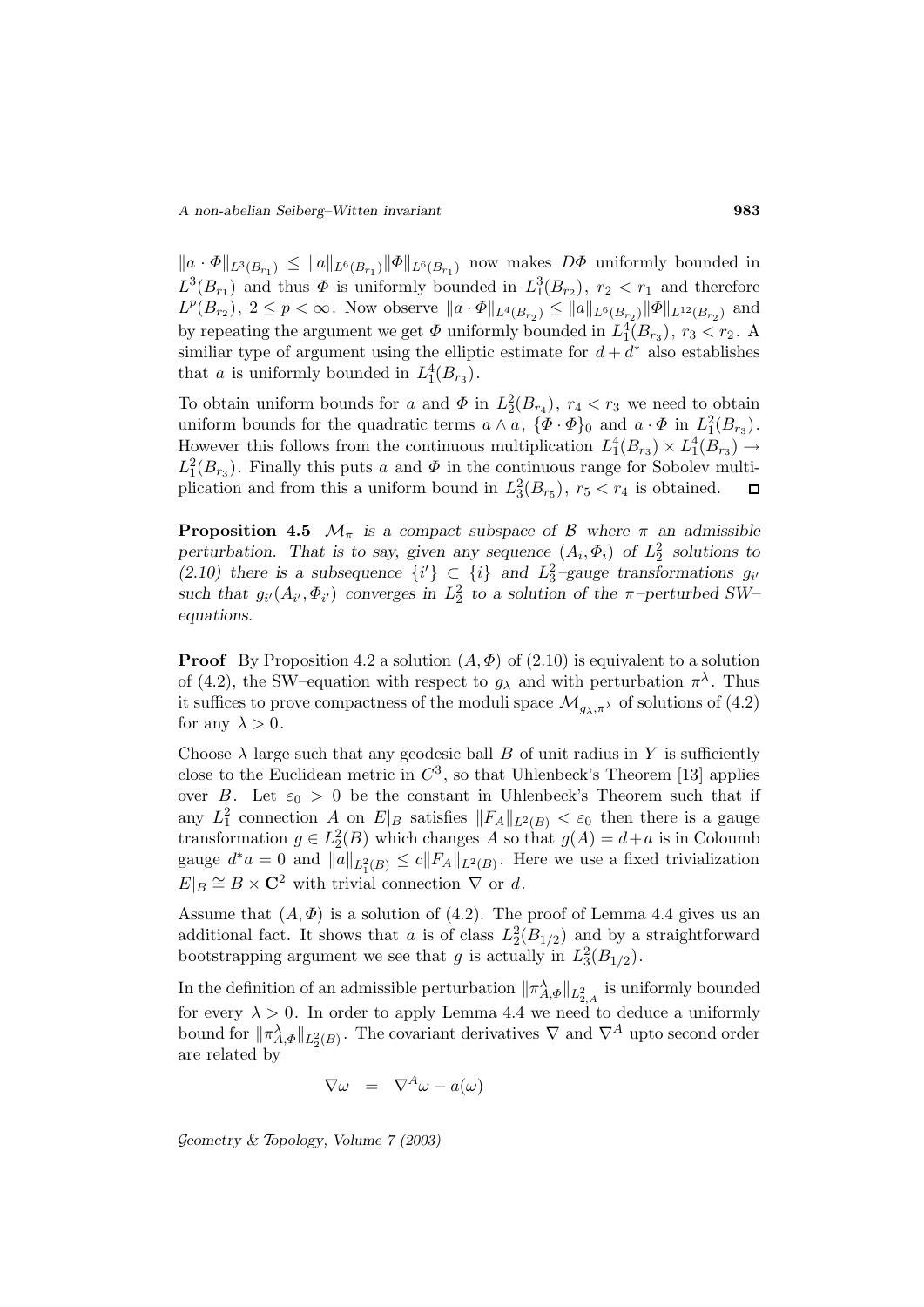**984** *Yuhan Lim*

$$
\nabla^2 \omega = (\nabla^A - a)(\nabla^A \omega - a(\omega))
$$
  
\n
$$
= (\nabla^A)^2 \omega + (\nabla a)(\omega) + 2a(a(\omega)).
$$
  
\nUtilizing the embedding  $L_2^2(B) \subset C^0(B)$  and  $L_1^2(B) \subset L^4(B)$  we obtain  
\n
$$
\|\nabla \omega\|_{L^2(B)} \le \text{const.} \left( \|\nabla^A \omega\|_{L^2(B)} + \|a\|_{L^2(B)} \|\omega\|_{L^2(B)} \right)
$$
  
\n
$$
\|\nabla^2 \omega\|_{L^2(B)} \le \text{const.} \left( \|(\nabla^A)^2 \omega\|_{L^2(B)} + \|a\|_{L_1^2(B)} \|\omega\|_{L_2^2(B)} + \|a\|_{L_1^2(B)}^2 \|\omega\|_{L_2^2(B)} \right).
$$

Choose  $\varepsilon_1 \leq \varepsilon_0$  so that  $||F_A||_{L^2(B)} < \varepsilon_1$  forces  $||a||_{L^2(B)}$  to be very small; then the error terms  $||a||_{L^2(B)} ||\omega||_{L^2_2(B)}$ ,  $||a||_{L^2_1(B)} ||\omega||_{L^2_2(B)}$  and  $||a||^2_{L^2_1(B)} ||\omega||_{L^2_2(B)}$  are  $\ll \|\omega\|_{L_2^2(B)}$  and we get a uniform estimate  $\|\omega\|_{L_2^2(B)} \leq \text{const.} \|\omega\|_{L_{2,A}^2(B)}$ .

Lemma 4.3 shows that  $\|\Phi\|_{L^4}$  is uniformly bounded with respect to  $g_\lambda$  and  $||F_A||_{L^2} \to 0$  as  $\lambda \to \infty$ . Increase  $\lambda$  if necessary so that  $||F_A||_{L^2(B)} < \varepsilon_1$  for all B. Suppose now that  $(A_i, \Phi_i)$  is a sequence of solutions of (4.2). Denote by  $B_{1/2}$ the geodesic ball with the same center as  $B$  but half the radius. Uhlenbeck's Theorem and the uniform bounds of Lemma 4.4 finds  $L_3^2$  gauge transformations  $g_i$  over  $B_{1/2}$  such that after passing to a subsequence,  $g_i(A_i, \Phi_i)$  converges in  $L_2^2(B_{1/2})$  to a SW-solution (4.2) over B. Now the standard covering argument in [5, section 4.4.2] (also see [6]) shows that after global gauge transformations and passing to subsequences,  $(A_i, \Phi_i)$  can be made to converge in  $L_2^2$  over all of Y .  $\Box$ 

The preceding proof also shows:

**Corollary 4.6** Let  $(A, \Phi)$  be a perturbed SW-solution (2.10). There is an  $L_3^2$ gauge transformation g such that  $g(A, \Phi)$  is in  $L_3^2$ .

**Corollary 4.7** *There is an*  $\varepsilon_0 > 0$  *such that for any*  $0 < \varepsilon < \varepsilon_0$ , if  $\|\pi_{A,\Phi}\|_{L^2_{2,A}}$  $\varepsilon$  uniformly then given any  $[A, \Phi] \in \mathcal{M}_{\pi}$  there is a  $[A', \Phi'] \in \mathcal{M}$  such that  $d([A,\Phi],[A',\Phi']) < \varepsilon, d$  being the metric (2.6).

**Proof** Suppose false. Then there exists sequences  $\{\pi_i\}$  and  $\{(A_i, \Phi_i)\}\$  with  $[A_i,\Phi_i] \in \mathcal{M}_{\pi_i}$  such that  $\|(\pi_i)_{A_i,\Phi_i}\|_{L^2_{2,A_i}} \to 0$  but with  $d([A_i,\Phi_i],[A',\Phi'])$ bounded away from zero over  $[A', \Phi'] \in \mathcal{M}$ . The sequence also satisfies

$$
||F_{A_i} - {\Phi_i \cdot \Phi_i}\_0||_{L^2} + ||D_{A_i}\Phi_i||_{L^2} \to 0.
$$
\n(4.5)

The proof of Proposition 4.5 shows that after gauge transformations and passing to a subsequence which we shall also denote as  $(A_i, \Phi_i)$ ,  $(A_i, \Phi_i)$  converges in  $L_2^2$  and the limit, by (4.5) is necessarily a unperturbed SW-solution. This is a contradiction.  $\Box$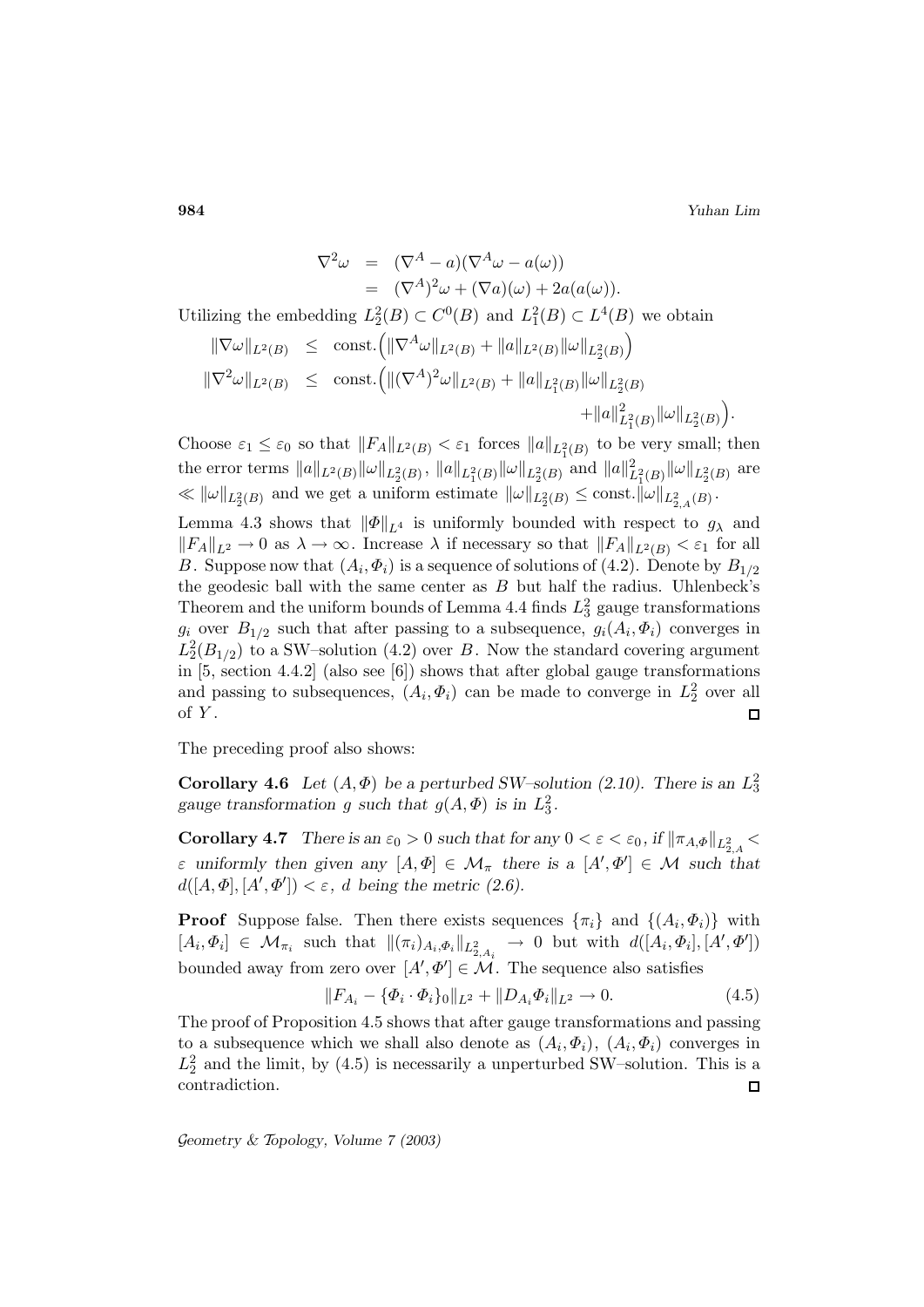# **5 Construction of perturbations**

In this section we prove Proposition 2.13. Introduce the notation  $B(\varepsilon)$  for the  $\varepsilon$ -ball in the slice space  $X_{A,\Phi}$ . (Recall this is a Hilbert space in an  $L_2^2$ -Sobolev norm.) Denote by  $\beta: X_{A,\Phi} \to [0,1]$  a smooth cut-off function with support in  $B(\varepsilon)$ .

**Lemma 5.1** *Fix*  $(A, \Phi)$ *. There is an*  $\varepsilon > 0$  *and a differentiable function*  $\xi: B(\varepsilon) \times X_{A,\Phi} \to (\ker \delta_{A,\Phi}^0)^{\perp} \subset L_3^2(\text{ad}E)$  such that given any  $(a, \phi, b, \psi) \in$  $B(\varepsilon) \times X_{A,\Phi}$ , the relation

$$
(b, \psi) + \delta_{A,\Phi}^0 \xi(a, \phi; b, \psi) \in X_{A+a, \Phi+b} \tag{5.1}
$$

*holds.* Here  $(\ker \delta_{A,\Phi}^0)^{\perp}$  *denotes the*  $L^2$ -orthogonal complement.

**Proof** Apply the Implicit Function theorem to the map

$$
H(\xi, (a, \phi), (b, \psi)) = \delta_{A+a, \Phi+b}^{0*} \delta_{A, \Phi}^{0}(\xi) + \delta_{A+a, \Phi+b}^{0*} (b, \psi)
$$

from  $(\ker \delta_{A,\Phi}^0)^{\perp} \times B(\varepsilon) \times X_{A,\Phi} \to (\ker \delta_{A,\Phi}^0)^{\perp} \cap L_1^2$ . The linearization of H at  $(0,0,0)$  restricted to  $(\ker \delta_{A,\Phi}^0)^{\perp}$  is an isomorphism. This establishes the existence of the function  $\xi = \xi(a, \phi; b, \psi)$  but only for  $(a, \phi)$  and  $(b, \psi)$  defined in sufficiently small neighbourhoods of zero. However notice that if  $(b, \psi)$  satisfies  $(5.1)$  then for any real constant c,  $c(b, \psi)$  satisfies the same equation but with ξ replaced by cξ. That is we can allow the  $(b, \psi)$  to be defined in ξ for all  $X_{A,\Phi}$ by extending  $\xi$  linearly in that factor.  $\Box$ 

Let us now assume  $\Phi \neq 0$ . Set  $\varepsilon > 0$  to be less than the constant in Lemma 5.1 and also such that  $B(\varepsilon)$  injects into  $\mathcal{B}$ . Assume supp  $\beta \subset B(\varepsilon)$ . Fix  $(b, \psi) \in$  $X_{A,\Phi}$ . Define a function  $(A,\Phi) + X_{A,\Phi} \to L_2^2(A^1 \otimes \text{ad}E) \times L_2^2(S \otimes_H E)$  by the rule

$$
\pi_{A+a,\Phi+\phi} = \beta(a,\phi)(b,\psi) + \delta_{A,\Phi}^0 \xi(a,\phi;\beta(a,\phi)(b,\psi))
$$
\n(5.2)

for  $(a, \phi) \in B(\varepsilon)$ . By construction  $\pi$  has support in  $B(\varepsilon)$ . Extend  $\pi$  to C by G–equivariance. Clearly  $\pi_{A+a,\Phi+\phi} \in X_{A+a,\Phi+\phi}$  and  $\pi_{A,\Phi} = (b,\psi)$ .

**Lemma 5.2** *For*  $\varepsilon > 0$  *sufficiently small, the perturbation*  $\pi$  *in* (5.2) *satisfies a* uniform bound  $\|\pi_{A,\Phi}\|_{L^2_{2,A}} \leq C$ .

**Proof**  $\xi$  satisfies  $H(\xi, (a, \phi), \beta, (b, \psi)) = 0$ . Thus

$$
\Delta_{A,\Phi}\xi + N_1(a,\phi)\xi + N_2(a,\phi)(b,\psi) + \delta_{A,\Phi}^{0*}(\beta.(b,\psi)) = 0
$$
\n(5.3)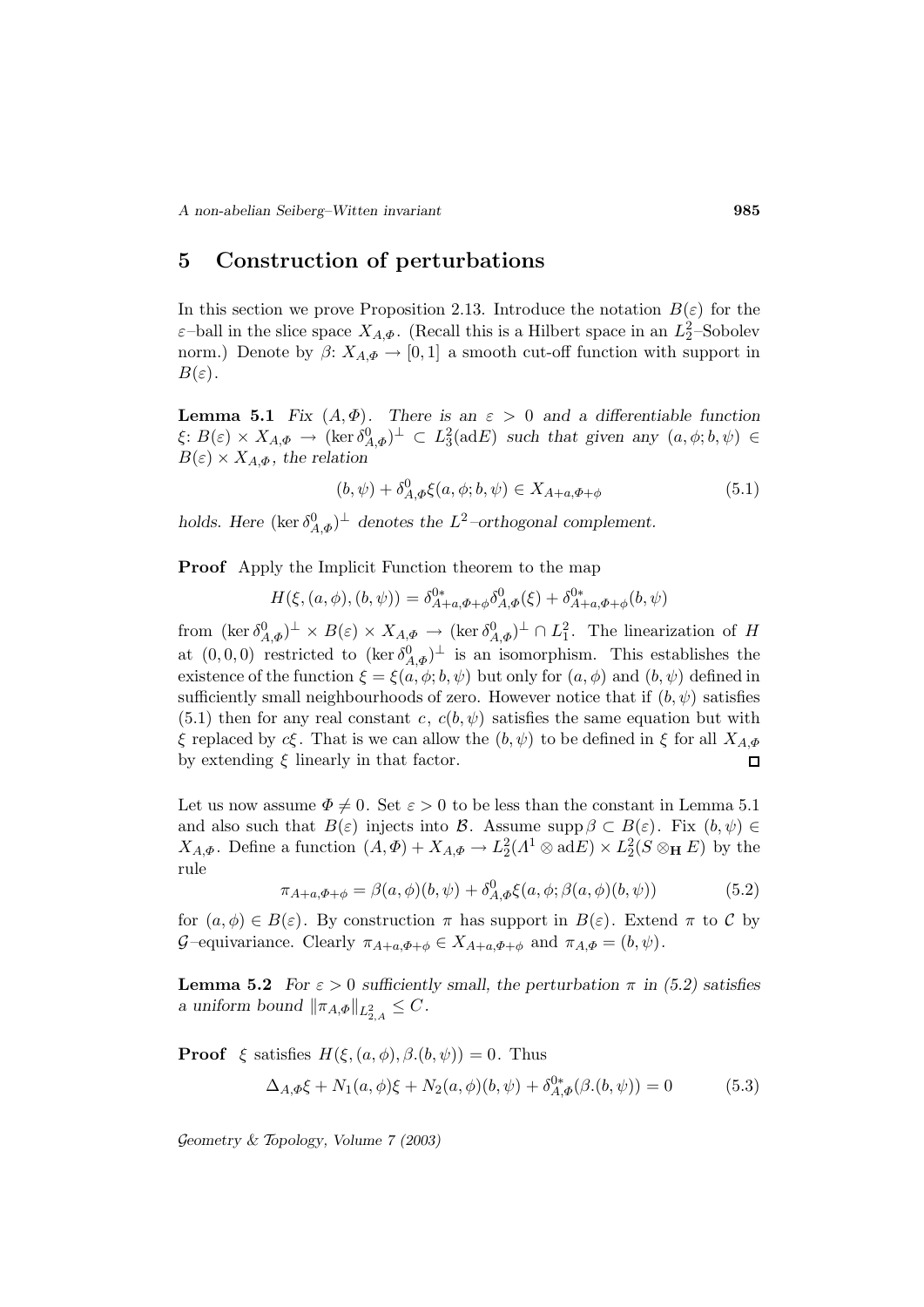where  $\Delta_{A,\Phi}$  is a second order elliptic operator with coefficients depending on  $(A, \Phi)$  and  $N_1$  and  $N_2$  are lower order terms.  $N_1$  is a bilinear expression in  $(a, \phi)$  and  $\delta_{A,\Phi}^0(\xi)$ .  $N_2$  is a bilinear expression in  $(a, \phi)$  and  $(b, \psi)$ . After some calculation it is seen that  $N_1$ ,  $N_2$  satisfy, by Sobolev theorems

$$
||N_1(a,\phi)\xi||_{L_1^2} \le \text{const.} ||(a,\phi)||_{L_2^2} ||\xi||_{L_3^2}
$$
(5.4)  

$$
||N_2(a,\phi)(b,\psi)||_{L_1^2} \le \text{const.} ||(a,\phi)||_{L_2^2} ||(b,\psi)||_{L_2^2}.
$$

On the other hand since  $\Delta_{A,\Phi}$  is invertible on  $(\ker \delta_{A,\Phi}^0)^{\perp}$ ,

$$
\|\xi\|_{L_3^2} \le \text{const.} \|\Delta_{A,\Phi}\xi\|_{L_1^2}.\tag{5.5}
$$

Now make  $\varepsilon > 0$  sufficiently small so that  $\|(a, \phi)\|_{L_2^2}$  is correspondingly small. Then (5.3), (5.4) and (5.5) give  $\|\xi\|_{L_3^2} \le \text{const.} \|(b, \psi)\|_{L_2^2}$ . Thus by (5.2) we have a uniform bound

$$
\|\pi_{A+a,\Phi+\phi}\|_{L_2^2} \le \text{const.} \|(b,\psi)\|_{L_2^2} \le C.
$$

In the above the Sobolev norms were taken with respect to some fixed connection  $A_0$ , which is commensurate to the Sobolev norm taken to say A. If  $||a||_{L_2^2}$ is sufficiently small then

$$
\|\nabla^{A+a}\pi_{A+a,\Phi+\phi}\|_{L^{2}} \leq \text{const.} \|\nabla^{A}\pi_{A+a,\Phi+\phi}\|_{L^{2}},
$$
  

$$
\|\nabla^{A+a}\nabla^{A+a}\pi_{A+a,\Phi+\phi}\|_{L^{2}} \leq \text{const.} \|\nabla^{A}\nabla^{A}\pi_{A+a,\Phi+\phi}\|_{L^{2}}
$$

uniformly. By reducing  $\varepsilon$  again if necessary, the bound  $\|\pi_{A,\Phi}\|_{L^2_{2,A}} \leq C$  is established.  $\Box$ 

This lemma directly shows

**Proposition 5.3** *Assume*  $\Phi \neq 0$ *. Given any*  $(b, \psi) \in X_{A,\Phi}$  *there is an admissible perturbation*  $\pi$  *such that*  $\pi_{A,\Phi} = (b, \psi)$ *. Furthermore the support of*  $\pi$  *may be chosen to be contained in an arbitarily small* G*–invariant neighbourhood of the orbit*  $\mathcal{G} \cdot (A, \Phi)$ *.* 

The slice at a reducible  $(A, 0)$  has a natural splitting  $X_{A,0} = X_A^r \times L_2^2(S \otimes_{\mathbf{H}} E)$ . The stabilizer of  $(A, 0)$  (which is  $\{\pm 1\}$ ,  $U(1)$  or  $SU(2)$ ) acts diagonally on both of the factors  $X_A^r$  and  $L_2^2(S \otimes_H E)$ . If  $\pi$  is a perturbation then the stabilizer action forces the normal or spinor component of  $\pi_{A,0}$  to be zero, since  $\pi$  is required to be  $\mathcal{G}$ -equivariant.

Assume the case that A is irreducible as a connection. Then the stabilizer of  $(A, 0)$  is  $\{\pm 1\}$  and this acts on the  $L_2^2(S \otimes_H E)$  factor only, by multiplication. Let  $b \in X_A^r$  and set

$$
\pi'_{A+a,\Phi+\phi} = \beta(a,\phi)(b,0) + \delta^0_{A,\Phi}\xi(a,\phi;\beta(a,\phi)(b,0)).
$$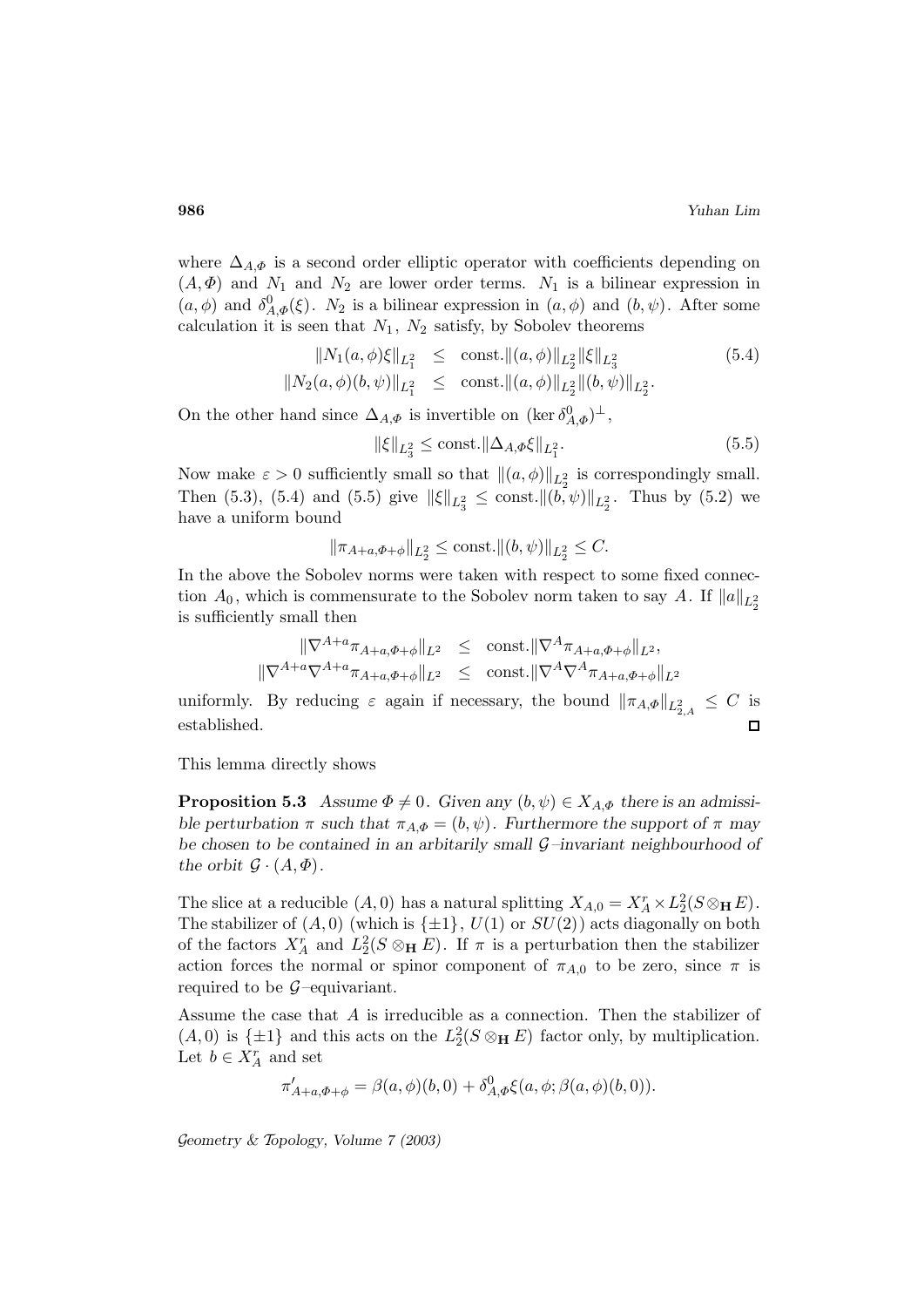Then in the same manner as Lemma 5.2  $\pi$ <sup>'</sup> is admissible provided the support of  $\beta$  is small, and by construction  $\pi'_{A,0} = (b, 0)$ . This defines perturbations in the connection irreducible portion  $\mathcal{A}^*$  of the reducible strata  $\mathcal{A} \subset \mathcal{C}$ .

Let us now consider the normal direction linearization  $(L^{\nu}\pi)_{A}$  of any perturbation  $\pi$  at  $A \in \mathcal{A}$ . In preparation for this we need a little technical result:

**Lemma 5.4** *Let*  $V \rightarrow Y$  *be a trivial real vector bundle of rank*  $> 2$  *and let* L:  $L_2^2(V) \rightarrow L_2^2(V)$  be a bounded linear operator. Regard  $L_2^2(V) \subset C^0(V)$ . *Suppose that*  $L(\sigma)(x) \in \langle \sigma(x) \rangle$  *wherever*  $\sigma(x) \neq 0$ *. Then there exists a real function*  $f \in L_2^2(Y)$  *such that*  $L(\sigma) = f\sigma$  *for all*  $\sigma$ *.* 

**Proof** Let  $\sigma$  be a nowhere zero section. Then  $L(\sigma) = f \sigma$  for some  $f \in C^0(Y)$ . Let  $\sigma_1$  be a section which is pointwise linearly independent to  $\sigma$  wherever it is non-zero. Then  $L(\sigma_1)(x) = f_1(x)\sigma_1(x)$  for some  $f_1$  at such points. However it must also be the case that

$$
L(\sigma + \sigma_1)(x) = h(x)(\sigma + \sigma_1)(x)
$$

for some h. If  $\sigma_1(x) \neq 0$  this leads to the relation

$$
(f(x) - h(x))\sigma(x) = (h(x) - f_1(x))\sigma_1(x)
$$

which forces  $f(x) = h(x) = f_1(x)$ . On the other hand if  $\sigma_1(x) = 0$  then we obtain

$$
L(\sigma_1)(x) = (h(x) - f(x))\sigma(x).
$$

Since we have the freedom to make other choices for  $\sigma$  the only possibility is that  $h(x) = f(x)$  and so  $L(\sigma_1)(x) = 0$  wherever  $\sigma_1(x) = 0$ . Thus  $L(\sigma_1) = f\sigma_1$ i.e.,  $L(\sigma_1)(x) = f(x)\sigma_1(x)$  for all x.

Choose  $\sigma_1$  to be nowhere vanishing and reverse the roles of  $\sigma$  and  $\sigma_1$  above. Then we obtain  $L(k\sigma) = f(k\sigma)$  for any function  $k \in L_2^2(Y)$ . Finally, given any section  $\sigma'$  we may write this as a sum  $\sigma' = k\sigma + \sigma_1$  where  $\sigma$  and  $\sigma_1$  are as in the preceding paragraph. Then

$$
L(\sigma') = L(k\sigma + \sigma_1) = f(k\sigma) + f\sigma_1 = f\sigma'.
$$

If  $L(\sigma) = f\sigma \in L_2^2$  for all  $\sigma \in L_2^2$  then it must be the case that  $f \in L_2^2$  as well.  $\Box$ 

The next results limits the possibilities for the normal linearization of a perturbation which in turn forces it to be self-adjoint: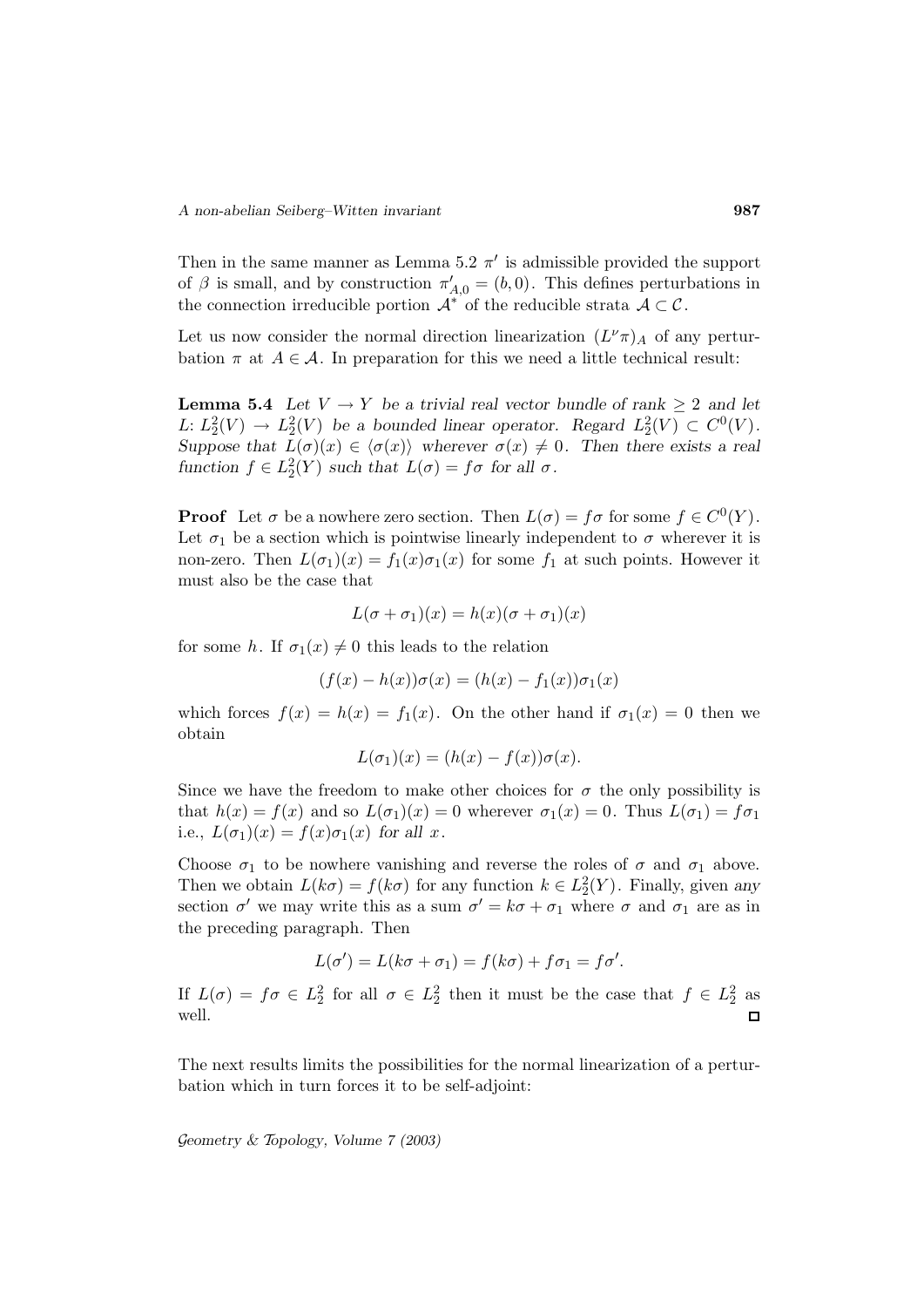**Lemma 5.5** *Given any admissible perturbation*  $\pi$  *and*  $A \in \mathcal{A}$  *there is a real* function  $f_A \in L_2^2$  on Y such that  $(L^{\nu} \pi)_A(\delta \phi) = f_A \delta \phi$  for all  $\delta \phi \in L_2^2(S \otimes_H E)$ . It follows that  $(L^{\nu}\pi)_{A}$  is  $L^{2}$ -self-adjoint on  $L_{2}^{2} \subset L^{2}(S \otimes_{\mathbf{H}} E)$ .

**Proof** Assume an admissible perturbation  $\pi$  is given. Then

$$
\langle (d_A \gamma, -\gamma(\phi)), \pi_{A,\phi} \rangle_{L^2} = 0 \quad \text{for all } \gamma \in L_3^2(\text{ad}E).
$$

Performing a variation  $\phi \mapsto \phi + \delta \phi$  at  $\phi = 0$  gives  $\langle \gamma (\delta \phi), (L^{\nu} \pi)_A (\delta \phi) \rangle_{L^2} = 0$ for all  $\gamma$ . Write  $(L^{\nu}\pi)_{A}(\delta\phi) = \delta\psi$ . By assumption  $\delta\phi, \delta\psi \in L_2^2 \subset C^0$  so we can consider them as continuous sections. Then pointwise we have  $\langle \gamma (\delta \phi), \delta \psi \rangle_x = 0$ . A local model for the fibre of  $S \otimes_{\mathbf{H}} E$  is just **H** and with the action of  $\gamma$  as multiplication by Im **H**. Thus we see that  $\delta\psi(x)=(L^{\nu}\pi)A(\delta\phi)(x)\in\langle\delta\phi(x)\rangle$ at all points x where  $\delta\phi(x) \neq 0$ . The proof is completed by Lemma 5.4.  $\Box$ 

Let us now construct perturbations normal to  $A\subset\mathcal{C}$ . Assume the cutoff  $\beta$  on  $X_{A,0}$  is invariant under the stabilizer action. Let  $f_A$  be a real  $L_2^2$  function on Y. Set

$$
\pi''_{A+a,\Phi+\phi} = \beta(a,\phi)(0,f_A\phi) + \delta^0_{A,\Phi}\xi(a,\phi;\beta(a,\phi)(0,f_A\phi))
$$
  
=  $\beta(a,\phi)f_A\phi \in X_{A+a,\Phi+\phi}.$ 

This is again an admissible perturbation for supp  $\beta$  small and the linearization of  $\pi''$  in a normal direction  $\delta\phi$  at  $(A, 0)$  is  $(L^{\nu}\pi'')_{A}(\delta\phi) = f_{A}\delta\phi$ .

Thus we have:

**Proposition 5.6** *If A is* irreducible then given any  $b \in X_A^r$  there is an ad*missible perturbation*  $\pi'$  *such that*  $\pi'_{A,0} = (b, 0) \in X_{A,0} = X_A^r \times L_2^2(S \otimes_H E)$ *. On the other hand for any* A *there exists an admissible perturbation*  $\pi$ <sup>*n*</sup> such *that*  $\overline{\pi}'' = 0$  *and*  $(L^{\nu}\pi'')_A(\delta\phi) = f_A \delta\phi$  *given any real function*  $f_A \in L_2^2(Y)$ *. Furthermore the support of*  $\pi'$  *and*  $\pi''$  *may be chosen to be contained in an arbitarily small*  $\mathcal{G}$ *-invariant neighbourhood of the orbit*  $\mathcal{G} \cdot (A, 0)$  *in*  $\mathcal{C}$ *.* 

### **Proof of Proposition 2.13**

Let  $\mathcal{X}_{\overline{\pi}}^r(A) = *F_A + *\overline{\pi}_A \in X_A^r$ . Then  $(\mathcal{X}_{\overline{\pi}}^r)^{-1}(0)/\mathcal{G}_E = \mathcal{M}_{\overline{\pi}}^r$ . Let  $H_A^{\tau}$  denote the cokernel of  $(L\mathcal{X}_{\pi}^r)_A: L_2^2(\Lambda^1 \otimes \mathrm{ad} E) \to X_A^r \cap L_1^2$ . Then at the reducible  $A = (A, 0)$  the cokernel  $H_A^2$  of  $(L\mathcal{X}_{\pi})_{A,0}$  splits as  $H_A^{\tau} \oplus H_A^{\nu}$ .  $H_A^{\nu}$  is the cokernel of the normal operator  $D_A^{\pi}$ . (Recall the map  $\mathcal{X}_{\pi} = \mathcal{X} + \pi$  of (2.3) and its linearization (2.5).)

**Step 1** For a ZHS the orbit of the trivial connection  $[\Theta] \in \mathcal{M}^r$  is already isolated in  $\mathcal{B}_\mathcal{A}$  since  $H^{\tau}_{\Theta} \cong H^1(Y) = \{0\}$ . By Proposition 5.6 and the compactness of  $\mathcal{M}^{r*}$ , we can find a finite set of perturbations  $\{\pi^{(i)}\}$  with support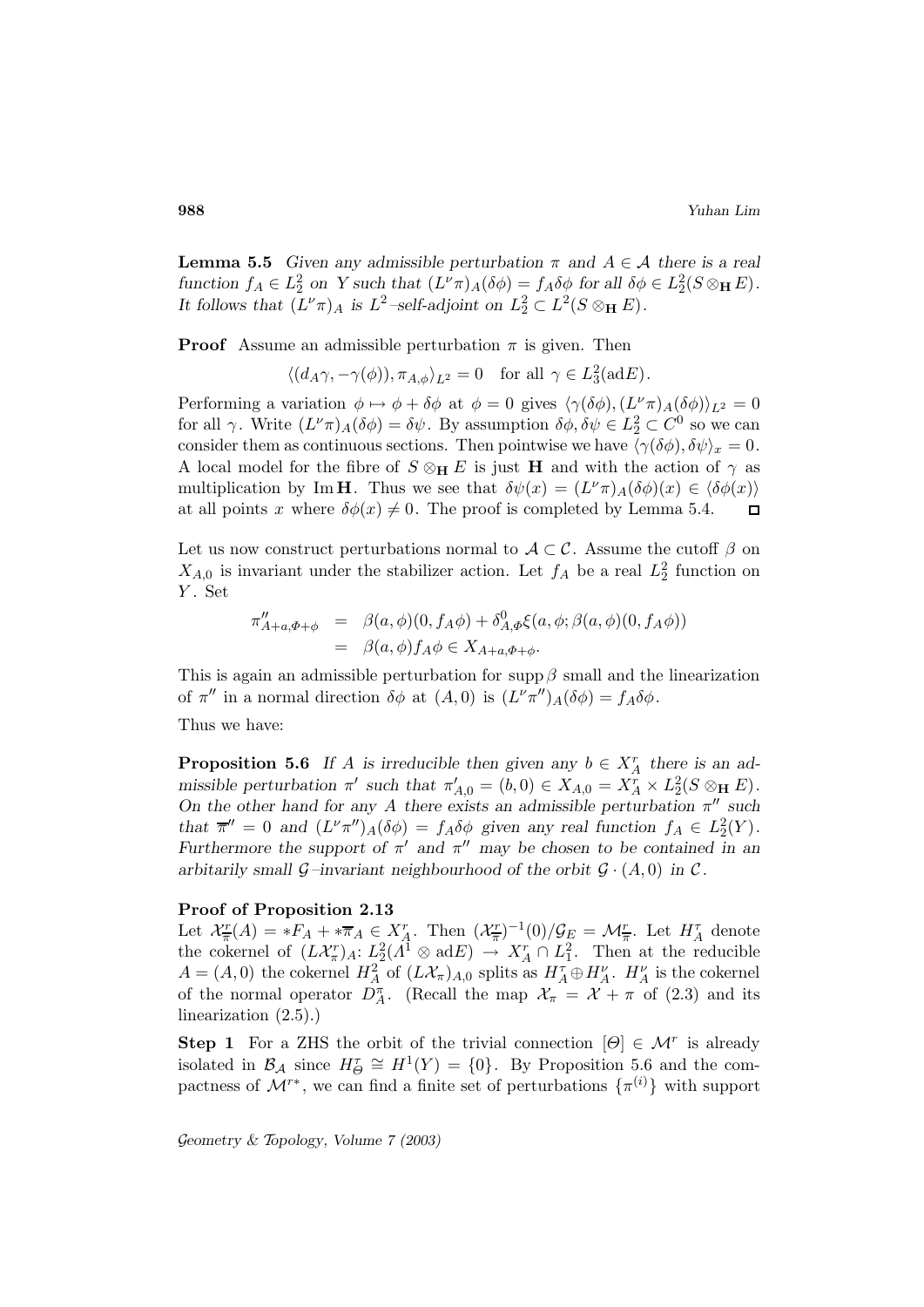away from  $\{[\Theta]\}\$  such that if  $v \in H_A^{\tau}$ ,  $A \in (\mathcal{X}^r)^{-1}(0) \cap \mathcal{A}^*$ , is  $L^2$ -orthogonal to each  $\pi_A^{(i)}$  then  $v = 0$ . Thus by Sard–Smale there is a perturbation, call it  $\pi_1$ so that  $(\mathcal{X}_{\overline{n}_1}^r)^{-1}(0)$  is cut out equivariantly transversely over  $\mathcal{A}^*$ , i.e.  $H_A^{\tau} = \{0\}$ for every  $A \in (\mathcal{X}_{\overline{\pi}_1}^r)^{-1}(0) \cap \mathcal{A}^*$ . Hence  $\mathcal{M}_{\overline{\pi}_1}^r$  is, by the local Kuranishi model, a finite set of points which are *non-degenerate* within  $B_A$ .

**Step 2** Let  $[A] \in \mathcal{M}_{\overline{\pi}_1}^r$ . The normal operator  $D_A^{\pi_1}$  at A is of the form  $D_A + f_A$ , by Lemma 5.5. This operator is self-adjoint Fredholm and therefore has discrete spectrum. Let  $\pi_2$  be a perturbation with the property that  $\overline{\pi}_2 = 0$ and  $(L^{\nu}\pi_2)_{A}\delta\phi = \mu_A\delta\phi$ ,  $\mu_A \in \mathbf{R}$  where  $|\mu_A|$  is less than the distance of the closest non-zero eigenvalue of  $D_A^{\pi_1}$  from zero. Then  $D_A^{\pi_1+\pi_2}$  has trivial kernel and [A] is a non-degenerate point in  $\mathcal{M}_{\pi_1+\pi_2}$ .  $\pi_2$  can be chosen to have support in an arbitarily small  $\mathcal{G}-$ invariant neighbourhood of the orbit of A. Repeating this procedure for every [A] we can find a perturbation  $\pi'$  such that  $\mathcal{M}^r_{\overline{\pi}'}$ consists entirely of non-degenerate points within  $\beta$ .

**Step 3** After the preceding steps,  $\mathcal{M}_{\overline{\pi}'}^r$  is isolated in  $\mathcal{M}_{\pi'}$ . By Proposition 5.3 and the compactness of  $\mathcal{M}_{\pi'}^*$  we can find a finite set of perturbations  $\{\pi^{(j)}\}$ supported away from  $\mathcal{M}_{\overline{n}'}^r$  such that if  $v \in H_x^2$ ,  $x \in \mathcal{X}_{\pi'}^{-1}(0) \cap \mathcal{C}^*$ , is  $L^2$ orthogonal to every  $\pi^{(j)}$ , then  $v = 0$ . Thus by Sard–Smale there exists a  $\pi_1'$  which is an arbitarily small linear combination of these  $\pi^{(j)}$ 's, such that  $\mathcal{X}^{-1}_{\pi_1+\pi'_1}(0)$  is cutout equivariantly transversely over  $\mathcal{C}^*$ , i.e.  $H_x^2 = \{0\}$  for every  $x \in \mathcal{X}_{\pi_1 + \pi_1'}^{-1}(0) \cap \mathcal{C}^*$ . Note that  $\pi_1'$  is supported away from  $\mathcal{M}_{\overline{\pi}'}^r$ . Choosing our final perturbation  $\pi$  to be  $\pi' + \pi_1'$  we get  $\mathcal{M}_{\pi}$  non-degenerate.

At every stage in Steps 1, 2 and 3 we can make the chosen perturbation as small as we like in the uniform norm

$$
\|\pi'\|_{\mathcal{B}} = \sup_{A,\Phi}\Bigl\{\|\pi'_{A,\Phi}\|_{L^2_{2,A}}\Bigr\}.
$$

This completes the proof of Proposition 2.13.

# **6 Proof of Theorem 3.7**

Let  $(g_0, \pi_0)$  and  $(g_1, \pi_1)$  be given. Assume that  $\pi_i$  is non-degenerate with respect to  $g_i$ . In order to compare the moduli spaces for different metrics we may assume, as in section 4 a fixed model for the spinor bundle with respect to  $g_0$ . Then we have a SW-equation depending smoothly on the parameter t corresponding to the metric  $g_t = (1 - t)g_0 + tg_1$  and with perturbation  $\pi_t =$  $(1-t)\pi_0 + t\pi_1$ . In this section we shall assume objects sub- or superscripted with 't' are with respect to  $g_t$ .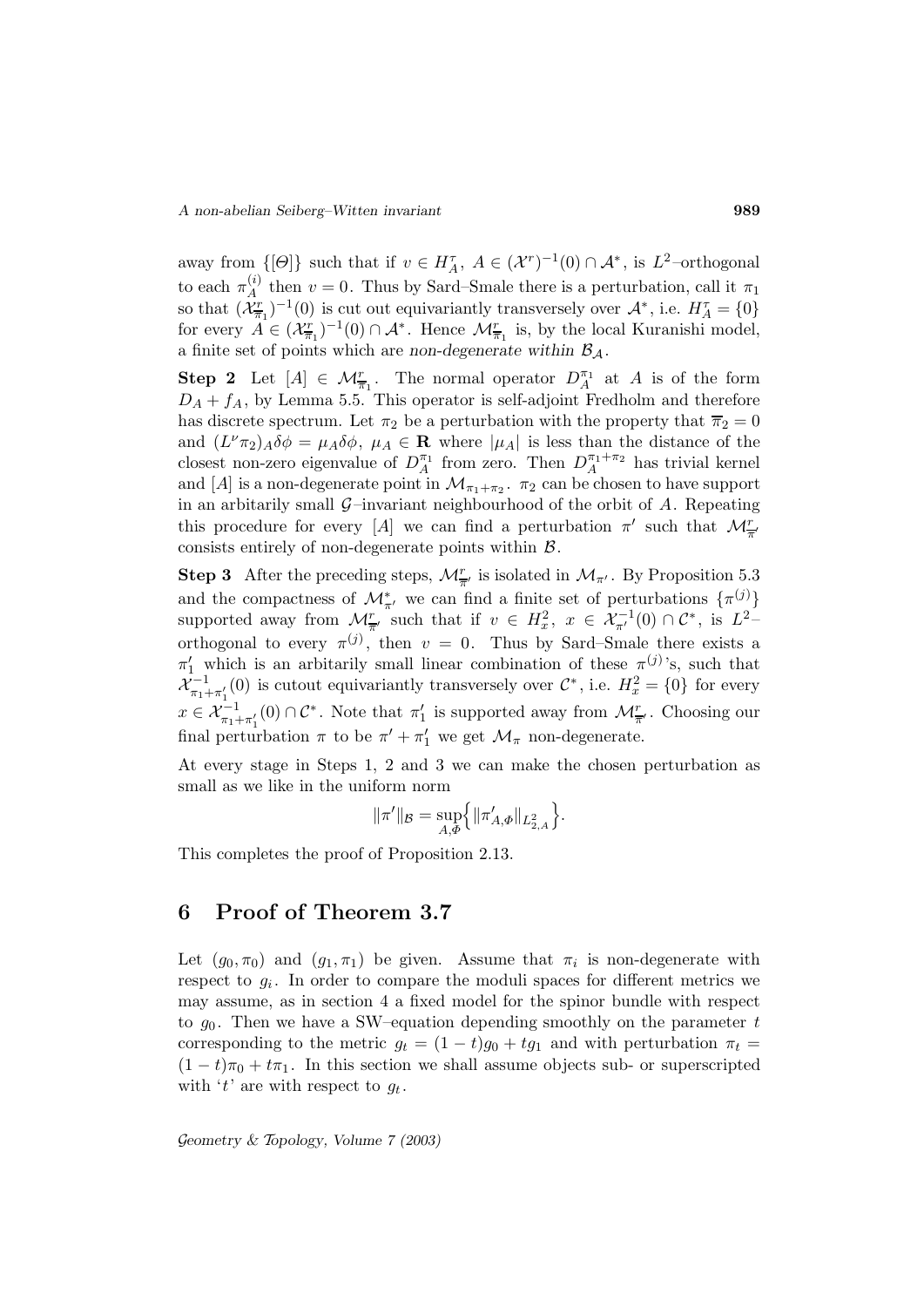To the family  $\{(g_t, \pi_t)\}\$  we have a *parameterized moduli space* 

$$
Z = \bigcup_t \mathcal{M}_{g_t, \pi_t} \times \{t\} \subset \mathcal{C} \times [0, 1].
$$

As in [3] and [9] to prove invariance of  $\tau(Y)$  we need to show that Z is, after suitable perturbation, a compact 1–dimensional cobordism with the appropriate singularities. The counter-terms in the definition of  $\tau(Y)$  are due to these singularities.

In our analysis of Z we work first with the reducible strata  $Z<sup>r</sup>$ . In the following the notation  $Z^{r*}$  denotes the connection irreducible portion of  $Z^r$ . In the parameterized context an *admissible time-dependent perturbation*  $\sigma$  is one which is a finite sum  $\sum_i \varrho_i(t) \pi^{(i)}$  where  $\pi^{(i)}$  is admissible and  $\varrho_i$  has support in [0, 1].  $Z_{\sigma}$ ,  $Z_{\sigma}^{r}$  etc. shall denote perturbed parameterized moduli spaces. Recall the uniform norm, for non-time-dependent perturbations,

$$
\|\pi\|_{\mathcal{B}} = \sup_{A,\Phi} \Big\{ \|\pi_{A,\Phi}\|_{L^2_{2,A}} \Big\}.
$$

**Lemma 6.1** *There exists an admissible time-dependent perturbation* σ *such that the perturbed parameterized reducible moduli space*  $Z_{\sigma}^{r}$  *is non-degenerate as a subspace of*  $\mathcal{B}_\mathcal{A} \times [0,1]$ *. Furthermore if*  $\|\pi_{0,1}\|_{\mathcal{B}} < \delta_0$  *then we can assume*  $\|\pi_t + \sigma(t)\|_{\mathcal{B}} < 2\delta_0$ .

 $Z_{\sigma}^{r}$  can be regarded as the G-quotient of the zeros of the map  $\mathcal{X}_{\sigma}^{r}(A,t)$  =  $*_tF_A + \overline{\sigma}(t)_A \in X_A^r$ . The proof of the Lemma follows easily from constructing and applying time-dependent perturbations to  $\mathcal{X}_{\sigma}^{r}$  supported away from  $\{[\Theta]\}$ in the manner of section 5. In this way the strata corresponding to the trivial connection is isolated in  $Z_{\sigma}^{r}$  and is the product  $\{[\Theta]\}\times[0,1]$ . The irreducible portion of  $Z_{\sigma}^{r}$  with the choice of  $\sigma$  in Lemma 6.1 is a compact corbordism between  $\mathcal{M}_{g_0,\pi_0}^{r*}$  and  $\mathcal{M}_{g_1,\pi_1}^{r*}$ .

Assume now  $Z_{\sigma}^{r}$  as in Lemma 6.1. The normal operator at A with respect to  $(g_t, \pi_t + \sigma(t))$  will be denoted by  $D_A^{t,\sigma}$  (Eq. (3.1)). The kernel of this operator (= cokernel by Lemma 5.5) is the *normal cohomology*  $H_{A,t}^{\nu}$ .

Let  $u \mapsto (A(u), t(u))$ ,  $|u| < \varepsilon$  be a 1–1 parameterization of an open subset  $\mathcal J$ of  $Z_{\sigma}^{r}$ . Let  $\mathbf{K} = \mathbf{R}$  if  $\mathcal{J}$  is in the connection-irreducible strata and  $\mathbf{K} = \mathbf{H}$  if  $J$  is in the connection-trivial strata.

**Definition 6.2** Call  $Z^r_\sigma$  normally transverse along  $\mathcal J$  if the family  $\{D_{A(u)}^{t(u),\sigma}\}$ has transverse spectral flow as **K**–linear operators. (Recall that transverse spectral flow is the situation of simple eigenvalues, with respect to  $\bf{K}$ , crossing zero transversely.) Call  $Z_{\sigma}^{r}$  *normally tranverse* if it is normally transverse in a neighbourhood of every point.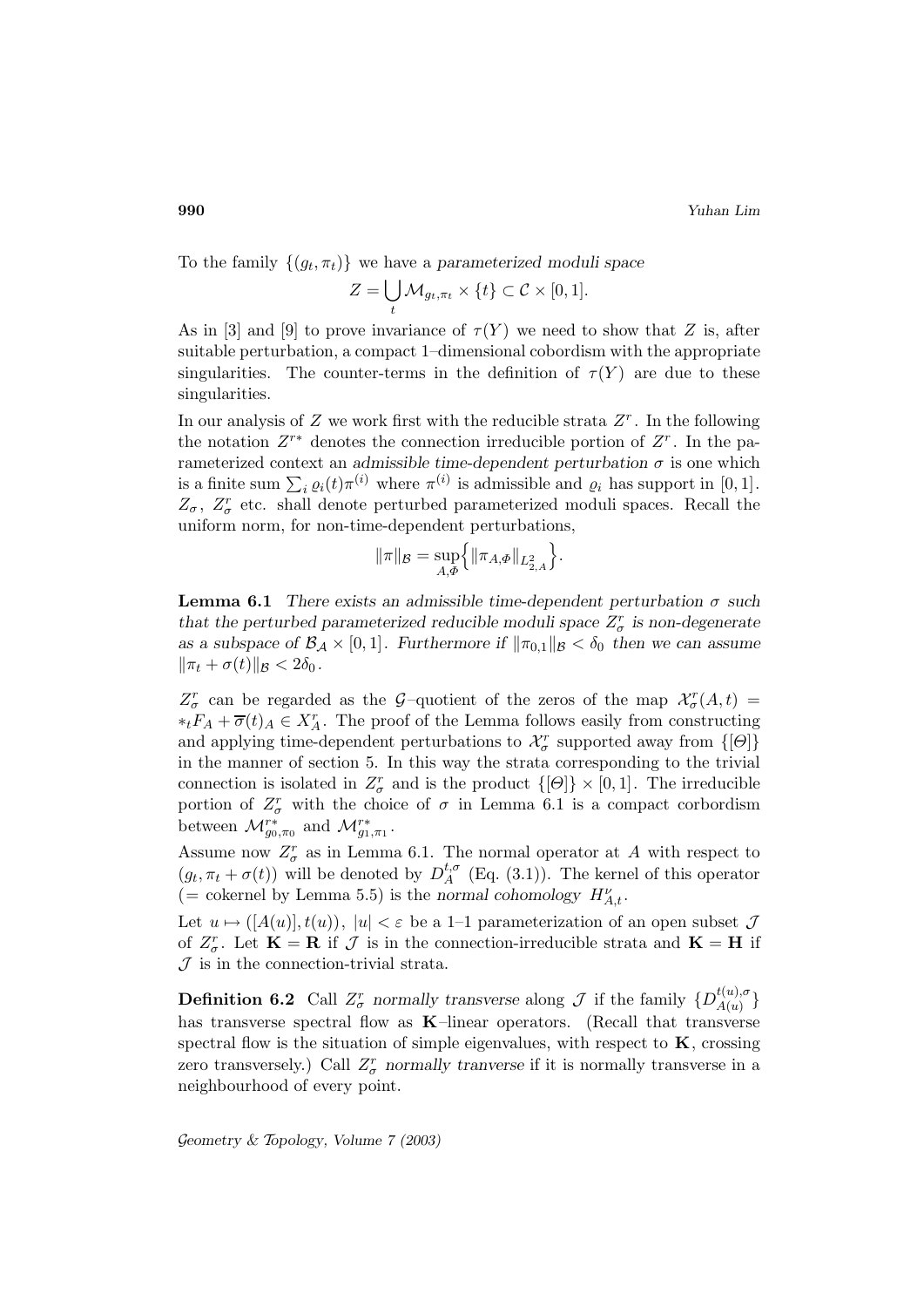In terms of local models, let  $A = A(0)$ ,  $t_0 = t(0)$  and U be a sufficiently small stab( $A_0$ )–invariant neighbourhood of  $(A_0, t_0)$  in the slice  $(A_0, t_0) + X_A^r \times$ [0, 1]. *U* can be identified with a neighbourhood of  $([A_0], t_0)$  in  $\mathcal{B}_A \times [0, 1]$ . To simplify notation henceforth denote  $H_{A_0,t_0}^{\nu}$  by  $H_0^{\nu}$ . Assume  $H_0^{\nu}$  is non-trivial, otherwise U can be chosen such that  $D_A^{t,\sigma}$  is invertible in U. Consider the restriction of  $D_A^{t,\sigma}$  to the normal cohomology  $H_0^{\nu}$  followed by  $L^2$ -projection  $\Pi$  back onto  $H_0^{\nu}$ . This determines, for each  $(A, t) \in \mathcal{U}$  a symmetric operator  $T(A,t)$  acting on  $H_0^{\nu}$ . The latter space is endowed with the natural  $L^2$ -inner product. Then the kernel (cokernel) of  $D_A^{t,\sigma}$  is exactly modelled by the kernel (cokernel) of  $T(A, t)$ . Denote the symmetric operators which commute with **K** by  $Sym_{\mathbf{K}}(H_0^{\nu})$ . Let  $u \mapsto (A(u), t(u)) \in X_A^r \times (0, 1), |u| < \varepsilon$  be a 1-1 parameterization of an open subset  $\mathcal{J} = \mathcal{U} \cap (\mathcal{X}_{\sigma}^r)^{-1}(0)$  of  $Z_{\sigma}^r$ . Then the condition of being normally transverse along  $\mathcal{J}$  translates as (i)  $H_0^{\nu} \cong \mathbf{K}$  and (ii) the path  $u \mapsto T(A(u), t(u)) \in \text{Sym}_\mathbf{K}(H_0^{\nu}) \cong \mathbf{R}$  is transverse to  $\{0\}.$ 

**Lemma 6.3** *Assume*  $\sigma$  *as in Lemma 6.1. There exist an admissible timedependent perturbation*  $\sigma'$  *such that*  $Z_{\sigma+\sigma'}^r \simeq Z_{\sigma}^r$  *and*  $Z_{\sigma+\sigma'}^r$  *is normally transverse. Furthermore if*  $\|\pi_{0,1}\|_{\mathcal{B}} < \delta_0$  *we can assume*  $\|\pi_t + \sigma(t) + \sigma'(t)\|_{\mathcal{B}} < 3\delta_0$ *.* 

**Proof** We divide the argument into the separate cases of the irreducible and trivial strata of  $Z_{\sigma}^{r}$ . No matter what perturbation  $\sigma$  is chosen the trivial strata is always  $\{[\Theta]\}\times[0,1]$ . However changing  $\sigma$  can change  $Z_{\sigma}^{r*}$ . The space  $S$  of admissible perturbations is a normed linear space, with the norm  $\|\cdot\|_{\mathcal{B}}$ . Since  $Z_{\sigma}^{r*}$  is already non-degenerate as a subspace of  $\mathcal{B}_{\mathcal{A}}^{*} \times [0,1]$  i.e.  $(\mathcal{X}_{\sigma}^{r})^{-1}(0) \cap \mathcal{A}^{*} \times$ [0, 1] is cutout equivariantly transversely, it follows that for any sufficiently uniformly small  $\sigma' \in \mathcal{S}$ ,  $Z_{\sigma}^{r*}$  and  $Z_{\sigma+\sigma'}^{r*}$  are related by a cobordism which is a product and thus are diffeomorphic spaces. In fact the transverse condition means that the normal bundle to  $Z_{\sigma}^{r*}$  in  $\mathcal{B}_{\mathcal{A}} \times [0,1]$  at any point is isomorphic to  $S/S_0$  where  $S_0$  is the subspace of those  $\pi$  such that  $\overline{\pi} = 0$ .

**Case 1: Irreducible strata** Fix  $([A_0], t_0) \in Z_{\sigma}^{r*}$ ,  $t \neq 0, 1$  and let U be a sufficiently small  $\mathcal{G}-$ invariant neighbourhood of  $(A_0, t_0)$  in  $(A_0, t_0) + X_A^r \times [0, 1]$ such that a local model for  $D_A^{t,\sigma}$  as above exists in  $\mathcal U$ . Assume  $H_0^{\nu}$  is non-trivial. We examine the effect of a perturbation on the family  $D_A^{t,\sigma}$  along  $Z_{\sigma}^{r*}$ .

Consider the parameterized local model map  $P: \mathcal{U} \times \mathcal{S} \to \text{Sym}_{\mathbf{R}}(H_0^{\nu})$  based at  $(A_0, t_0, 0)$  given by

$$
P(A, t, \pi) = \prod \circ D_A^{t, \sigma + \beta(t)\pi}
$$

where  $\beta = \beta(t)$  is a cutoff function on **R** with support close to  $t_0$ . Note that  $D_A^{t,\sigma+\pi} = D_A^t + (L^{\nu}\sigma(t) + L^{\nu}\pi)_A$ . By Lemma 5.5,  $(L^{\nu}\sigma(t))_A\phi = f_{A,t}\phi$  and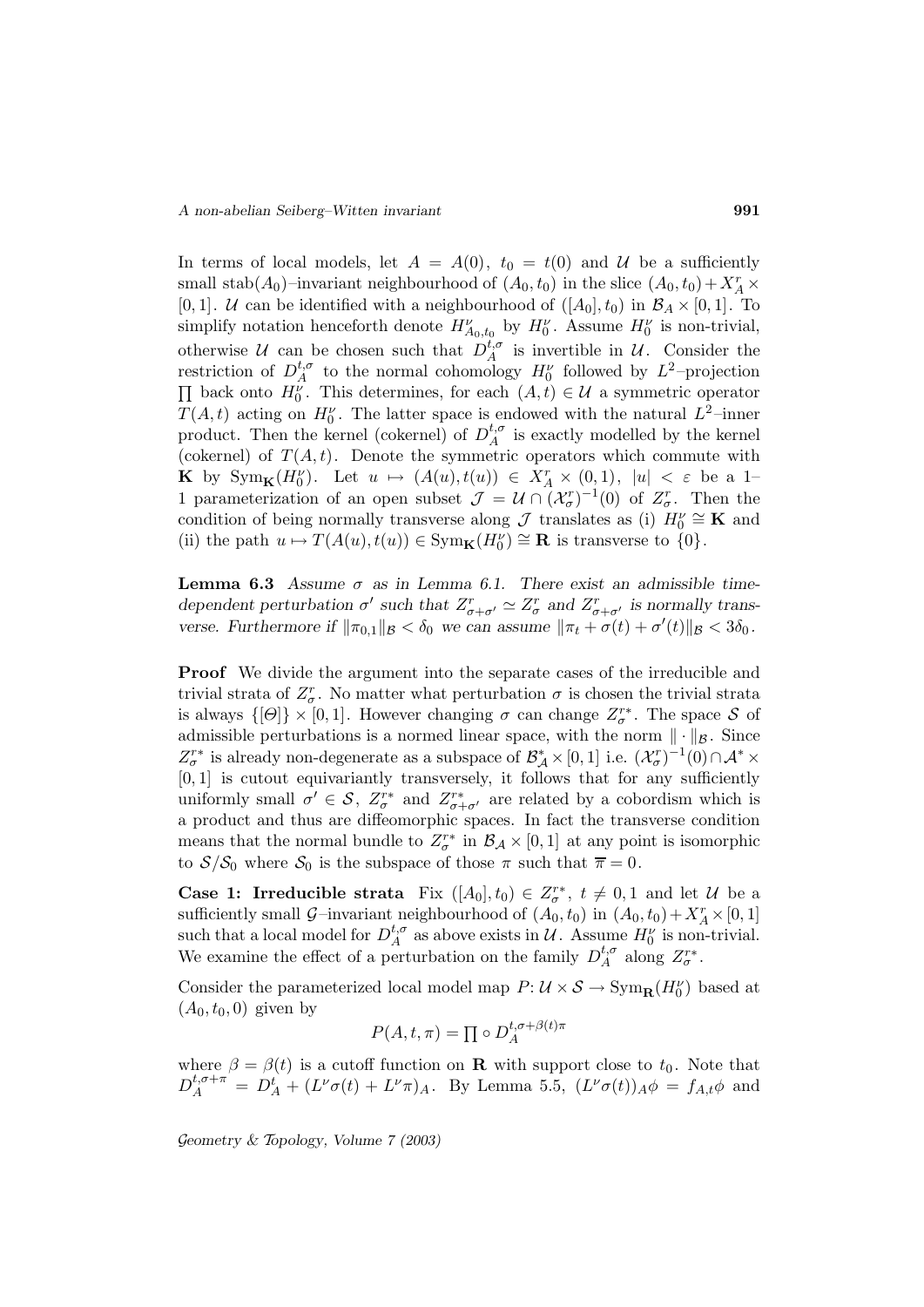$(L^{\nu}\pi)_{A}\phi = h_{A}\phi$  for some functions  $f_{A,t}$  and  $h_{A}$  on Y. Since S is a linear space, we may identify tangent vectors  $\delta \pi$  with elements  $\pi$  in S. We then have, for the derivative of P at  $(A_0, t_0, 0)$ ,

$$
dP(\delta \pi)\phi = \prod (h_{A_0}\phi), \quad dP(\delta a)\phi = \prod (\delta a \cdot \phi + (Lf)_{A_0,t_0}(\delta a)\phi).
$$

By choosing  $h = h_{A_0} = 1$  we see that the image of dP includes at least the span of the identity operator in  $\text{Sym}_{\mathbf{R}}(H_0^{\nu})$ ; thus  $\text{rank}(dP) \geq 1$ .

**Claim** *If* dim<sub>**R**</sub>( $H_0^{\nu}$ ) > 1 *then* rank( $dP$ ) ≥ 2.

In order to establish the claim we invoke the unique continuation principle for  $H_0^{\nu}$  i.e. if  $\phi \in H_0^{\nu}$  then  $\phi$  cannot vanish on an open set unless  $\phi = 0$ . Writing  $A_0 = \Theta + a$  where  $\Theta$  is smooth, then  $\phi \in H_0^{\nu}$  is a solution of the perturbed smooth Dirac operator  $D_{\Theta}\phi + a \cdot \phi + f\phi = 0$  where a and f are continuous. Unique continuation holds for such solutions.

Let  $\{\phi_1,\ldots,\phi_n\}$ ,  $n > 1$  be a **R**-orthonormal basis for  $H_0^{\nu}$ . The matrix of  $dP(\delta \pi)$  with respect to this basis is  $(\langle h\phi_i, \phi_j \rangle_{L^2})$ . Assume the rank of  $dP$  is unity. This implies that  $\langle h\phi_i, \phi_j \rangle_{L^2} = 0$  for all h and  $i \neq j$ . This in turn implies the pointwise orthogonal condition  $\langle \phi_i, \phi_j \rangle_y = 0, i \neq j$  for all  $y \in Y$ . It then follows that  $\langle dP(\delta a)\phi_i, \phi_j \rangle_{L^2} = \langle \delta a \cdot \phi_i, \phi_j \rangle_{L^2}$ ,  $i \neq j$ . However the Clifford action of  $\Lambda^1 \otimes adE$  on  $S \otimes_H E$  is fibrewise transitive. Thus we can find a  $\delta a$ such that  $\langle \delta a \cdot \phi_i, \phi_j \rangle_{L^2} \neq 0, i \neq j$ . This proves that the image of dP is not contained in the span of the identity in  $\text{Sym}_{\mathbf{R}}(H_0^{\nu})$ . Therefore  $dP$  is at least rank two and the claim is proven.

Let  $u \mapsto (A(u), t(u)) \in X_A^r \times (0, 1), |u| < \varepsilon$  be a 1-1 parameterization of  $\mathcal{U} \cap (\mathcal{X}_{\sigma}^r)^{-1}(0)$  with  $A(0) = A_0$  and  $t(0) = t_0$ . Let  $T_{\sigma}(u) = P(A(u), t(u), 0)$  be the local model for  $D_{A(u)}^{t(u),\sigma}$  on  $\text{Sym}_{\mathbf{R}}(H_0^{\nu})$ . By construction,  $P(A_0, t_0, 0)$  is the zero operator on  $\text{Sym}_{\mathbf{R}}(H_0^{\nu})$ . In  $\text{Sym}_{\mathbf{R}}(H_0^{\nu})$  the space of invertible operators is a codimension one real variety  $V$ . Any point which is not the zero operator in this variety represents an operator of non-trivial rank.

Let  $X^r$  be the vector bundle over  $\mathcal{A}^*$  whose fiber at A is the slice space  $X^r_A$ and let  $Q: \mathcal{U} \times \mathcal{S} \to X^r \times \text{Sym}_{\mathbf{R}}(H_0^{\nu})$  be given by

$$
Q(A, t, \pi) = (\mathcal{X}_{\sigma+\beta(t)\pi}^r(A), P(A, t, \pi)).
$$

Since this is a submersion onto the first factor along  $(\mathcal{X}_{\sigma}^r)^{-1}(0) \cap \mathcal{A}^* \times [0,1]$ (the transversality condition) and  $\text{rank}(dP) \geq 2$  if  $\dim_{\mathbf{R}}(H_0^{\nu}) > 1$  and is onto if  $\dim_{\mathbf{R}}(H_0^{\nu}) = 1$ , then there is a time-dependent perturbation  $\sigma_0(t) = \beta(t)\pi$ such that the deformation of the family  $\{T_{\sigma+s\sigma} \}$  at  $s=0$  is normal to the path  $T_{\sigma} = T_{\sigma}(u)$ . Therefore we can choose an arbitarily small  $\sigma'$  so that the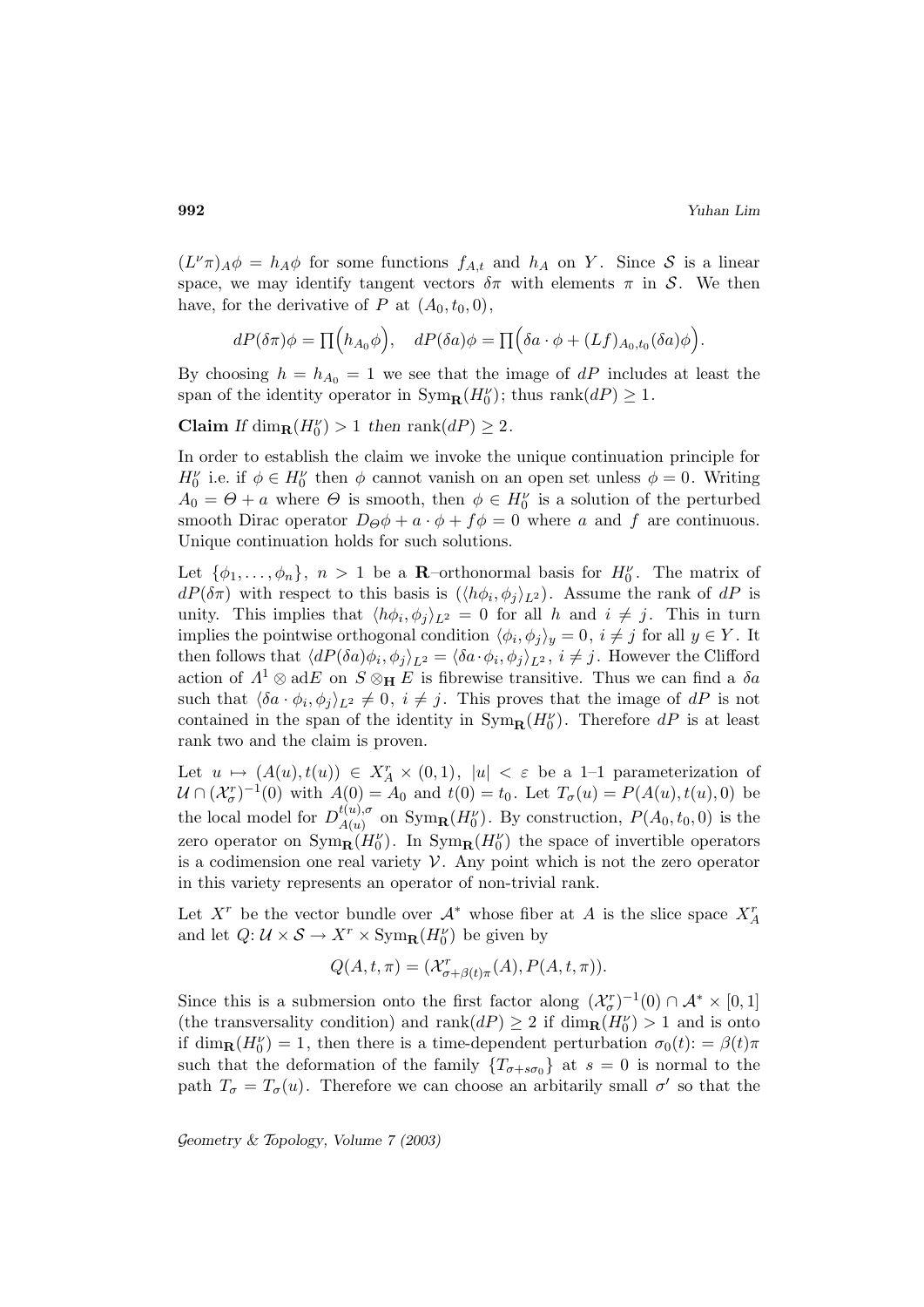operators  $T_{\sigma+\sigma'}(u)$  have non-trivial rank for all u. (Note: at this stage we do not have sufficently many perturbations in hand to make  $T_{\sigma+\sigma'}$  transverse to V.) Thus if we work with  $\sigma + \sigma'$  we find that the rank (over **R**) of  $H_{A(u),u}^{\nu}$ near  $u = 0$  drops by one if  $\dim_{\mathbf{R}}(H_0^{\nu}) > 1$  and becomes transverse to  $\mathcal{V} = \{0\}$ if  $\dim_{\mathbf{R}}(H_0^{\nu}) = 1$ . To complete the argument to obtain normal transversality globally over the connection-irreducible strata, proceed by an induction argument with the overall rank of  $H_{A,t}^{\nu}$  over  $Z_{\sigma+\sigma}^{r*}$  decreasing by one in each step. Letting  $\sigma'$  denote the final perturbation we see that over  $Z^{r*}_{\sigma+\sigma'}$  there exists a finite number of points where  $H_{A,t}^{\nu}$  is non-trivial and these points  $H_{A,t}^{\nu} \cong \mathbf{R}$ and with  $T_{\sigma+\sigma'}$  transverse to  $\mathcal{V} = \{0\}$ . This is equivalent to transverse spectral flow. The last assertion of the lemma in this case is a consequence of the observation that the induction is completed in a finite number of steps and in each step we may take the perturbation to be as small as we like.

**Case 2: Trivial strata** Let  $([A_0], t_0) \in \{[\Theta]\} \times [0,1]$ . Here the relevant parameterized local model map  $P$  is the same as the map  $P$  as above but with  $A = \Theta$  fixed, i.e.  $P: \mathcal{S} \to \text{Sym}_{\mathbf{H}}(H_0^{\nu})$ . The argument proceeds just as before (but without the complication of the deformation in the moduli space) provided we can again establish that if  $\dim_{\mathbf{H}}(H_0^{\nu}) > 1$  then  $\text{rank}(dP) \geq 2$ . This time let  $\{\phi_1, \ldots, \phi_n\}$ ,  $n > 1$  be a **H**-orthonormal basis for  $H_0^{\nu}$ . Again if we assume the rank of  $dP$  is unity we get the pointwise orthogonal condition  $\langle \phi_i, \phi_j \rangle_y = 0, i \neq j$  for all  $y \in Y$ . However this would mean that  $S \otimes_H E$ has at least 8 pointwise orthogonal non-zero sections. This is impossible since  $S \otimes_{\mathbf{H}} E$  is rank 4.

This completes the proof of the lemma.

$$
\Box
$$

**Remark 6.4** A more satisfactory result would be that P is a submersion onto  $Sym_{\mathbf{K}}(H_0^{\nu})$  which is the situation in [3]; then transverse spectral flow follows easily by Sard–Smale. A submersion does not seem to be generally true in our and the original SW context. The same problem is encountered in [10] and [11].

**Definition 6.5** Suppose  $Z_{\sigma}^{r}$  is normally tranverse and let  $u \mapsto (A(u)], t(u)$ ,  $|u| < \varepsilon$  be a 1-1-parameterization of an open neighbourhood in  $Z_{\sigma}^r$ . A point in  $Z_{\sigma}^{r}$  which is contained in such a parameterization and where there is spectral flow for  $D_{A(u)}^{t(u),\sigma}$  is called a *singular* or *bifurcation* point.

At a singular point  $([A_0], t_0)$ , the local model for  $Z_{\sigma}$  is the quotient by stab $(A_0)$ of the zeros of a stab( $A_0$ )–equivariant obstruction map  $\Xi: H_0^{\nu} \times \mathbf{R} \to H_0^{\nu}$  of the form

 $\Xi(q,t) = qt.$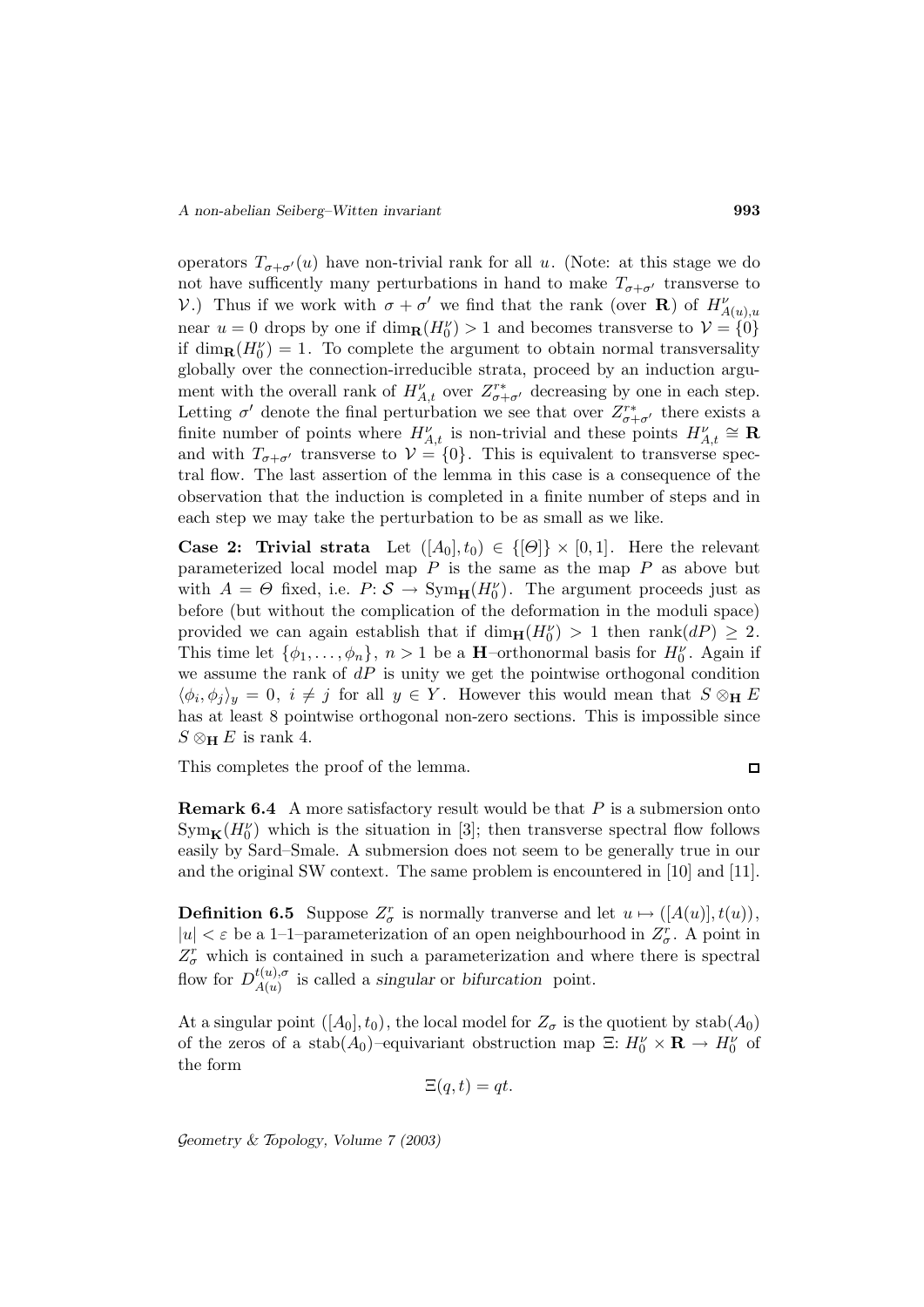(See [10] and [3].) This in turn implies that the a neighbourhood of  $([A_0], t_0)$  is the zeros of the map  $[0, \infty) \times \mathbf{R} \to \mathbf{R}$ ,  $(r, t) \mapsto rt$  with  $\{0\} \times \mathbf{R}$  corresponding to the reducible portion and  $(0,\infty) \times \{0\}$  the irreducible. One other consequence of the local model in this normal transverse situation is that the points corresponding to the irreducibles sufficiently near  $([A_0], t_0)$  are non-degenerate.

On the other hand, at a non-singular point  $([A_0], t_0)$  of a normally transverse  $Z_{\sigma}^{r}$  the Kuranishi local model gives a neighbourhood of  $([A_{0}], t_{0})$  in  $\mathcal{B} \times [0, 1]$ an isolated open interval.

**Corollary 6.6** *Assume*  $\sigma$  *as in Lemma 6.1.* There exists a time-dependent *admissible perturbation*  $\sigma'$  *such that (i)*  $Z_{\sigma+\sigma'}^r \simeq Z_{\sigma}^r$  *(ii)*  $Z_{\sigma+\sigma'}^r$  *is normally transverse and (iii)*  $Z^*_{\sigma+\sigma'}$  *is non-degenerate. Furthermore if*  $\|\pi_{0,1}\|_{\mathcal{B}} < \delta_0$  *we can assume*  $\|\pi_t + \sigma(t) + \sigma'(t)\|_{\mathcal{B}} < 4\delta_0$ .

**Proof** Run through the proof of Lemma 6.3. The comments above tell us that  $Z^*_{\sigma+\sigma'}$  is non-degenerate in a neighbourhood of  $Z^r_{\sigma+\sigma'}$ . Now construct and apply admissible time-dependent perturbations  $\sigma''$  in the manner of section 5, which can be chosen to have support away from  $Z_{\sigma+\sigma'}^r$ , making all of  $Z_{\sigma+\sigma'+\sigma''}^*$ non-degenerate. The perturbation  $\sigma''$  can be chosen arbitarily small.  $\Gamma$ 

**Completion of proof of Theorem 3.7** As above we have two non-degenerate metrics and perturbations  $(g_0, \pi_0)$  and  $(g_1, \pi_1)$  where  $\pi_i$  is small with respect to  $g_i$ .

Assume first the case that the metric  $g = g_0 = g_1$  is unchanging. The condition  $\pi_0$ ,  $\pi_1$  are *small* (Definition 3.6) implies  $\mathcal{M}_{\pi_i}^* \subset \cup_j \mathcal{N}^j$  where the  $\mathcal{N}^j$  are as in the definition of the proposed invariant. By Corollary 6.6 we can find a parameterized moduli space  $Z_{\sigma}$  such that

(i)  $Z_{\sigma}^{r*}$  is a smooth compact 1–dimensional corbodism between  $\mathcal{M}^{r*}_{\pi_0}$  and  $\mathcal{M}^{r*}_{\pi_1}$ . Additionally we know from [12] that this is an oriented cobordism so that it's boundary is  $\mathcal{M}^{r*}_{\pi_1} - \mathcal{M}^{r*}_{\pi_0}$  where  $\mathcal{M}^{r*}_{\pi_{0,1}}$  are given Taubes' orientation

(ii) 
$$
Z_{\sigma}^{r*} \subset \cup_j \mathcal{N}^j
$$

(iii)  $Z^*_{\sigma}$  is a smooth compact 1–manifold with boundary

 $\mathcal{M}_{\pi_0}^* \cup \mathcal{M}_{\pi_1}^* \cup \{\text{singular points in } Z_{\sigma}^r\}.$ 

Just as in [3] it is seen that

$$
\sum_{[A]\in\mathcal{M}_{\pi_1}^{r*}} \varepsilon[A]\kappa[A] - \sum_{[A]\in\mathcal{M}_{\pi_0}^{r*}} \varepsilon[A]\kappa[A] \tag{6.1}
$$
\n
$$
= \# \{\text{singular points on } Z_{\sigma}^{r*}\} \text{ mod } 2.
$$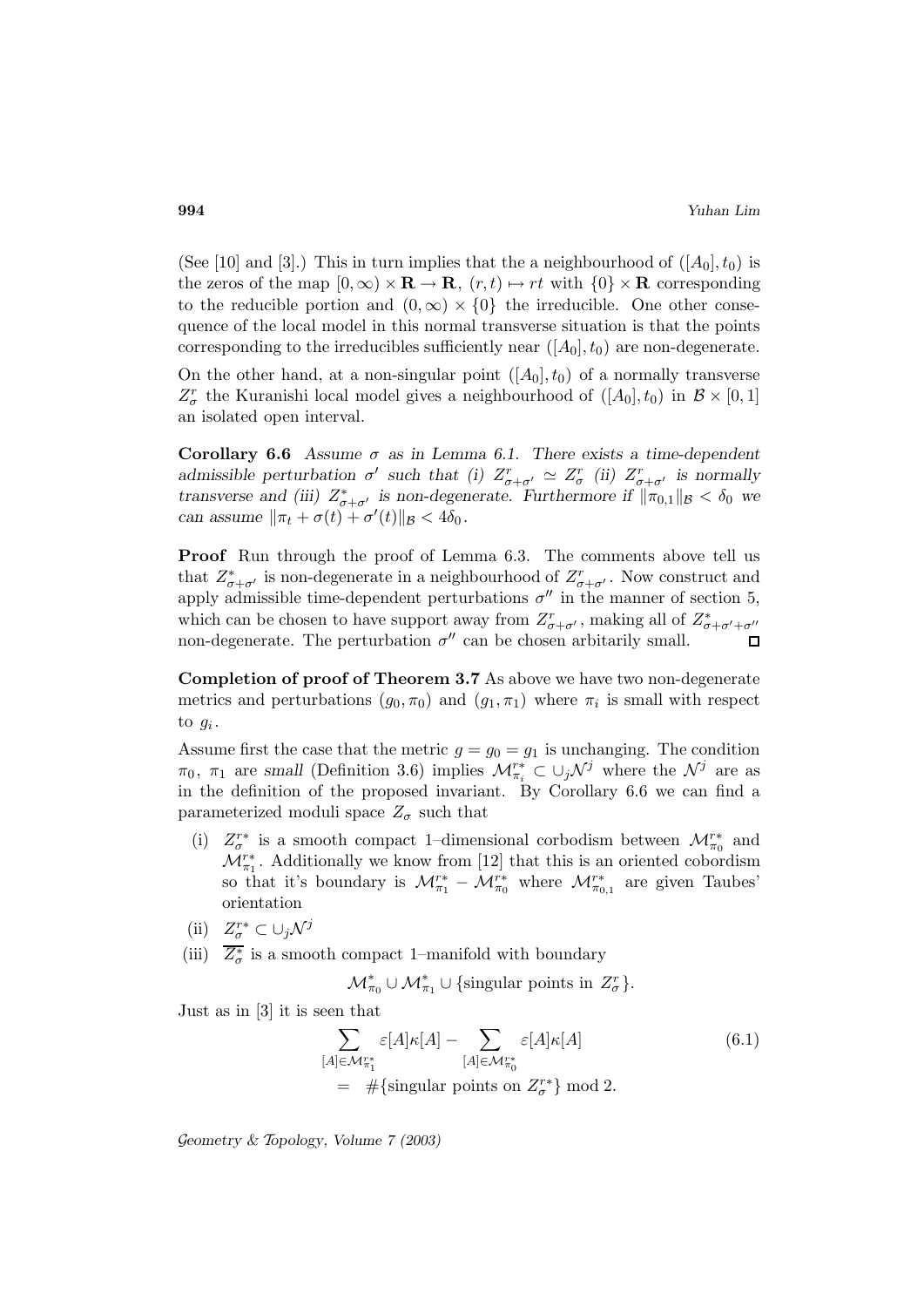For completeness we give an argument. Fix a component  $\mathcal{N}^j$  and consider  $Z_{\sigma}^{r*} \cap \mathcal{N}^j$ . In the definition of  $\kappa[A]$  for  $[A] \in \mathcal{M}_{\pi_{0,1}}^{r*} \cap \mathcal{N}^j$  choose all the paths [γ] to be in the same homotopy class rel  $\{[\Theta]\}\cup \mathcal{N}^j$ . Then for these [A]'s the term  $cs(\overline{\gamma}(0)) - cs(\overline{\gamma}(1))$  is the same constant. Make this choice. Then  $\kappa[A]$  is the normal spectral flow  $SF'(\gamma)$  from [Θ] to [A] in the given fixed homotopy class of  $[\gamma]$  plus a fixed additive constant. Notice then that  $\kappa[A]$  changes exactly by the normal spectral flow as we vary [A] within  $\mathcal{N}^j$ . Let  $\Gamma$  be a connected component of  $Z_{\sigma}^{r*} \cap \mathcal{N}^j$  with non-empty boundary  $\{[A], [A']\} \subset \mathcal{M}_{\pi_{0,1}}^{r*} \cap \mathcal{N}^j$ . After some consideration it is seen that the three following sums compute the mod2 normal spectral flow along  $\Gamma$  and thus the mod2 cardinality of the singular points on Γ:

(i) 
$$
\varepsilon[A]\kappa[A] + \varepsilon[A']\kappa[A'] = \pm(\kappa[A] - \kappa[A'])
$$
 when  $[A], [A'] \in \mathcal{M}_{\pi_1}^{r*}$   
\n(ii)  $-\varepsilon[A]\kappa[A] - \varepsilon[A']\kappa[A'] = \pm(\kappa[A] - \kappa[A'])$  when  $[A], [A'] \in \mathcal{M}_{\pi_0}^{r*}$   
\n(iii)  $\varepsilon[A]\kappa[A] - \varepsilon[A']\kappa[A'] = \pm(\kappa[A] - \kappa[A'])$  when  $[A] \in \mathcal{M}_{\pi_1}^{r*}$ ,  $[A'] \in \mathcal{M}_{\pi_0}^{r*}$ .

On the other hand, if  $\Gamma$  has empty boundary then the number of singular points on  $\Gamma$  equals the normal spectral flow around  $\Gamma$  and this is zero, since it is contained within  $\mathcal{N}^j$ . From this it is straightforward to deduce (6.1) by rearranging the sum.

Next we compute that the difference

$$
\frac{1}{2}c(g,\pi_1) - \frac{1}{2}c(g,\pi_0)
$$
\n
$$
= \mathbf{H}\text{-spectral flow of }\{D_{\Theta}^{t,\sigma}\}_{t=0}^{1}
$$
\n
$$
= \pm \#\{\text{singular points on trivial strata }\{[\Theta]\} \times [0,1]\}.
$$
\n(6.2)

Finally we have equality of the sums

$$
\sum_{\mathcal{M}_{\pi_1}^{r*}} \frac{1}{4} \varepsilon[A] = \sum_{\mathcal{M}_{\pi_0}^{r*}} \frac{1}{4} \varepsilon[A] \tag{6.3}
$$

both being 1/2 of the algebraic sum which is Casson's invariant [12]. Thus from  $(6.1)$ ,  $(6.2)$ ,  $(6.3)$  we find that

$$
\frac{1}{2}c(g,\pi_1) + \sum_{\mathcal{M}_{\pi_1}^{T^*}} \varepsilon[A]\Big(\kappa[A] + \frac{1}{4}\Big)
$$

$$
-\frac{1}{2}c(g,\pi_0) - \sum_{\mathcal{M}_{\pi_0}^{T^*}} \varepsilon[A]\Big(\kappa[A] + \frac{1}{4}\Big)
$$

$$
\equiv \# \Big\{\text{singular points on } Z_{\sigma}^r\Big\} \bmod 2
$$

$$
\equiv \sum_{\mathcal{M}_{\pi_0}^*} 1 - \sum_{\mathcal{M}_{\pi_1}^*} 1 \mod 2.
$$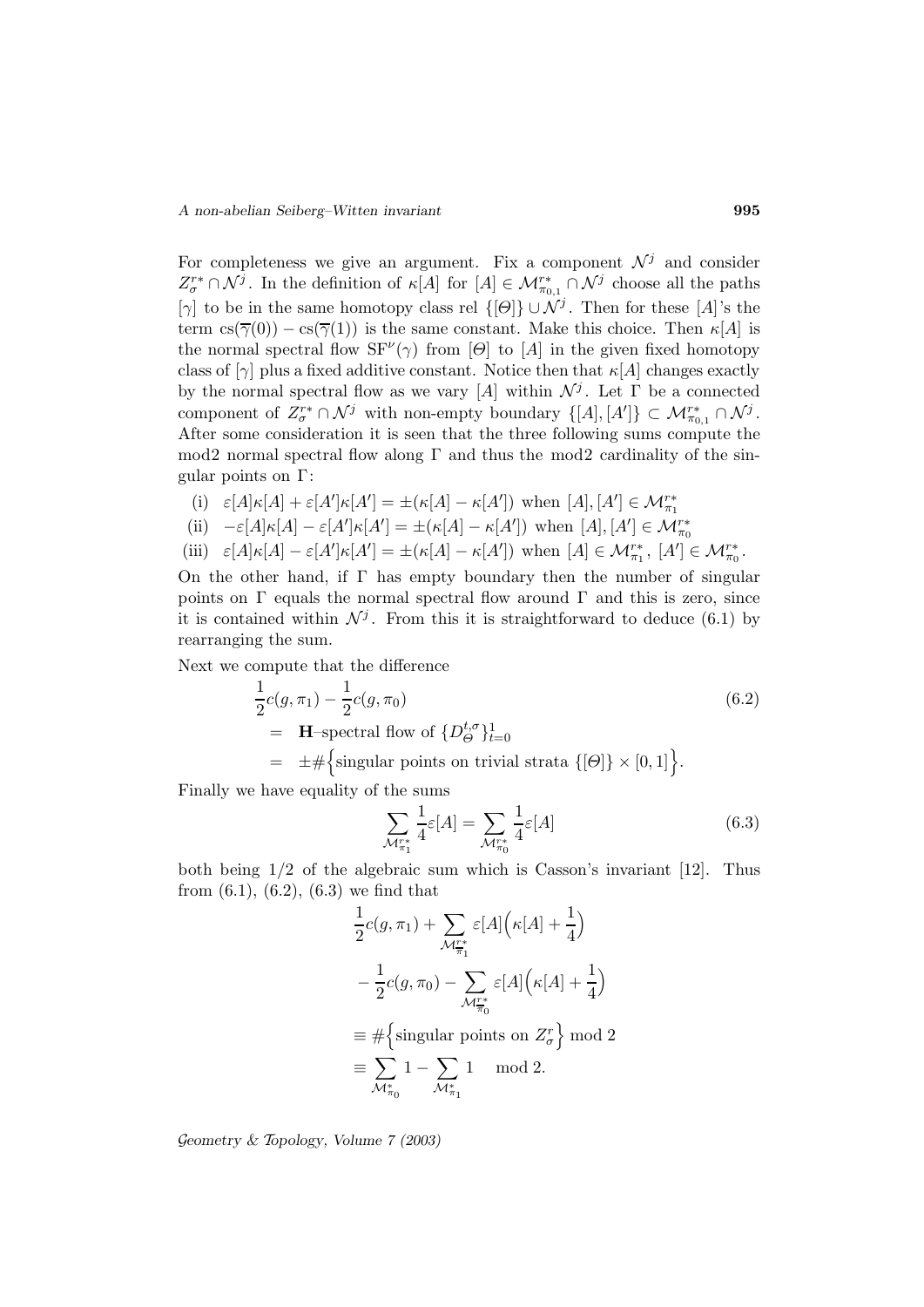The last line follows from  $Z^*_{\sigma}$  being a smooth compact 1–manifold with boundary  $\mathcal{M}_{\pi_0}^* \cup \mathcal{M}_{\pi_1}^* \cup \{\text{singular points on } Z_{\sigma}^r\}$ . Thus the independence of  $\tau(Y)$  on choice of small, non-degenerate perturbation  $\pi$  is established.

The general case  $g_0 \neq g_1$  follows an identical argument except for the following details. When varying the metric spectral flow can occur at the trivial connection  $\Theta$  in  $SF^{\nu}(\gamma)$ , which is the initial point of  $\gamma$ . However the operator  $D_{\Theta}$  at this point is quaternionic and thus there is no change mod2. Secondly the neighbourhoods  $\mathcal{N}^j$  are defined with reference to the background metric, thus we get for the different metrics  $g_0$ ,  $g_1$  two sets of neighbourhoods  $\mathcal{N}_0^j$ ,  $\mathcal{N}_1^j$ . However by what we have established we can make any choice of (non-degenerate)  $\pi_{0,1}$  we like. Choose  $\pi_{0,1}$  sufficiently small in norm so that  $\mathcal{M}_{\pi_{0,1}}^{r*} \subset \cup_j (\mathcal{N}_0^j \cap \mathcal{N}_1^j)$ . Then we may proceed with the rest of the argument as before. This proves that  $\tau(Y)$  is an invariant.

Finally, let us show that  $\tau(-Y) = \tau(Y)$ ,  $-Y$  denoting Y with the reversed orientation. Reversing orientation but keeping the metric, spin structure  $P \to Y$ and and spinor bundle S fixed simply changes the action of Clifford mutiplication by −1. The SW–equation of the orientation reversed structure is the same as the orginal except that the Dirac operator  $D_A$  switches to  $-D_A$ . If  $\pi = (*k, l)$  is the non-degenerate and small perturbation used to compute  $\tau(Y)$ then choose  $\pi' = (*k, -l)$  for the reversed structure. Thus if  $(A, \Phi)$  is a SW– solution with respect to  $\pi$  then  $(A, -\Phi)$  is a solution of the orientation reversed situation for  $\pi'$ . In the following  $\mathcal{M}^-$ ,  $\varepsilon^-$  etc. will refer to the reversed orientation structure. Thus  $\mathcal{M}_{\pi'}^- = \mathcal{M}_{\pi}$  and  $\pi'$  is a non-degenerate small perturbation for  $\mathcal{M}^-$ .

The normal and tangential deformation operators  $D_A^{\pi}$  and  $K_A^{\overline{\pi}}$  in the reversed situation are the negatives of those in the original. Then  $SF^{\nu,-}(\gamma) = -SF^{\nu}(\gamma)$ dimker  $K^{\overline{\pi}}_{\gamma(0)} \equiv SF^{\nu}(\gamma) \mod 2$  since  $K^{\overline{\pi}}_{\gamma(0)} \equiv 0 \mod 2$ . The orientation for  $\det(\overline{-K^{\pi}}) = \det(\overline{K^{\pi}})$  on the other hand is reversed by the parity of dimker  $K^{\overline{\pi}}_{\gamma(0)} = 3$  as it's overall orientation is fixed by that at  $[\Theta]$ . The Chern– Simons functional as well as APS spectral invariants depend on the orientation of Y. Thus  $\varepsilon^{-}[A]\kappa^{-}[A] = \varepsilon[A]\kappa[A],$   $c^{-}(g, \pi') = -c(g, \pi)$  and  $\sum_{\mathcal{M}^{r^*,\mathcal{F}}_{\pi'}} \varepsilon^{-}[A] =$  $-\sum_{\mathcal{M}_{\pi}^{r*}}\varepsilon[A].$ 

Combining all of the above we obtain

$$
\tau(Y) - \tau(-Y) = c(g, \pi) + \frac{1}{2} \sum_{\mathcal{M}_{\pi}^{T^*}} \varepsilon[A].
$$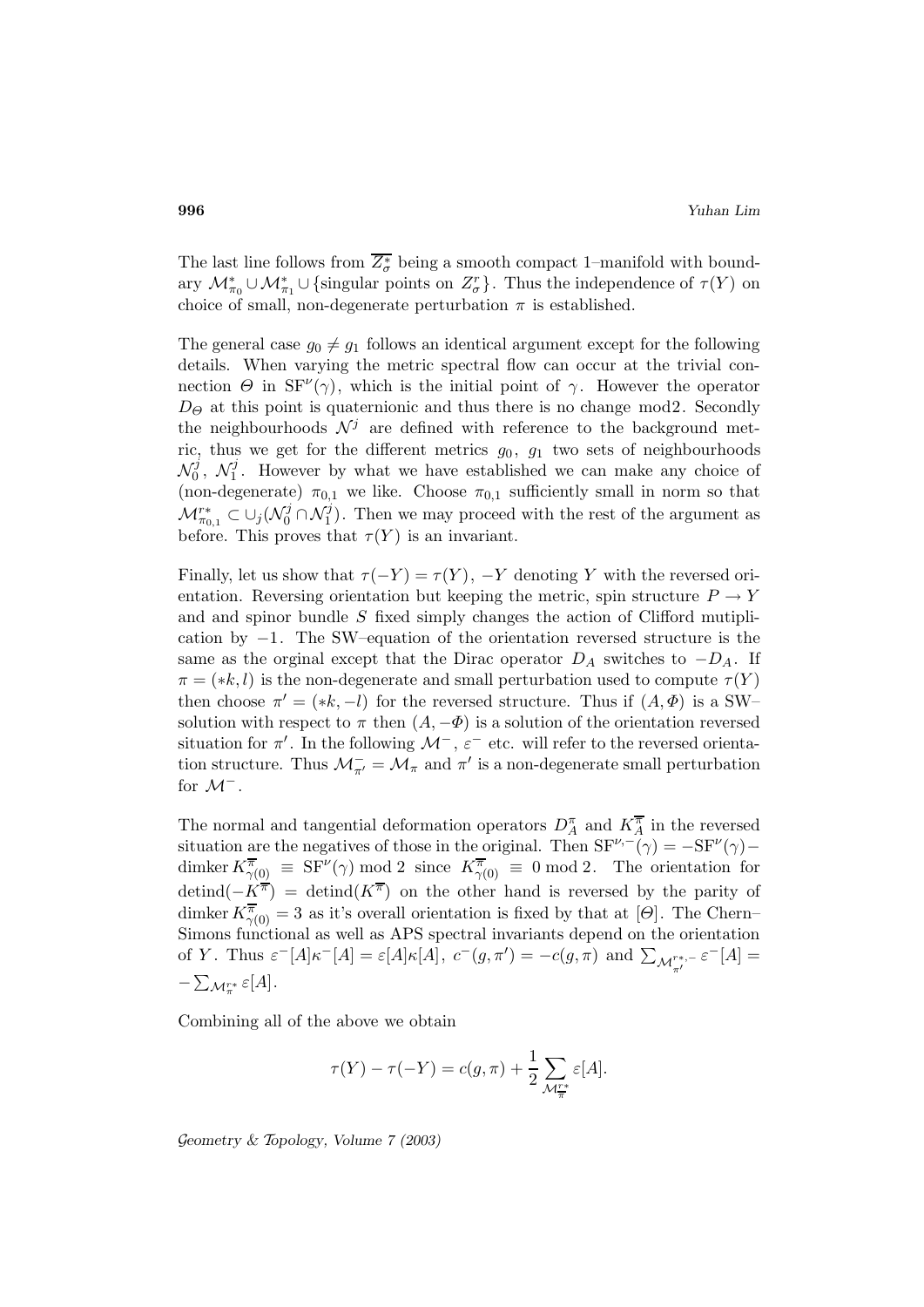Let  $\lambda(Y)$  denote Casson's invariant [1]. In [12] it is established that

$$
\frac{1}{2}\sum_{\mathcal{M}^{r*}_{\overline{\pi}}}\varepsilon[A]=-\lambda(Y)
$$

and it was proven by Casson that  $\lambda(Y) \equiv \mu(Y) \mod 2$ . Since  $c(g, \pi) \equiv$  $\mu(Y) \mod 2$  we obtain  $\tau(Y) - \tau(-Y) \equiv 0 \mod 2$ . This completes the proof of Theorem 3.7.

# **7 Proof of Theorem 3.8**

Let us begin by reviewing the  $SU(3)$ –Casson invariant (in our terminology). For more details refer to [3]. Denote by  $\mathcal{M}^{SU(3)}$  the moduli space of flat  $SU(3)$ – connections on the trivial  $SU(3)$  principal bundle over Y. As always Y is oriented. The reducible subspace is exactly  $\mathcal{M}^{SU(2)}$ , the moduli space of flat  $SU(2)$ –connections. This coincides with  $\mathcal{M}^r$  in our SW–context. A suitable class of 'holonomy' perturbations  $h$  can be constructed so that the perturbed space  $\mathcal{M}_h^{SU(3)}$  is non-degenerate. This means that it is a finite number of points. Additionally each irreducible point [A] has an oriented  $\widehat{\varepsilon}[A] \in \pm 1$  given by spectral flow. However the perturbed reducible portion  $\mathcal{M}_h^{SU(3),r}$  does not consist of  $SU(2)$ -connections but essentially  $U(2)$ -connections.  $\mathcal{M}_h^{SU(3),r}$  lies in  $\mathcal{B}_{U(2)}$  the quotient space of  $U(2)$ –connections; as before there is a Chern– Simons function cs on connnections which descends to  $\overline{cs}$ :  $\mathcal{B}_{U(2)} \to \mathbf{R}/\mathbf{Z}$ . To make an invariant out of  $\sum_{\mathcal{M}_h^{SU(3)*}} \hat{\varepsilon}[A]$  there are counter-terms associated to  $\mathcal{M}_h^{SU(3)r*} = \mathcal{M}_h^{SU(3),r} - \{[\Theta]\}.$  However we need to make h small which is the same condition used in our SW–context (and from which our definition originated). Denote by  $\{N_{SU(3)}^{j}\}$  the corresponding system of neighbourhoods of components of  $\mathcal{M}^{SU(2)} - \{[\Theta]\}\$ in  $\mathcal{B}_{U(2)}$ .

Along the reducible strata  $\mathcal{B}_{U(2)}$  we have *tangential* and *normal* deformation operators giving rise to tangential and normal spectral flow quantities  $SF_{SU(3)}^{\tau}(\gamma)$ (real spectral flow),  $SF'_{SU(3)}(\gamma)$  (complex spectral flow) along  $\gamma$ , respectively. The term  $SF_{SU(3)}^{\tau}(\gamma)$  is used to define Taubes' orientation  $\varepsilon[A] = \pm 1$  for  $[A] \in \mathcal{M}_h^{SU(3)r*}$ .  $SF_{SU(3)}^{\nu}(\gamma)$  is used in the term

$$
\kappa^{SU(3)}[A] = \text{SF}_{SU(3)}^{\nu}(\gamma) + 2\text{cs}(\overline{\gamma}(0)) - 2\text{cs}(\overline{\gamma}(1)).
$$

As before  $[\gamma(t)], 0 \le t \le 1$  is a path from  $[\Theta]$  to  $[A] \in \mathcal{N}_{SU(3)}^j$  say and  $[\overline{\gamma}]$  is the path from [Θ] to the component  $\mathcal{K}^j \subset \mathcal{M}^{SU(2)}$ , and homotopic to [ $\gamma$ ] rel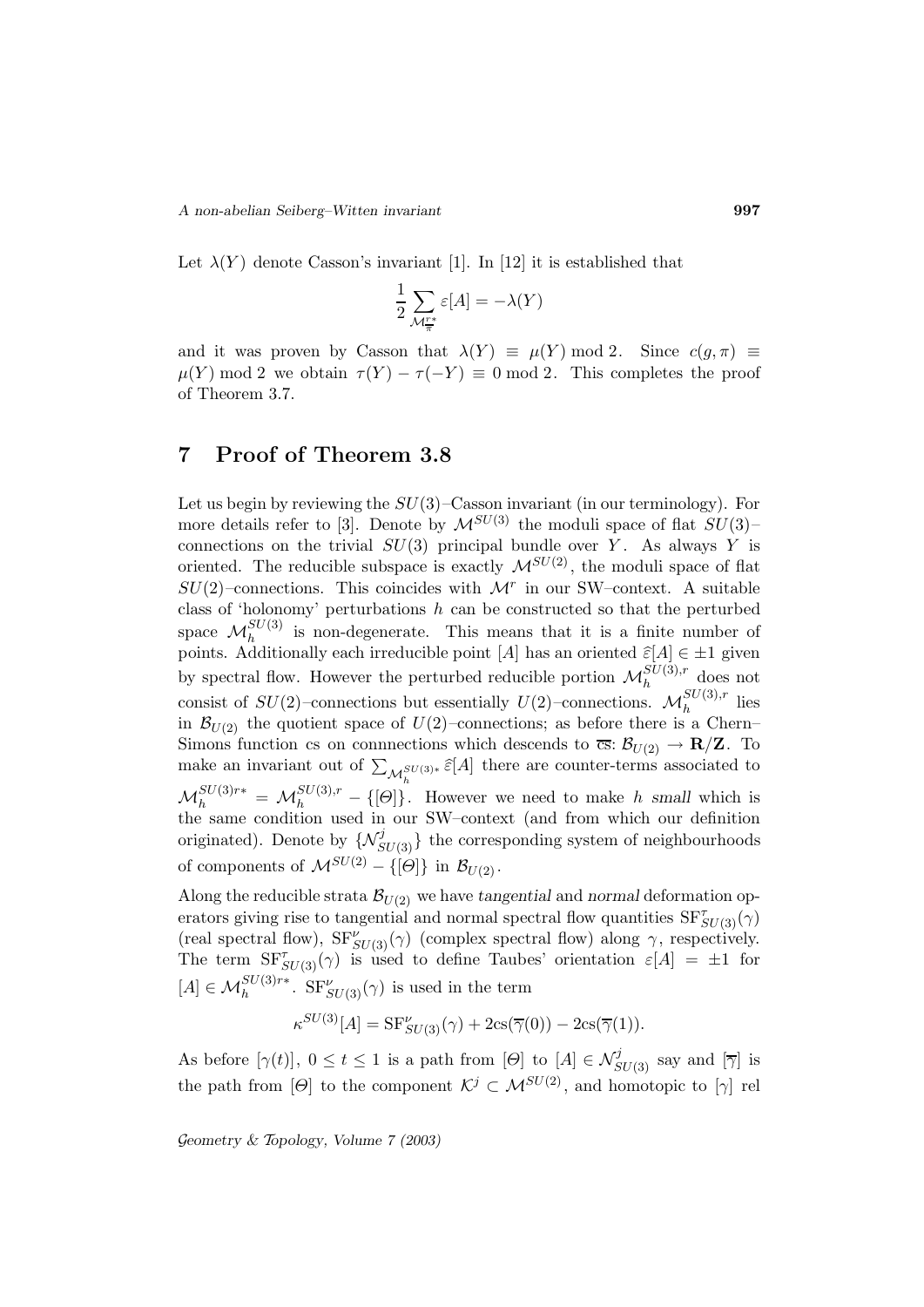$\mathcal{N}_{SU(3)}^{j} \cup \{[\Theta]\}\.$  The value of  $\kappa^{SU(3)}[A]$  does not depend on the choice of  $[\gamma]$  or  $[\overline{\gamma}]$ . The  $SU(3)$ -Casson invariant is then defined as

$$
\lambda_{SU(3)}(Y) = \sum_{\mathcal{M}_h^{SU(3)*}} \widehat{\varepsilon}[A] - \sum_{\mathcal{M}_h^{SU(3)r*}} \varepsilon[A](\kappa^{SU(3)}[A] + 1) \in \mathbf{R}.
$$

Fix a component  $\mathcal{K}^j$  and homotopy class  $[\gamma_j]$  rel  $\mathcal{N}_{SU(3)}^j \cup \{[\Theta]\}$  of paths from  $[\Theta]$  to  $\mathcal{N}_{SU(3)}^j$ . For every  $[A] \in \mathcal{N}_{SU(3)}^j$  define  $\kappa^{SU(3)}[A]$  using a path  $[\gamma]$ homotopic to  $[\gamma_j]$ . Then the Chern–Simons term is the same constant over all  $[A] \in \mathcal{N}_{SU(3)}^{j}$ , and the spectral flow term is well-defined (depending only on  $[\gamma_i]$ ). We express this as

$$
\kappa^{SU(3)}[A] = \text{SF}_{SU(3)}^{\nu}[A] + 2\Delta \text{cs}(j).
$$

Thus we may rewrite the counter-term

$$
\sum_{\mathcal{M}_{h}^{SU(3)r*}} \varepsilon[A] \kappa^{SU(3)}[A] = \sum_{j} \sum_{\mathcal{M}_{h}^{SU(3)r*} \cap \mathcal{N}_{SU(3)}^{j}} \varepsilon[A] \operatorname{SF}_{SU(3)}^{V[A]}[A] \qquad (7.1)
$$

$$
+ 2 \sum_{j} \Big( \sum_{\mathcal{M}_{h}^{SU(3)r*} \cap \mathcal{N}_{SU(3)}^{j}} \varepsilon[A] \Big) \Delta \operatorname{cs}(j).
$$

The local index term

$$
\iota_{U(2)}(\mathcal{K}^j) = \sum_{\mathcal{M}_h^{SU(3)r*} \cap \mathcal{N}_{SU(3)}^j} \varepsilon[A]
$$

is well-defined independent of small perturbation  $h$ . Given any other small nondegenerate perturbation  $h'$  we have a parameterized moduli space which is a compact oriented cobordism between  $\mathcal{M}_h^{SU(3)r*} \cap \mathcal{N}_{SU(3)}^j$  and  $\mathcal{M}_{h'}^{SU(3)r*} \cap \mathcal{N}_{SU(3)}^j$ .

In our SW–context make the same construction. We can identify homotopy classes  $[\gamma_i]$  in our SW–context with those in the  $SU(3)$ –Casson by the inclusion  $\mathcal{B}_A \subset \mathcal{B}_{U(2)}$  which is a homotopy equivalence. Then we have in a similiar manner

$$
\sum_{\mathcal{M}_{\pi}^{r*}} \varepsilon[A] \kappa[A] = \sum_{j} \sum_{\mathcal{M}_{\pi}^{r*} \cap \mathcal{N}^{j}} \varepsilon[A] \text{SF}^{\nu}[A] \tag{7.2}
$$
\n
$$
+ \sum_{j} \Biggl(\sum_{\mathcal{M}_{\pi}^{r*} \cap \mathcal{N}^{j}} \varepsilon[A]\Biggr) \Delta \text{cs}(j)
$$

and a local index

$$
\iota_{SU(2)}(\mathcal{K}^j) = \sum_{\mathcal{M}^{r*}_{\pi} \cap \mathcal{N}^j} \varepsilon[A].
$$